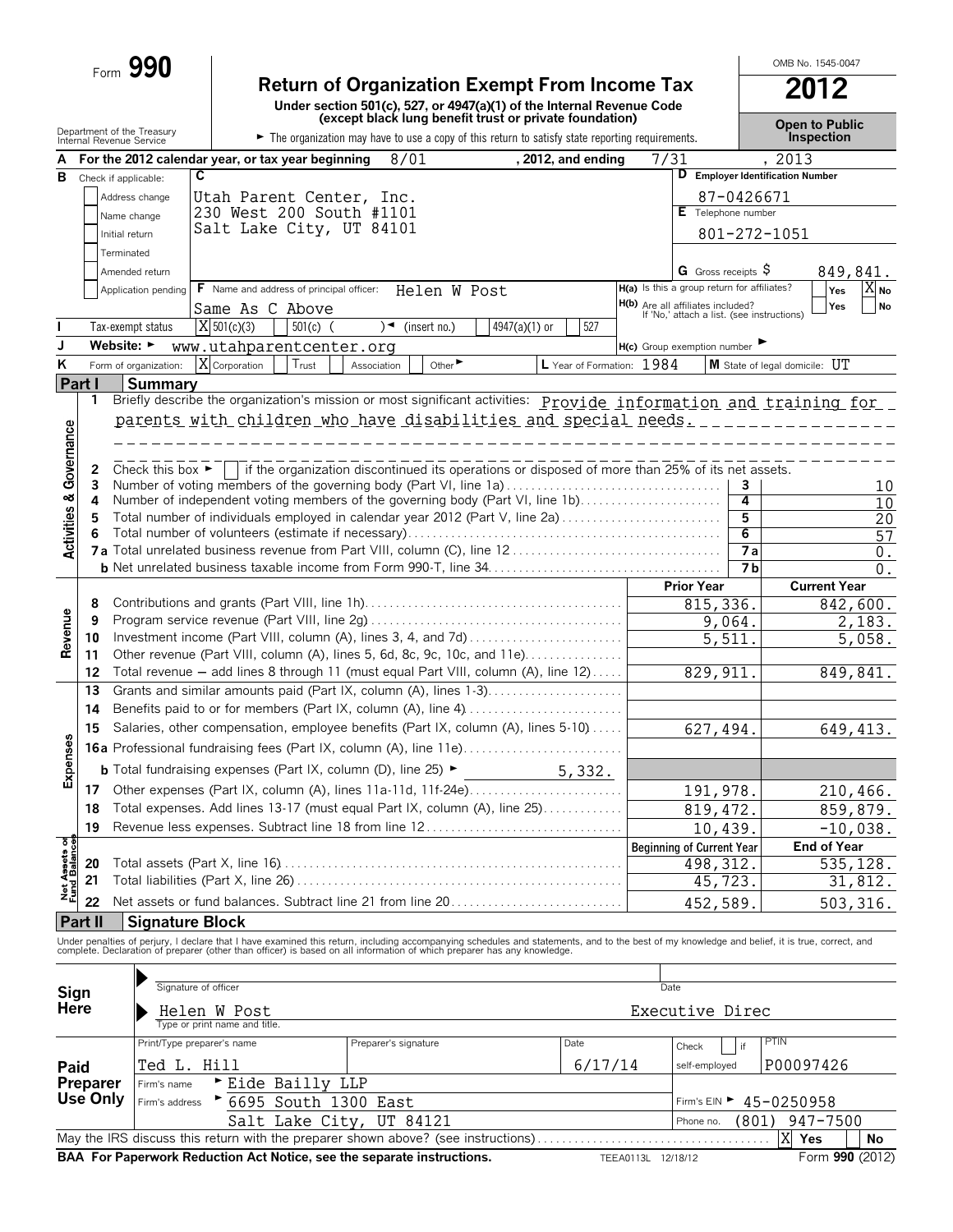|                 |             |           | Form 990 (2012) Utah Parent Center, Inc.                                                                                                                                                                                                                                                                                                                                  |                           |  |                                   |          |                                   |  |               |               | 87-0426671 |     | Page 2          |
|-----------------|-------------|-----------|---------------------------------------------------------------------------------------------------------------------------------------------------------------------------------------------------------------------------------------------------------------------------------------------------------------------------------------------------------------------------|---------------------------|--|-----------------------------------|----------|-----------------------------------|--|---------------|---------------|------------|-----|-----------------|
| <b>Part III</b> |             |           | <b>Statement of Program Service Accomplishments</b>                                                                                                                                                                                                                                                                                                                       |                           |  |                                   |          |                                   |  |               |               |            |     |                 |
|                 |             |           |                                                                                                                                                                                                                                                                                                                                                                           |                           |  |                                   |          |                                   |  |               |               |            |     |                 |
| $\mathbf{1}$    |             |           | Briefly describe the organization's mission:                                                                                                                                                                                                                                                                                                                              |                           |  |                                   |          |                                   |  |               |               |            |     |                 |
|                 |             |           | Provide information and training for parents with children who have disabilities and<br>special needs.                                                                                                                                                                                                                                                                    |                           |  |                                   |          |                                   |  |               |               |            |     |                 |
|                 |             |           |                                                                                                                                                                                                                                                                                                                                                                           |                           |  |                                   |          |                                   |  |               |               |            |     |                 |
|                 |             |           |                                                                                                                                                                                                                                                                                                                                                                           |                           |  |                                   |          |                                   |  |               |               |            |     |                 |
|                 |             |           | 2 Did the organization undertake any significant program services during the year which were not listed on the prior                                                                                                                                                                                                                                                      |                           |  |                                   |          |                                   |  |               |               |            |     |                 |
|                 |             |           | Form 990 or 990-EZ?                                                                                                                                                                                                                                                                                                                                                       |                           |  |                                   |          |                                   |  |               |               |            | Yes | No              |
|                 |             |           | If 'Yes,' describe these new services on Schedule O.                                                                                                                                                                                                                                                                                                                      |                           |  |                                   |          |                                   |  |               |               |            |     |                 |
| 3               |             |           | Did the organization cease conducting, or make significant changes in how it conducts, any program services?                                                                                                                                                                                                                                                              |                           |  |                                   |          |                                   |  |               |               |            | Yes | No              |
|                 |             |           | If 'Yes,' describe these changes on Schedule O.                                                                                                                                                                                                                                                                                                                           |                           |  |                                   |          |                                   |  |               |               |            |     |                 |
| 4               |             |           | Describe the organization's program service accomplishments for each of its three largest program services, as measured by expenses.<br>Section 501(c)(3) and 501(c)(4) organizations and section 4947(a)(1) trusts are required to report the amount of grants and allocations to<br>others, the total expenses, and revenue, if any, for each program service reported. |                           |  |                                   |          |                                   |  |               |               |            |     |                 |
|                 |             |           |                                                                                                                                                                                                                                                                                                                                                                           |                           |  |                                   |          |                                   |  |               |               |            |     |                 |
|                 | 4a (Code:   |           |                                                                                                                                                                                                                                                                                                                                                                           | ) (Expenses $\frac{1}{2}$ |  | 786,608. including grants of $\$$ |          |                                   |  |               | ) (Revenue \$ |            |     | $2,183.$ )      |
|                 |             |           | Information and training - This program provides parents and professionals with                                                                                                                                                                                                                                                                                           |                           |  |                                   |          |                                   |  |               |               |            |     |                 |
|                 |             |           | information and training for children who have disabilities and special needs.                                                                                                                                                                                                                                                                                            |                           |  |                                   |          |                                   |  |               |               |            |     |                 |
|                 |             |           |                                                                                                                                                                                                                                                                                                                                                                           |                           |  |                                   |          |                                   |  |               |               |            |     |                 |
|                 |             |           |                                                                                                                                                                                                                                                                                                                                                                           |                           |  |                                   |          |                                   |  |               |               |            |     |                 |
|                 |             |           |                                                                                                                                                                                                                                                                                                                                                                           |                           |  |                                   |          |                                   |  |               |               |            |     |                 |
|                 |             |           |                                                                                                                                                                                                                                                                                                                                                                           |                           |  |                                   |          |                                   |  |               |               |            |     |                 |
|                 |             |           |                                                                                                                                                                                                                                                                                                                                                                           |                           |  |                                   |          |                                   |  |               |               |            |     |                 |
|                 |             |           |                                                                                                                                                                                                                                                                                                                                                                           |                           |  |                                   |          |                                   |  |               |               |            |     |                 |
|                 |             |           |                                                                                                                                                                                                                                                                                                                                                                           |                           |  |                                   |          |                                   |  |               |               |            |     |                 |
|                 |             |           |                                                                                                                                                                                                                                                                                                                                                                           |                           |  |                                   |          |                                   |  |               |               |            |     |                 |
|                 |             |           |                                                                                                                                                                                                                                                                                                                                                                           |                           |  |                                   |          |                                   |  |               |               |            |     |                 |
|                 | $4b$ (Code: |           |                                                                                                                                                                                                                                                                                                                                                                           | ) (Expenses $\sqrt{5}$    |  |                                   |          | including grants of $\frac{1}{2}$ |  |               | ) (Revenue \$ |            |     |                 |
|                 |             |           |                                                                                                                                                                                                                                                                                                                                                                           |                           |  |                                   |          |                                   |  |               |               |            |     |                 |
|                 |             |           |                                                                                                                                                                                                                                                                                                                                                                           |                           |  |                                   |          |                                   |  |               |               |            |     |                 |
|                 |             |           |                                                                                                                                                                                                                                                                                                                                                                           |                           |  |                                   |          |                                   |  |               |               |            |     |                 |
|                 |             |           |                                                                                                                                                                                                                                                                                                                                                                           |                           |  |                                   |          |                                   |  |               |               |            |     |                 |
|                 |             |           |                                                                                                                                                                                                                                                                                                                                                                           |                           |  |                                   |          |                                   |  |               |               |            |     |                 |
|                 |             |           |                                                                                                                                                                                                                                                                                                                                                                           |                           |  |                                   |          |                                   |  |               |               |            |     |                 |
|                 |             |           |                                                                                                                                                                                                                                                                                                                                                                           |                           |  |                                   |          |                                   |  |               |               |            |     |                 |
|                 |             |           |                                                                                                                                                                                                                                                                                                                                                                           |                           |  |                                   |          |                                   |  |               |               |            |     |                 |
|                 |             |           |                                                                                                                                                                                                                                                                                                                                                                           |                           |  |                                   |          |                                   |  |               |               |            |     |                 |
|                 |             |           |                                                                                                                                                                                                                                                                                                                                                                           |                           |  |                                   |          |                                   |  |               |               |            |     |                 |
|                 |             |           |                                                                                                                                                                                                                                                                                                                                                                           |                           |  |                                   |          |                                   |  |               |               |            |     |                 |
|                 | 4c (Code:   |           |                                                                                                                                                                                                                                                                                                                                                                           | ) (Expenses \$            |  |                                   |          | including grants of $\beta$       |  |               | ) (Revenue \$ |            |     |                 |
|                 |             |           |                                                                                                                                                                                                                                                                                                                                                                           |                           |  |                                   |          |                                   |  |               |               |            |     |                 |
|                 |             |           |                                                                                                                                                                                                                                                                                                                                                                           |                           |  |                                   |          |                                   |  |               |               |            |     |                 |
|                 |             |           |                                                                                                                                                                                                                                                                                                                                                                           |                           |  |                                   |          |                                   |  |               |               |            |     |                 |
|                 |             |           |                                                                                                                                                                                                                                                                                                                                                                           |                           |  |                                   |          |                                   |  |               |               |            |     |                 |
|                 |             |           |                                                                                                                                                                                                                                                                                                                                                                           |                           |  |                                   |          |                                   |  |               |               |            |     |                 |
|                 |             |           |                                                                                                                                                                                                                                                                                                                                                                           |                           |  |                                   |          |                                   |  |               |               |            |     |                 |
|                 |             |           |                                                                                                                                                                                                                                                                                                                                                                           |                           |  |                                   |          |                                   |  |               |               |            |     |                 |
|                 |             |           |                                                                                                                                                                                                                                                                                                                                                                           |                           |  |                                   |          |                                   |  |               |               |            |     |                 |
|                 |             |           |                                                                                                                                                                                                                                                                                                                                                                           |                           |  |                                   |          |                                   |  |               |               |            |     |                 |
|                 |             |           |                                                                                                                                                                                                                                                                                                                                                                           |                           |  |                                   |          |                                   |  |               |               |            |     |                 |
|                 |             |           |                                                                                                                                                                                                                                                                                                                                                                           |                           |  |                                   |          |                                   |  |               |               |            |     |                 |
|                 |             |           | 4d Other program services. (Describe in Schedule O.)                                                                                                                                                                                                                                                                                                                      |                           |  |                                   |          |                                   |  |               |               |            |     |                 |
|                 |             | (Expenses | \$                                                                                                                                                                                                                                                                                                                                                                        |                           |  | including grants of $\frac{1}{2}$ |          |                                   |  | ) (Revenue \$ |               |            |     |                 |
|                 |             |           | 4 e Total program service expenses ▶                                                                                                                                                                                                                                                                                                                                      |                           |  |                                   | 786,608. |                                   |  |               |               |            |     |                 |
| <b>BAA</b>      |             |           |                                                                                                                                                                                                                                                                                                                                                                           |                           |  |                                   |          | TEEA0102L 08/08/12                |  |               |               |            |     | Form 990 (2012) |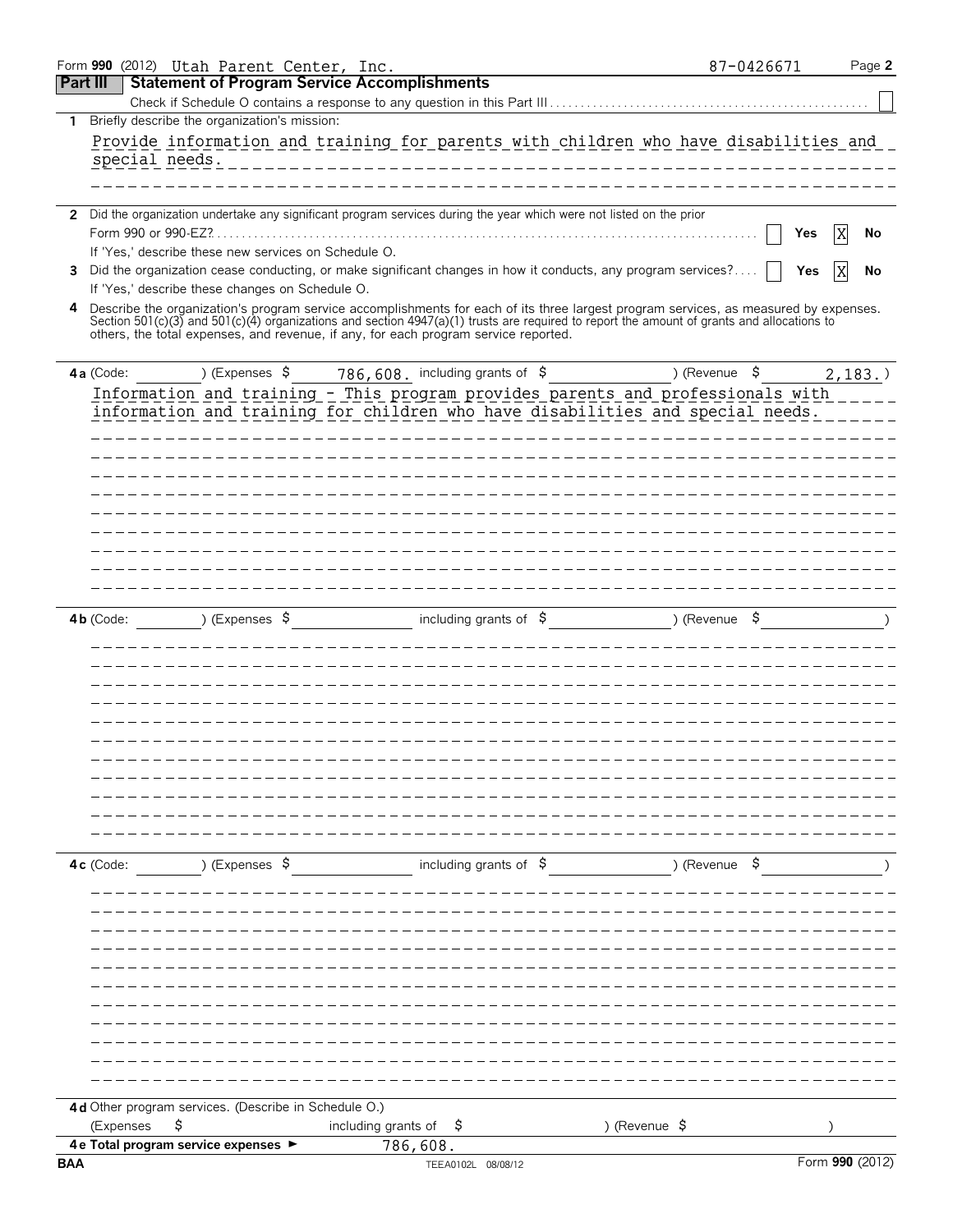Form **990** (2012) Page **3** Utah Parent Center, Inc. 87-0426671

|    | <b>Part IV</b><br><b>Checklist of Required Schedules</b>                                                                                                                                                                                           |                         |            |    |
|----|----------------------------------------------------------------------------------------------------------------------------------------------------------------------------------------------------------------------------------------------------|-------------------------|------------|----|
|    |                                                                                                                                                                                                                                                    |                         | <b>Yes</b> | No |
|    | Is the organization described in section 501(c)(3) or 4947(a)(1) (other than a private foundation)? If 'Yes,' complete                                                                                                                             | $\mathbf{1}$            | X          |    |
| 2  | Is the organization required to complete Schedule B, Schedule of Contributors (see instructions)?                                                                                                                                                  | $\overline{2}$          | X          |    |
| 3  | Did the organization engage in direct or indirect political campaign activities on behalf of or in opposition to candidates                                                                                                                        | $\overline{\mathbf{3}}$ |            | Χ  |
| 4  | Section 501(c)(3) organizations Did the organization engage in lobbying activities, or have a section 501(h) election                                                                                                                              | 4                       |            | X  |
| 5  | Is the organization a section 501(c)(4), 501(c)(5), or 501(c)(6) organization that receives membership dues,<br>assessments, or similar amounts as defined in Revenue Procedure 98-19? If 'Yes,' complete Schedule C, Part III                     | 5                       |            | X  |
| 6  | Did the organization maintain any donor advised funds or any similar funds or accounts for which donors have the right<br>to provide advice on the distribution or investment of amounts in such funds or accounts? If 'Yes,' complete Schedule D, | 6                       |            | Χ  |
| 7  | Did the organization receive or hold a conservation easement, including easements to preserve open space, the                                                                                                                                      | $\overline{7}$          |            | Χ  |
| 8  | Did the organization maintain collections of works of art, historical treasures, or other similar assets? If 'Yes,'                                                                                                                                | 8                       |            | X  |
| 9  | Did the organization report an amount in Part X, line 21, for escrow or custodial account liability; serve as a custodian<br>for amounts not listed in Part X; or provide credit counseling, debt management credit repair, or debt negotiation    | 9                       |            | Χ  |
|    | 10 Did the organization, directly or through a related organization, hold assets in temporarily restricted endowments,<br>permanent endowments, or quasi-endowments? If 'Yes,' complete Schedule D, Part V                                         | 10                      | X          |    |
| 11 | If the organization's answer to any of the following questions is 'Yes', then complete Schedule D, Parts VI, VII, VIII, IX,<br>or X as applicable.                                                                                                 |                         |            |    |
|    | a Did the organization report an amount for land, buildings and equipment in Part X, line 10? If 'Yes,' complete Schedule                                                                                                                          | 11 a                    | X          |    |
|    | <b>b</b> Did the organization report an amount for investments - other securities in Part X, line 12 that is 5% or more of its total                                                                                                               | 11 <sub>b</sub>         |            | Χ  |
|    | c Did the organization report an amount for investments - program related in Part X, line 13 that is 5% or more of its total                                                                                                                       | 11c                     |            | X  |
|    | d Did the organization report an amount for other assets in Part X, line 15 that is 5% or more of its total assets reported                                                                                                                        | 11d                     |            | X  |
|    | e Did the organization report an amount for other liabilities in Part X, line 25? If 'Yes,' complete Schedule D, Part X                                                                                                                            | 11 <sub>e</sub>         |            | X  |
|    | f Did the organization's separate or consolidated financial statements for the tax year include a footnote that addresses<br>the organization's liability for uncertain tax positions under FIN 48 (ASC 740)? If 'Yes,' complete                   | 11f                     |            | Χ  |
|    | <b>12a</b> Did the organization obtain separate, independent audited financial statements for the tax year? If 'Yes,' complete                                                                                                                     | 12a                     | Χ          |    |
|    | <b>b</b> Was the organization included in consolidated, independent audited financial statements for the tax year? If 'Yes,' and                                                                                                                   | 12 <sub>b</sub>         |            | Χ  |
|    |                                                                                                                                                                                                                                                    | 13                      |            | Χ  |
|    | 14a Did the organization maintain an office, employees, or agents outside of the United States?                                                                                                                                                    | 14a                     |            | X  |
|    | <b>b</b> Did the organization have aggregate revenues or expenses of more than \$10,000 from grantmaking, fundraising,                                                                                                                             | 14b                     |            | X  |
|    | 15 Did the organization report on Part IX, column (A), line 3, more than \$5,000 of grants or assistance to any organization                                                                                                                       | 15                      |            | Χ  |
|    | 16 Did the organization report on Part IX, column (A), line 3, more than \$5,000 of aggregate grants or assistance to individuals located outside the United States? If 'Yes,' complete Schedule F, Parts III and IV                               | 16                      |            | Χ  |
|    | 17 Did the organization report a total of more than \$15,000 of expenses for professional fundraising services on Part IX, column (A), lines 6 and 11e? If 'Yes,' complete Schedule G, Part I (see instructions)                                   | 17                      |            | Χ  |
|    | 18 Did the organization report more than \$15,000 total of fundraising event gross income and contributions on Part VIII,                                                                                                                          | 18                      |            | Χ  |
|    | 19 Did the organization report more than \$15,000 of gross income from gaming activities on Part VIII, line 9a? If 'Yes,'                                                                                                                          | 19                      |            | Χ  |
|    |                                                                                                                                                                                                                                                    | 20                      |            | Χ  |
|    | <b>b</b> If 'Yes' to line 20a, did the organization attach a copy of its audited financial statements to this return?                                                                                                                              | 20 <sub>b</sub>         |            |    |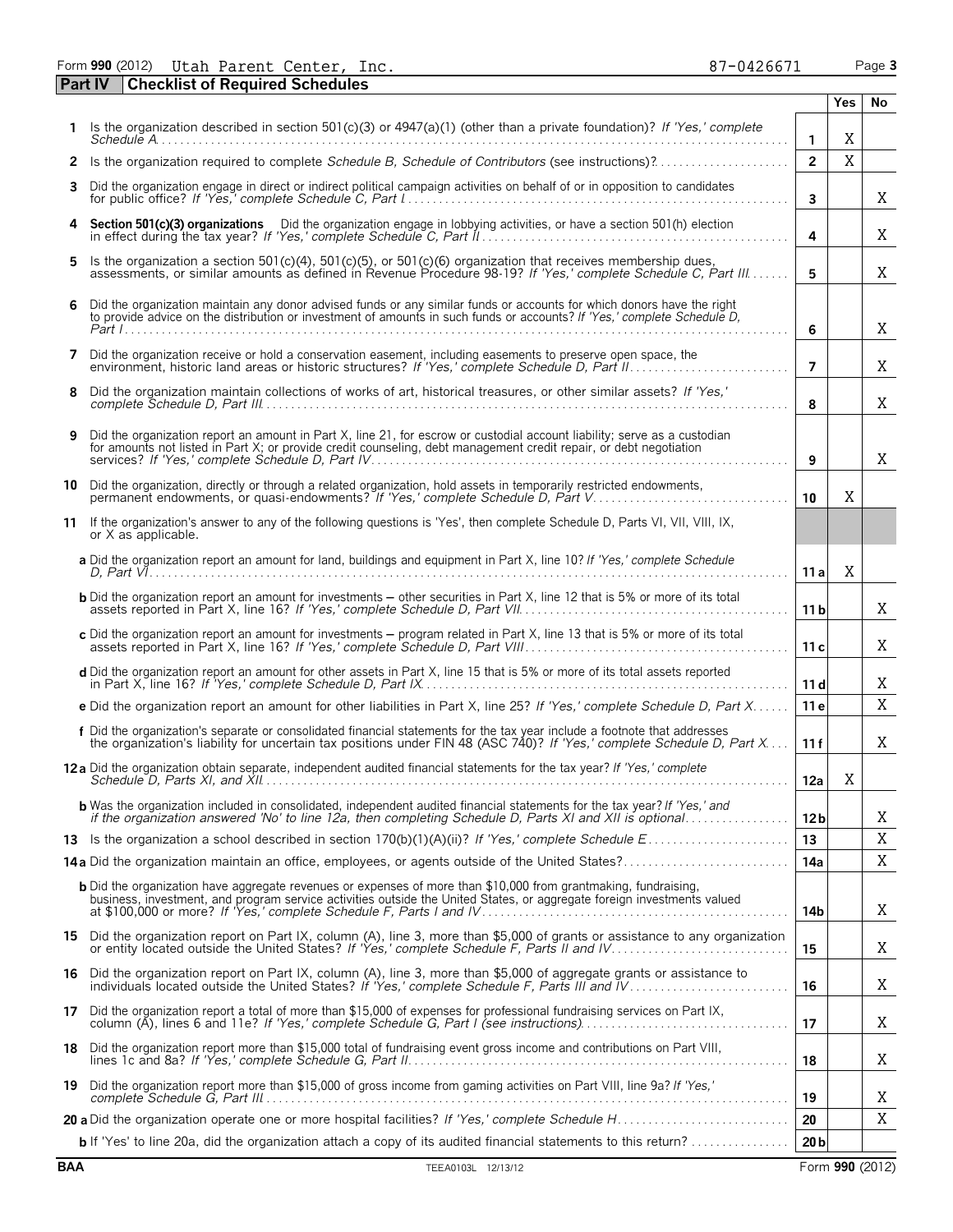Form **990** (2012) Page **4** Utah Parent Center, Inc. 87-0426671

|            | <b>Checklist of Required Schedules</b> (continued)<br><b>Part IV</b>                                                                                                                                                                                  |                 |                 |                |
|------------|-------------------------------------------------------------------------------------------------------------------------------------------------------------------------------------------------------------------------------------------------------|-----------------|-----------------|----------------|
|            |                                                                                                                                                                                                                                                       |                 | <b>Yes</b>      | No             |
|            | 21 Did the organization report more than \$5,000 of grants and other assistance to governments and organizations in the<br>United States on Part IX, column (A), line 1? If 'Yes,' complete Schedule I, Parts I and II.                               | 21              |                 | Χ              |
|            | 22 Did the organization report more than \$5,000 of grants and other assistance to individuals in the United States on Part                                                                                                                           | 22              |                 | Χ              |
|            | 23 Did the organization answer 'Yes' to Part VII, Section A, line 3, 4, or 5 about compensation of the organization's current<br>and former officers, directors, trustees, key employees, and highest compensated employees? If 'Yes,' complete       |                 |                 |                |
|            |                                                                                                                                                                                                                                                       | 23              |                 | X              |
|            | 24 a Did the organization have a tax-exempt bond issue with an outstanding principal amount of more than \$100,000 as of<br>the last day of the year, and that was issued after December 31, 2002? If 'Yes,' answer lines 24b through 24d and         | 24a             |                 | X              |
|            | <b>b</b> Did the organization invest any proceeds of tax-exempt bonds beyond a temporary period exception?                                                                                                                                            | 24 <sub>b</sub> |                 |                |
|            | c Did the organization maintain an escrow account other than a refunding escrow at any time during the year to defease                                                                                                                                | 24c             |                 |                |
|            | d Did the organization act as an 'on behalf of' issuer for bonds outstanding at any time during the year?                                                                                                                                             | 24d             |                 |                |
|            | 25 a Section 501(c)(3) and 501(c)(4) organizations. Did the organization engage in an excess benefit transaction with a                                                                                                                               | 25a             |                 | X              |
|            | b Is the organization aware that it engaged in an excess benefit transaction with a disqualified person in a prior year, and<br>that the transaction has not been reported on any of the organization's prior Forms 990 or 990-EZ? If 'Yes,' complete | 25 <sub>b</sub> |                 | X              |
|            | 26 Was a loan to or by a current or former officer, director, trustee, key employee, highest compensated employee, or<br>disqualified person outstanding as of the end of the organization's tax year? If 'Yes,' complete Schedule L, Part II         | 26              |                 | X              |
|            | 27 Did the organization provide a grant or other assistance to an officer, director, trustee, key employee, substantial<br>contributor or employee thereof, a grant selection committee member, or to a 35% controlled entity or family member        | 27              |                 | X              |
|            | 28 Was the organization a party to a business transaction with one of the following parties (see Schedule L, Part IV<br>instructions for applicable filing thresholds, conditions, and exceptions):                                                   |                 |                 |                |
|            | a A current or former officer, director, trustee, or key employee? If 'Yes,' complete Schedule L, Part IV                                                                                                                                             | 28a             |                 | X              |
|            | <b>b</b> A family member of a current or former officer, director, trustee, or key employee? If 'Yes,' complete                                                                                                                                       | 28 <sub>b</sub> |                 | Χ              |
|            | c An entity of which a current or former officer, director, trustee, or key employee (or a family member thereof) was an                                                                                                                              | 28c             |                 | Χ              |
| 29         | Did the organization receive more than \$25,000 in non-cash contributions? If 'Yes,' complete Schedule M                                                                                                                                              | 29              |                 | $\overline{X}$ |
| 30         | Did the organization receive contributions of art, historical treasures, or other similar assets, or qualified conservation                                                                                                                           | 30              |                 | Χ              |
| 31         | Did the organization liquidate, terminate, or dissolve and cease operations? If 'Yes,' complete Schedule N, Part I                                                                                                                                    | 31              |                 | $\overline{X}$ |
| 32         | Did the organization sell, exchange, dispose of, or transfer more than 25% of its net assets? If 'Yes,' complete                                                                                                                                      | 32              |                 | Χ              |
|            |                                                                                                                                                                                                                                                       | 33              |                 | X              |
|            | 34 Was the organization related to any tax-exempt or taxable entity? If 'Yes,' complete Schedule R, Parts II, III, IV,                                                                                                                                | 34              |                 | X              |
|            |                                                                                                                                                                                                                                                       | 35a             |                 | $\overline{X}$ |
|            | <b>b</b> If 'Yes' to line 35a, did the organization receive any payment from or engage in any transaction with a controlled entity within the meaning of section 512(b)(13)? If 'Yes,' complete Schedule R, Part V, line 2                            | 35 <sub>b</sub> |                 |                |
|            |                                                                                                                                                                                                                                                       | 36              |                 | X              |
| 37         | Did the organization conduct more than 5% of its activities through an entity that is not a related organization and that is treated as a partnership for federal income tax purposes? If 'Yes,' complete Schedule R, Part VI.                        | 37              |                 | Χ              |
| 38         | Did the organization complete Schedule O and provide explanations in Schedule O for Part VI, lines 11b and 19?                                                                                                                                        | 38              | Χ               |                |
| <b>BAA</b> |                                                                                                                                                                                                                                                       |                 | Form 990 (2012) |                |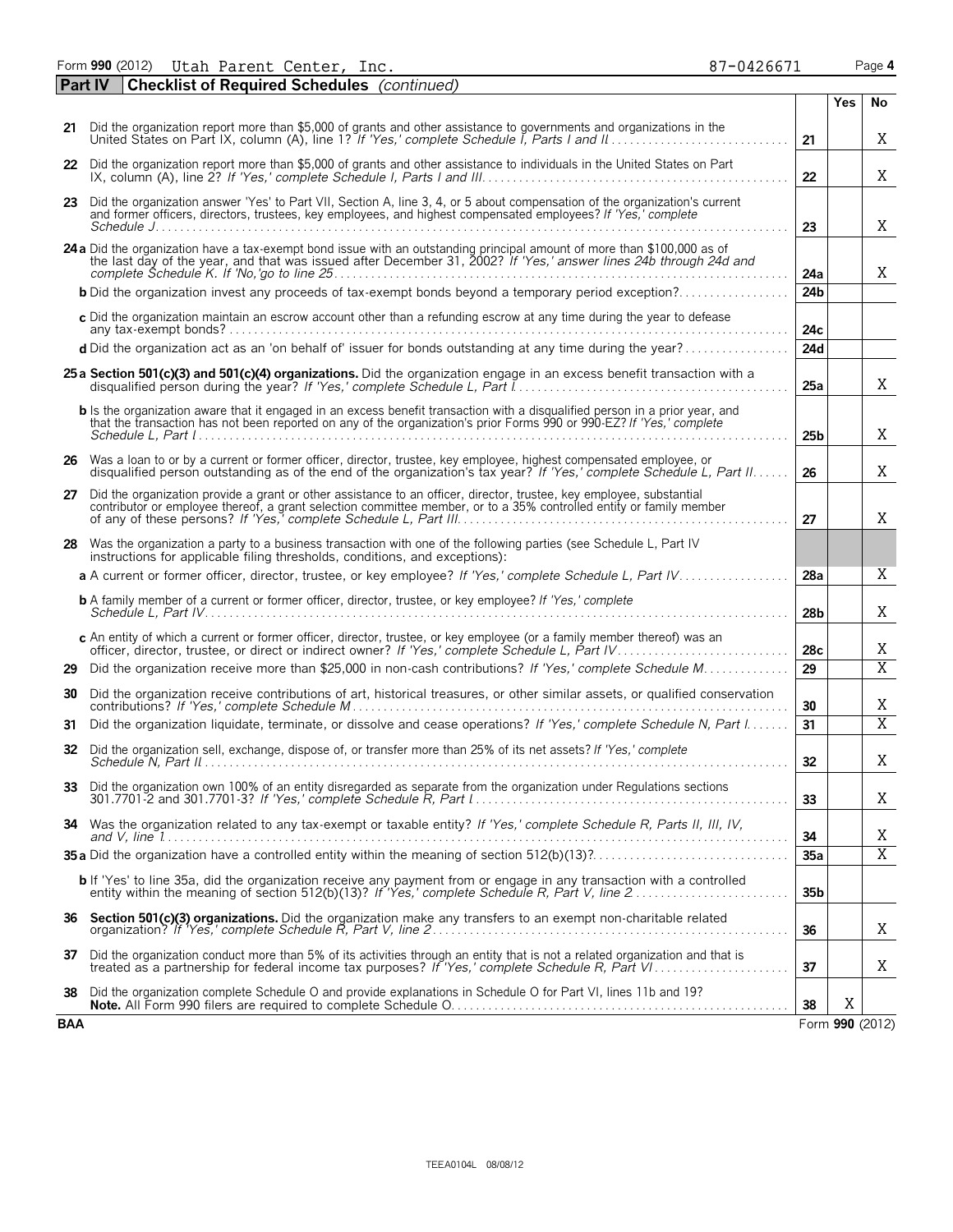|            | Form 990 (2012) Utah Parent Center, Inc.                                                                                                                                                                                       | 87-0426671      |                 |     | Page 5                  |
|------------|--------------------------------------------------------------------------------------------------------------------------------------------------------------------------------------------------------------------------------|-----------------|-----------------|-----|-------------------------|
|            | <b>Statements Regarding Other IRS Filings and Tax Compliance</b><br><b>Part V</b>                                                                                                                                              |                 |                 |     |                         |
|            |                                                                                                                                                                                                                                |                 |                 |     |                         |
|            |                                                                                                                                                                                                                                |                 |                 | Yes | No                      |
|            | <b>1a</b> Enter the number reported in Box 3 of Form 1096. Enter -0- if not applicable                                                                                                                                         | 1 a<br>22       |                 |     |                         |
|            | <b>b</b> Enter the number of Forms W-2G included in line 1a. Enter -0- if not applicable                                                                                                                                       | 1 b<br>O        |                 |     |                         |
|            | c Did the organization comply with backup withholding rules for reportable payments to vendors and reportable gaming                                                                                                           |                 | 1 с             | Χ   |                         |
|            | 2a Enter the number of employees reported on Form W-3, Transmittal of Wage and Tax State-<br>ments, filed for the calendar year ending with or within the year covered by this return                                          | 20<br>2a        |                 |     |                         |
|            | <b>b</b> If at least one is reported on line 2a, did the organization file all required federal employment tax returns?                                                                                                        |                 | 2 <sub>b</sub>  | Χ   |                         |
|            | Note. If the sum of lines 1a and 2a is greater than 250, you may be required to e-file. (see instructions)                                                                                                                     |                 |                 |     |                         |
|            | 3a Did the organization have unrelated business gross income of \$1,000 or more during the year?                                                                                                                               |                 | 3a              |     | X                       |
|            |                                                                                                                                                                                                                                |                 | 3 <sub>b</sub>  |     |                         |
|            | 4 a At any time during the calendar year, did the organization have an interest in, or a signature or other authority over, a financial account in a foreign country (such as a bank account, securities account, or other fin |                 | 4a              |     | X                       |
|            | <b>b</b> If 'Yes,' enter the name of the foreign country: ►                                                                                                                                                                    |                 |                 |     |                         |
|            | See instructions for filing requirements for Form TD F 90-22.1, Report of Foreign Bank and Financial Accounts.                                                                                                                 |                 |                 |     |                         |
|            | <b>5a</b> Was the organization a party to a prohibited tax shelter transaction at any time during the tax year?                                                                                                                |                 | 5а              |     | X                       |
|            | <b>b</b> Did any taxable party notify the organization that it was or is a party to a prohibited tax shelter transaction?                                                                                                      |                 | 5 <sub>b</sub>  |     | $\overline{\mathrm{X}}$ |
|            |                                                                                                                                                                                                                                |                 | 5c              |     |                         |
|            | 6 a Does the organization have annual gross receipts that are normally greater than \$100,000, and did the organization solicit any contributions that were not tax deductible as charitable contributions?                    |                 | 6 a             |     | X                       |
|            | <b>b</b> If 'Yes,' did the organization include with every solicitation an express statement that such contributions or gifts were                                                                                             |                 | 6b              |     |                         |
|            | 7 Organizations that may receive deductible contributions under section 170(c).                                                                                                                                                |                 |                 |     |                         |
|            | a Did the organization receive a payment in excess of \$75 made partly as a contribution and partly for goods and                                                                                                              |                 | 7а              |     | X                       |
|            |                                                                                                                                                                                                                                |                 | 7 <sub>b</sub>  |     |                         |
|            | c Did the organization sell, exchange, or otherwise dispose of tangible personal property for which it was required to file<br>Form 8282?.                                                                                     |                 | 7 с             |     | Χ                       |
|            |                                                                                                                                                                                                                                | 7 d             |                 |     |                         |
|            | <b>e</b> Did the organization receive any funds, directly or indirectly, to pay premiums on a personal benefit contract?                                                                                                       |                 | 7е              |     | X                       |
|            | f Did the organization, during the year, pay premiums, directly or indirectly, on a personal benefit contract?                                                                                                                 |                 | 7 f             |     | $\overline{\mathrm{X}}$ |
|            | g If the organization received a contribution of qualified intellectual property, did the organization file Form 8899                                                                                                          |                 | 7 q             |     |                         |
|            | h If the organization received a contribution of cars, boats, airplanes, or other vehicles, did the organization file a<br>Form 1098-C?.                                                                                       |                 | 7 h             |     |                         |
|            | Sponsoring organizations maintaining donor advised funds and section 509(a)(3) supporting organizations. Did the supporting organization, or a donor advised fund maintained by a sponsoring organization, have excess busines |                 | 8               |     |                         |
|            | 9 Sponsoring organizations maintaining donor advised funds.                                                                                                                                                                    |                 |                 |     |                         |
|            |                                                                                                                                                                                                                                |                 | 9а              |     |                         |
|            |                                                                                                                                                                                                                                |                 | 9 b             |     |                         |
|            | 10 Section 501(c)(7) organizations. Enter:                                                                                                                                                                                     |                 |                 |     |                         |
|            |                                                                                                                                                                                                                                | 10a             |                 |     |                         |
|            | <b>b</b> Gross receipts, included on Form 990, Part VIII, line 12, for public use of club facilities                                                                                                                           | 10 <sub>b</sub> |                 |     |                         |
|            | 11 Section 501(c)(12) organizations. Enter:                                                                                                                                                                                    |                 |                 |     |                         |
|            |                                                                                                                                                                                                                                | 11a             |                 |     |                         |
|            | <b>b</b> Gross income from other sources (Do not net amounts due or paid to other sources                                                                                                                                      | 11 <sub>b</sub> |                 |     |                         |
|            | 12a Section 4947(a)(1) non - exempt charitable trusts. Is the organization filing Form 990 in lieu of Form 1041?                                                                                                               |                 | 12 a            |     |                         |
|            | <b>b</b> If 'Yes,' enter the amount of tax-exempt interest received or accrued during the year                                                                                                                                 | 12 <sub>b</sub> |                 |     |                         |
|            | 13 Section 501(c)(29) qualified nonprofit health insurance issuers.                                                                                                                                                            |                 |                 |     |                         |
|            |                                                                                                                                                                                                                                |                 | 13a             |     |                         |
|            | <b>Note.</b> See the instructions for additional information the organization must report on Schedule O.                                                                                                                       |                 |                 |     |                         |
|            | <b>b</b> Enter the amount of reserves the organization is required to maintain by the states in<br>which the organization is licensed to issue qualified health plans                                                          | 13 <sub>b</sub> |                 |     |                         |
|            |                                                                                                                                                                                                                                | 13c             |                 |     |                         |
|            |                                                                                                                                                                                                                                |                 | 14a             |     | Χ                       |
|            |                                                                                                                                                                                                                                |                 | 14 <sub>b</sub> |     |                         |
| <b>BAA</b> | TEEA0105L 08/08/12                                                                                                                                                                                                             |                 |                 |     | Form 990 (2012)         |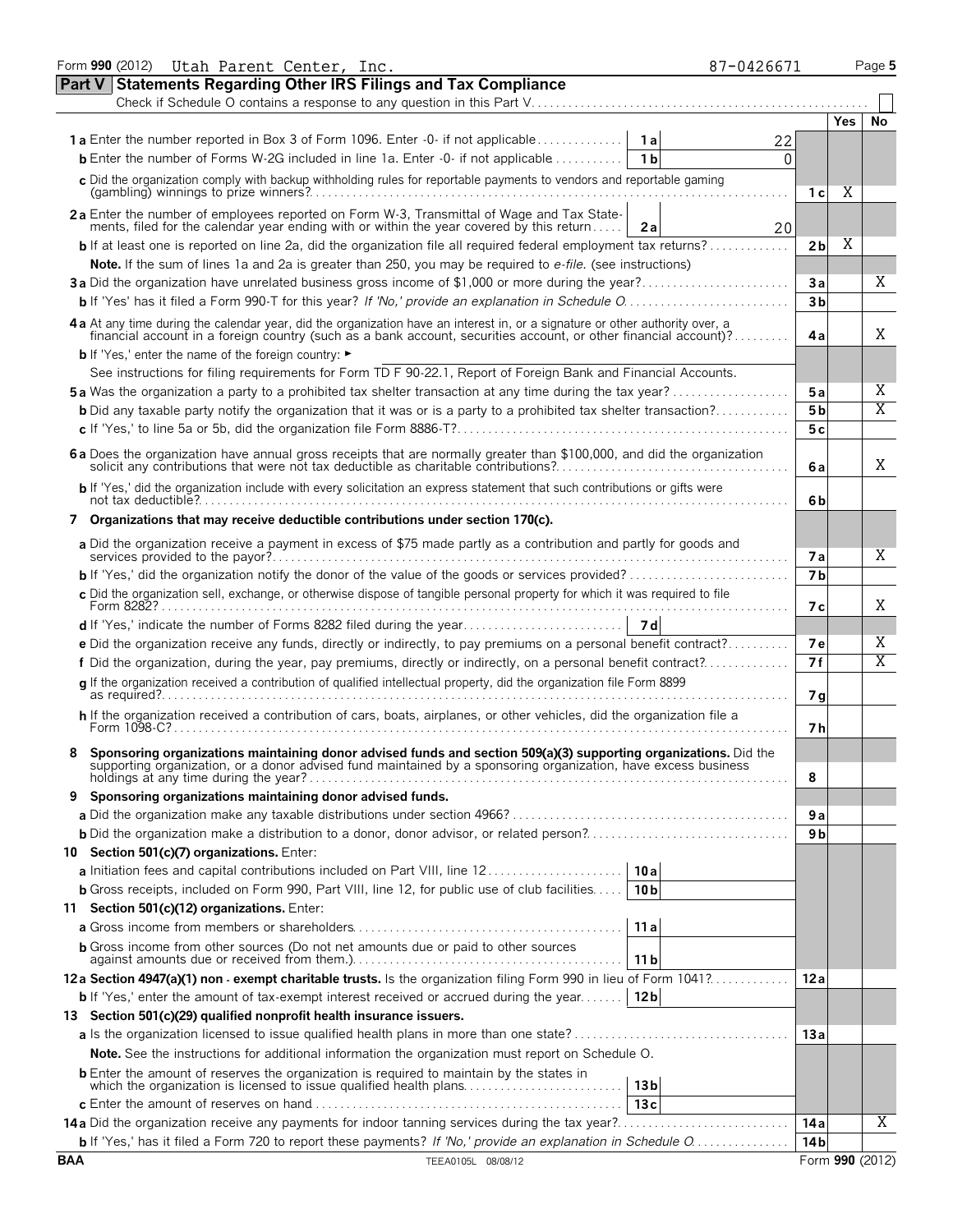|     | Schedule O. See instructions.                                                                                                                                                                                                                                                                                                               |                 |                       | X               |
|-----|---------------------------------------------------------------------------------------------------------------------------------------------------------------------------------------------------------------------------------------------------------------------------------------------------------------------------------------------|-----------------|-----------------------|-----------------|
|     | <b>Section A. Governing Body and Management</b>                                                                                                                                                                                                                                                                                             |                 |                       |                 |
|     |                                                                                                                                                                                                                                                                                                                                             |                 | Yes.                  | No              |
|     | <b>1a</b> Enter the number of voting members of the governing body at the end of the tax year<br><b>1a</b><br>10<br>If there are material differences in voting rights among members<br>of the governing body, or if the governing body delegated broad<br>authority to an executive committee or similar committee, explain in Schedule O. |                 |                       |                 |
|     | <b>b</b> Enter the number of voting members included in line 1a, above, who are independent<br>1 b<br>10                                                                                                                                                                                                                                    |                 |                       |                 |
|     |                                                                                                                                                                                                                                                                                                                                             |                 |                       |                 |
| 2   |                                                                                                                                                                                                                                                                                                                                             | $\mathbf{2}$    | Χ                     |                 |
| 3   | Did the organization delegate control over management duties customarily performed by or under the direct supervision<br>of officers, directors or trustees, or key employees to a management company or other person?                                                                                                                      | 3               |                       | Χ               |
|     | Did the organization make any significant changes to its governing documents                                                                                                                                                                                                                                                                |                 |                       |                 |
|     |                                                                                                                                                                                                                                                                                                                                             | 4               |                       | Χ               |
| 5   | Did the organization become aware during the year of a significant diversion of the organization's assets?                                                                                                                                                                                                                                  | 5               |                       | $\overline{X}$  |
| 6   |                                                                                                                                                                                                                                                                                                                                             | 6               |                       | $\overline{X}$  |
|     | 7a Did the organization have members, stockholders, or other persons who had the power to elect or appoint one or more                                                                                                                                                                                                                      | 7а              |                       | Χ               |
|     | <b>b</b> Are any governance decisions of the organization reserved to (or subject to approval by) members,                                                                                                                                                                                                                                  | 7 b             |                       | Χ               |
| 8   | Did the organization contemporaneously document the meetings held or written actions undertaken during the year by<br>the following:                                                                                                                                                                                                        |                 |                       |                 |
|     | <b>a</b> The governing body?                                                                                                                                                                                                                                                                                                                | <b>8a</b>       | X                     |                 |
|     |                                                                                                                                                                                                                                                                                                                                             | 8b              | $\overline{\text{X}}$ |                 |
| 9   | Is there any officer, director or trustee, or key employee listed in Part VII, Section A, who cannot be reached at the<br>organization's mailing address? If 'Yes,' provide the names and addresses in Schedule O                                                                                                                           | 9               |                       | Χ               |
|     | Section B. Policies (This Section B requests information about policies not required by the Internal Revenue Code.)                                                                                                                                                                                                                         |                 |                       |                 |
|     |                                                                                                                                                                                                                                                                                                                                             |                 | Yes                   | No              |
|     |                                                                                                                                                                                                                                                                                                                                             | 10a             |                       | X               |
|     |                                                                                                                                                                                                                                                                                                                                             |                 |                       |                 |
|     | b If 'Yes,' did the organization have written policies and procedures governing the activities of such chapters, affiliates, and branches to ensure their operations are consistent with the organization's exempt purposes?                                                                                                                | 10 <sub>b</sub> |                       |                 |
|     |                                                                                                                                                                                                                                                                                                                                             | 11a             | Χ                     |                 |
|     | <b>b</b> Describe in Schedule O the process, if any, used by the organization to review this Form 990. See Schedule O                                                                                                                                                                                                                       |                 |                       |                 |
|     |                                                                                                                                                                                                                                                                                                                                             | 12 a            | Χ                     |                 |
|     | <b>b</b> Were officers, directors or trustees, and key employees required to disclose annually interests that could give rise                                                                                                                                                                                                               | 12 <sub>b</sub> | Χ                     |                 |
|     |                                                                                                                                                                                                                                                                                                                                             | 12c             | X                     |                 |
|     |                                                                                                                                                                                                                                                                                                                                             | 13              | $\overline{X}$        |                 |
| 14  |                                                                                                                                                                                                                                                                                                                                             | 14              | $\overline{\text{X}}$ |                 |
|     | 15 Did the process for determining compensation of the following persons include a review and approval by independent persons, comparability data, and contemporaneous substantiation of the deliberation and decision?                                                                                                                     |                 |                       |                 |
|     |                                                                                                                                                                                                                                                                                                                                             | 15a             | X                     |                 |
|     |                                                                                                                                                                                                                                                                                                                                             | 15 b            | $\overline{X}$        |                 |
|     | If 'Yes' to line 15a or 15b, describe the process in Schedule O. (See instructions.)                                                                                                                                                                                                                                                        |                 |                       |                 |
|     | 16 a Did the organization invest in, contribute assets to, or participate in a joint venture or similar arrangement with a                                                                                                                                                                                                                  | 16 a            |                       | Χ               |
|     | b If 'Yes,' did the organization follow a written policy or procedure requiring the organization to evaluate its<br>participation in joint venture arrangements under applicable federal tax law, and taken steps to safeguard the                                                                                                          | 16 b            |                       |                 |
|     | <b>Section C. Disclosure</b>                                                                                                                                                                                                                                                                                                                |                 |                       |                 |
|     | List the states with which a copy of this Form 990 is required to be filed $\blacktriangleright$<br>UT                                                                                                                                                                                                                                      |                 |                       |                 |
|     | 18 Section 6104 requires an organization to make its Forms 1023 (or 1024 if applicable), 990, and 990-T (501(c)(3)s only) available for public<br>inspection. Indicate how you make these available. Check all that apply.                                                                                                                  |                 |                       |                 |
|     | Another's website<br>X<br>Other (explain in Schedule O)<br>Own website<br>X<br>Upon request                                                                                                                                                                                                                                                 |                 |                       |                 |
|     | 19 Describe in Schedule 0 whether (and if so, how) the organization makes its governing documents, conflict of interest policy, and financial statements available to<br>the public during the tax year.<br>See Schedule O                                                                                                                  |                 |                       |                 |
| 20  | State the name, physical address, and telephone number of the person who possesses the books and records of the organization:                                                                                                                                                                                                               |                 |                       |                 |
| BAA | FHelen Post 230 West 200 South, Suite 1101 Salt Lake City Ut 84101 801-272-1051<br>TEEA0106L 08/08/12                                                                                                                                                                                                                                       |                 |                       | Form 990 (2012) |
|     |                                                                                                                                                                                                                                                                                                                                             |                 |                       |                 |

**Part VI Governance, Management and Disclosure***For each 'Yes' response to lines 2 through 7b below, and for* 

*a 'No' response to line 8a, 8b, or 10b below, describe the circumstances, processes, or changes in*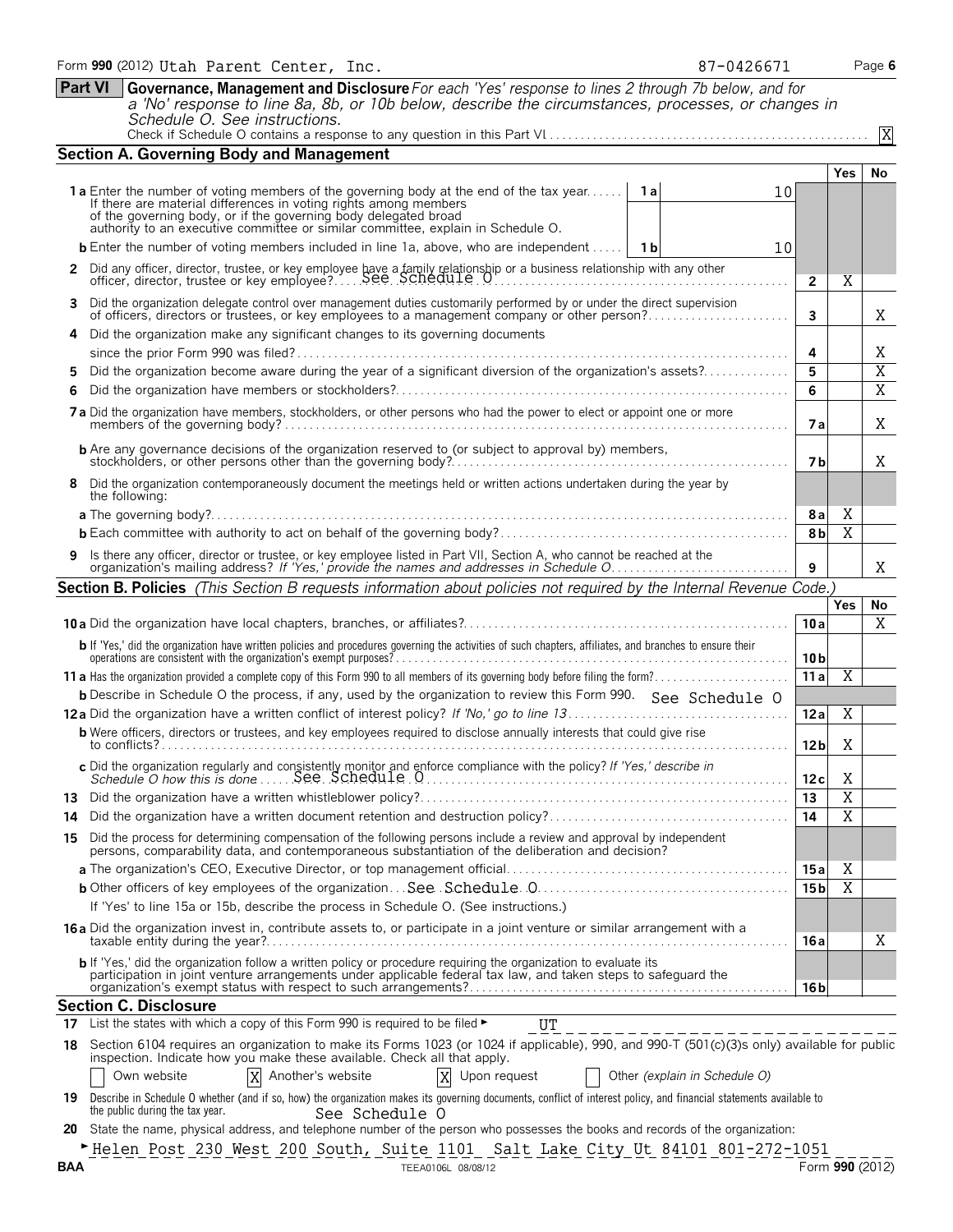| Form 990 (2012) Utah Parent Center, Inc.                                                                                                                                                                                                                                                                          | 87-0426671 | Page 7 |
|-------------------------------------------------------------------------------------------------------------------------------------------------------------------------------------------------------------------------------------------------------------------------------------------------------------------|------------|--------|
| Compensation of Officers, Directors, Trustees, Key Employees, Highest Compensated Employees, and<br>∣Part VII I<br><b>Independent Contractors</b>                                                                                                                                                                 |            |        |
|                                                                                                                                                                                                                                                                                                                   |            |        |
| Section A. Officers, Directors, Trustees, Key Employees, and Highest Compensated Employees                                                                                                                                                                                                                        |            |        |
| <b>1 a</b> Complete this table for all persons required to be listed. Report compensation for the calendar year ending with or within the<br>organization's tax year.                                                                                                                                             |            |        |
| • List all of the organization's current officers, directors, trustees (whether individuals or organizations), regardless of amount of compensation. Enter -0- in columns (D), (E), and (F) if no compensation was paid.                                                                                          |            |        |
| • List all of the organization's <b>current</b> key employees, if any. See instructions for definition of 'key employee.'                                                                                                                                                                                         |            |        |
| • List the organization's five <b>current</b> highest compensated employees (other than an officer, director, trustee, or key employee)<br>who received reportable compensation (Box 5 of Form W-2 and/or Box 7 of Form 1099-MISC) of more than \$100,000 from the<br>organization and any related organizations. |            |        |
| • List all of the organization's former officers, key employees, and highest compensated employees who received more than \$100,000<br>of reportable compensation from the organization and any related organizations.                                                                                            |            |        |
| • List all of the organization's <b>former directors or trustees</b> that received, in the capacity as a former director or trustee of the<br>organization, more than \$10,000 of reportable compensation from the organization and any related organizations.                                                    |            |        |
| List persons in the following order: individual trustees or directors; institutional trustees; officers; key employees; highest compensated<br>employees; and former such persons.                                                                                                                                |            |        |

 $\Box$ Check this box if neither the organization nor any related organization compensated any current officer, director, or trustee.

|                        |                                                                                                                                                | (C)                               |                                 |                                        |                                     |                                 |        |                                     |                                          |                                                                          |
|------------------------|------------------------------------------------------------------------------------------------------------------------------------------------|-----------------------------------|---------------------------------|----------------------------------------|-------------------------------------|---------------------------------|--------|-------------------------------------|------------------------------------------|--------------------------------------------------------------------------|
| (A)<br>Name and Title  | Position (do not check more than<br>(B)<br>(D)<br>one box, unless person is both an<br>Average<br>officer and a director/trustee)<br>hours per |                                   | Reportable<br>compensation from | (E)<br>Reportable<br>compensation from | (F)<br>Estimated<br>amount of other |                                 |        |                                     |                                          |                                                                          |
|                        | week (list<br>any hours<br>for related<br>organiza-<br>tions<br>below<br>dotted<br>line)                                                       | Individual trustee<br>or director | Institutional trustee           | Officer                                | Key employee                        | Highest compensated<br>employee | Former | the organization<br>(W-2/1099-MISC) | related organizations<br>(W-2/1099-MISC) | compensation<br>from the<br>organization<br>and related<br>organizations |
| (1) Randy Schelble     | $\mathbf 1$                                                                                                                                    |                                   |                                 |                                        |                                     |                                 |        |                                     |                                          |                                                                          |
| Board Member           | 0                                                                                                                                              | X                                 |                                 |                                        |                                     |                                 |        | $\mathbf{0}$ .                      | 0.                                       | $\boldsymbol{0}$ .                                                       |
| (2) Jennie Dopp        | $\overline{1}$                                                                                                                                 |                                   |                                 |                                        |                                     |                                 |        |                                     |                                          |                                                                          |
| Chair Elect            | 0                                                                                                                                              | Χ                                 |                                 | X                                      |                                     |                                 |        | $\mathbf 0$ .                       | 0.                                       | $0$ .                                                                    |
| (3) Curtis Ryan        | 1                                                                                                                                              |                                   |                                 |                                        |                                     |                                 |        |                                     |                                          |                                                                          |
| Treasurer              | 0                                                                                                                                              | Χ                                 |                                 | X                                      |                                     |                                 |        | $\mathbf 0$ .                       | 0                                        | 0.                                                                       |
| (4) Tom Johnson        | $\mathbf{1}$                                                                                                                                   |                                   |                                 |                                        |                                     |                                 |        |                                     |                                          |                                                                          |
| Board Member           | 0                                                                                                                                              | X                                 |                                 |                                        |                                     |                                 |        | 0.                                  | $\mathbf{0}$                             | 0.                                                                       |
| (5) Samuel Salinas     | $\mathbf{1}$                                                                                                                                   |                                   |                                 |                                        |                                     |                                 |        |                                     |                                          |                                                                          |
| Board member           | 0                                                                                                                                              | Χ                                 |                                 |                                        |                                     |                                 |        | $\mathbf{0}$ .                      | $\mathbf{0}$                             | $0$ .                                                                    |
| 6) Peggy Milligan      | $\mathbf{1}$                                                                                                                                   |                                   |                                 |                                        |                                     |                                 |        |                                     |                                          |                                                                          |
| Chairman               | 0                                                                                                                                              | Χ                                 |                                 | X                                      |                                     |                                 |        | $\mathbf{0}$ .                      | 0.                                       | $0$ .                                                                    |
| (7) Barbara Smith      | $\mathbf{1}$                                                                                                                                   |                                   |                                 |                                        |                                     |                                 |        |                                     |                                          |                                                                          |
| Board Member           | 0                                                                                                                                              | X                                 |                                 |                                        |                                     |                                 |        | $\mathbf 0$ .                       | 0.                                       | $0$ .                                                                    |
| (8) Eric Stoker        | 1                                                                                                                                              |                                   |                                 |                                        |                                     |                                 |        |                                     |                                          |                                                                          |
| Board Member           | 0                                                                                                                                              | X                                 |                                 |                                        |                                     |                                 |        | $\mathbf 0$ .                       | 0.                                       | $0$ .                                                                    |
| (9) Adina Zahradnikova | $\mathbf{1}$                                                                                                                                   |                                   |                                 |                                        |                                     |                                 |        |                                     |                                          |                                                                          |
| Board Member           | 0                                                                                                                                              | X                                 |                                 |                                        |                                     |                                 |        | 0.                                  | 0.                                       | $0$ .                                                                    |
| $(10)$ Al Romeo        | 1                                                                                                                                              |                                   |                                 |                                        |                                     |                                 |        |                                     |                                          |                                                                          |
| Secretary              | $\Omega$                                                                                                                                       | X                                 |                                 | X                                      |                                     |                                 |        | $\overline{0}$ .                    | 0.                                       | $0$ .                                                                    |
| (11) Helen W Post      | 40                                                                                                                                             |                                   |                                 |                                        |                                     |                                 |        |                                     |                                          |                                                                          |
| Executive Direc        | $\mathbf{0}$                                                                                                                                   |                                   |                                 | X                                      |                                     |                                 |        | 69,708.                             | 0.                                       | 0.                                                                       |
| (12)                   |                                                                                                                                                |                                   |                                 |                                        |                                     |                                 |        |                                     |                                          |                                                                          |
| (13)                   |                                                                                                                                                |                                   |                                 |                                        |                                     |                                 |        |                                     |                                          |                                                                          |
|                        |                                                                                                                                                |                                   |                                 |                                        |                                     |                                 |        |                                     |                                          |                                                                          |
| (14)                   |                                                                                                                                                |                                   |                                 |                                        |                                     |                                 |        |                                     |                                          |                                                                          |
|                        |                                                                                                                                                |                                   |                                 |                                        |                                     |                                 |        |                                     |                                          |                                                                          |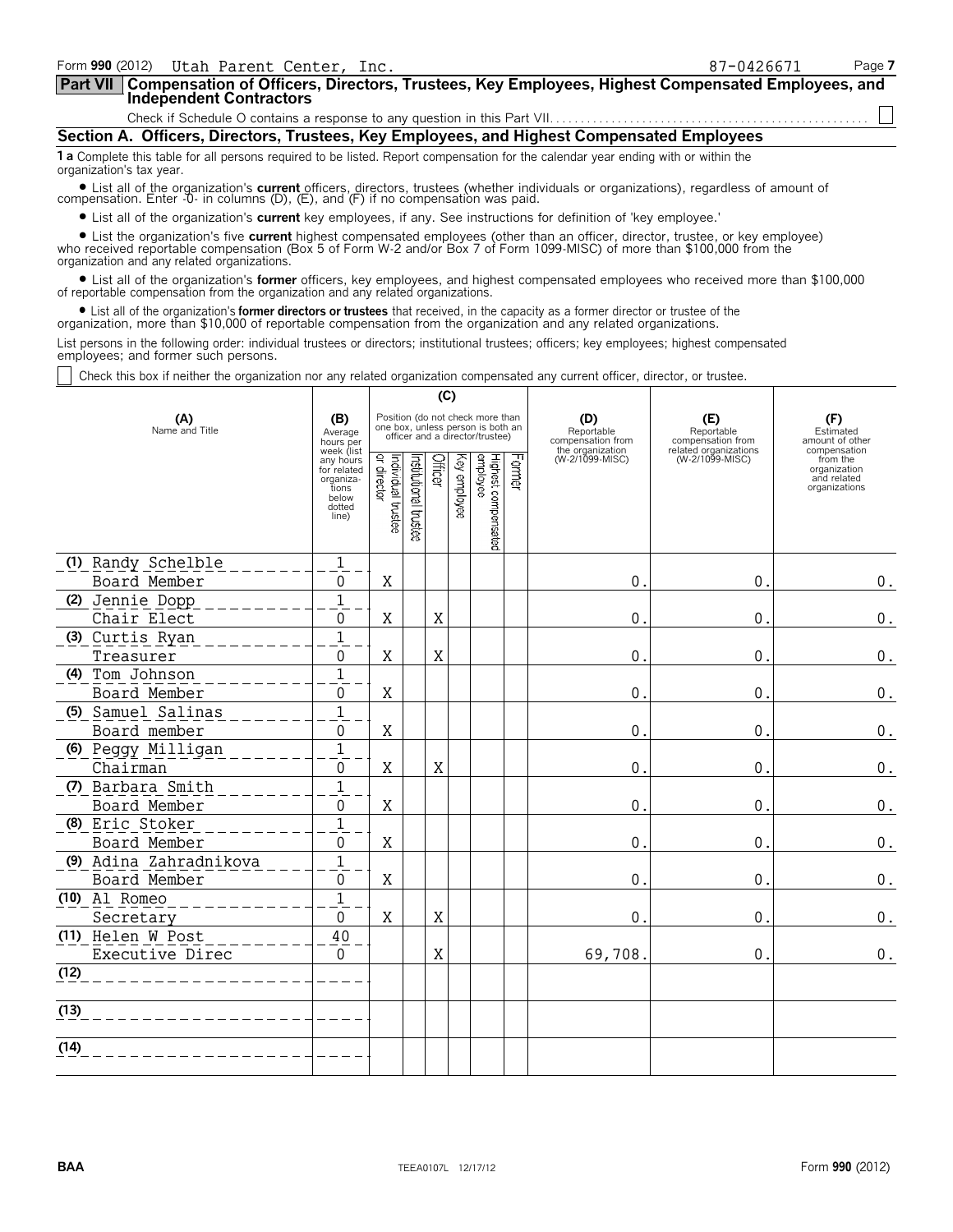### Form **990** (2012) Page **8** Utah Parent Center, Inc. 87-0426671

|      | Part VII Section A. Officers, Directors, Trustees, Key Employees, and Highest Compensated Employees (cont)                                                                                                                                             |                         |                                |                      |         |              |                                                                                                             |        |                                        |                                          |              |                                     |                                          |
|------|--------------------------------------------------------------------------------------------------------------------------------------------------------------------------------------------------------------------------------------------------------|-------------------------|--------------------------------|----------------------|---------|--------------|-------------------------------------------------------------------------------------------------------------|--------|----------------------------------------|------------------------------------------|--------------|-------------------------------------|------------------------------------------|
|      |                                                                                                                                                                                                                                                        | (B)                     |                                |                      | (C)     |              |                                                                                                             |        |                                        |                                          |              |                                     |                                          |
|      | (A)<br>Name and title                                                                                                                                                                                                                                  | Average<br>hours<br>per |                                |                      |         |              | Position<br>(do not check more than one<br>box, unless person is both an<br>officer and a director/trustee) |        | (D)<br>Reportable<br>compensation from | (E)<br>Reportable<br>compensation from   |              | (F)<br>Estimated<br>amount of other |                                          |
|      |                                                                                                                                                                                                                                                        | week<br>(list any       | Q.                             |                      |         |              |                                                                                                             |        | the organization<br>(W-2/1099-MISC)    | related organizations<br>(W-2/1099-MISC) |              | compensation<br>from the            |                                          |
|      |                                                                                                                                                                                                                                                        | hours<br>for<br>related | individual trustee<br>director | nstitutional trustee | Officer | Key employee | Highest compensated<br>employee                                                                             | Former |                                        |                                          |              | organization<br>and related         |                                          |
|      |                                                                                                                                                                                                                                                        | organiza<br>- tions     |                                |                      |         |              |                                                                                                             |        |                                        |                                          |              | organizations                       |                                          |
|      |                                                                                                                                                                                                                                                        | below<br>dotted         |                                |                      |         |              |                                                                                                             |        |                                        |                                          |              |                                     |                                          |
|      |                                                                                                                                                                                                                                                        | line)                   |                                |                      |         |              |                                                                                                             |        |                                        |                                          |              |                                     |                                          |
| (15) |                                                                                                                                                                                                                                                        |                         |                                |                      |         |              |                                                                                                             |        |                                        |                                          |              |                                     |                                          |
| (16) |                                                                                                                                                                                                                                                        |                         |                                |                      |         |              |                                                                                                             |        |                                        |                                          |              |                                     |                                          |
| (17) |                                                                                                                                                                                                                                                        |                         |                                |                      |         |              |                                                                                                             |        |                                        |                                          |              |                                     |                                          |
|      |                                                                                                                                                                                                                                                        |                         |                                |                      |         |              |                                                                                                             |        |                                        |                                          |              |                                     |                                          |
| (18) |                                                                                                                                                                                                                                                        |                         |                                |                      |         |              |                                                                                                             |        |                                        |                                          |              |                                     |                                          |
| (19) |                                                                                                                                                                                                                                                        |                         |                                |                      |         |              |                                                                                                             |        |                                        |                                          |              |                                     |                                          |
|      |                                                                                                                                                                                                                                                        |                         |                                |                      |         |              |                                                                                                             |        |                                        |                                          |              |                                     |                                          |
| (20) |                                                                                                                                                                                                                                                        |                         |                                |                      |         |              |                                                                                                             |        |                                        |                                          |              |                                     |                                          |
| (21) |                                                                                                                                                                                                                                                        |                         |                                |                      |         |              |                                                                                                             |        |                                        |                                          |              |                                     |                                          |
|      |                                                                                                                                                                                                                                                        |                         |                                |                      |         |              |                                                                                                             |        |                                        |                                          |              |                                     |                                          |
| (22) |                                                                                                                                                                                                                                                        |                         |                                |                      |         |              |                                                                                                             |        |                                        |                                          |              |                                     |                                          |
| (23) |                                                                                                                                                                                                                                                        |                         |                                |                      |         |              |                                                                                                             |        |                                        |                                          |              |                                     |                                          |
|      |                                                                                                                                                                                                                                                        |                         |                                |                      |         |              |                                                                                                             |        |                                        |                                          |              |                                     |                                          |
| (24) |                                                                                                                                                                                                                                                        |                         |                                |                      |         |              |                                                                                                             |        |                                        |                                          |              |                                     |                                          |
| (25) |                                                                                                                                                                                                                                                        |                         |                                |                      |         |              |                                                                                                             |        |                                        |                                          |              |                                     |                                          |
|      |                                                                                                                                                                                                                                                        |                         |                                |                      |         |              |                                                                                                             |        |                                        |                                          |              |                                     |                                          |
|      | 1 b Sub-total.                                                                                                                                                                                                                                         |                         |                                |                      |         |              |                                                                                                             | ▶      | 69,708.                                | 0.                                       |              |                                     | $0$ .                                    |
|      |                                                                                                                                                                                                                                                        |                         |                                |                      |         |              |                                                                                                             | ▶      | 0.<br>69,708.                          | 0.<br>$\mathbf 0$ .                      |              |                                     | $\boldsymbol{0}$ .<br>$\boldsymbol{0}$ . |
|      | 2 Total number of individuals (including but not limited to those listed above) who received more than \$100,000 of reportable compensation                                                                                                            |                         |                                |                      |         |              |                                                                                                             |        |                                        |                                          |              |                                     |                                          |
|      | from the organization $\blacktriangleright$<br>0                                                                                                                                                                                                       |                         |                                |                      |         |              |                                                                                                             |        |                                        |                                          |              |                                     |                                          |
|      |                                                                                                                                                                                                                                                        |                         |                                |                      |         |              |                                                                                                             |        |                                        |                                          |              | <b>Yes</b>                          | No                                       |
| 3    | Did the organization list any <b>former</b> officer, director or trustee, key employee, or highest compensated employee                                                                                                                                |                         |                                |                      |         |              |                                                                                                             |        |                                        |                                          | $\mathbf{3}$ |                                     | Χ                                        |
| 4    | For any individual listed on line 1a, is the sum of reportable compensation and other compensation from<br>the organization and related organizations greater than \$150,000? If 'Yes' complete Schedule J for                                         |                         |                                |                      |         |              |                                                                                                             |        |                                        |                                          | 4            |                                     | X                                        |
| 5    | Did any person listed on line 1a receive or accrue compensation from any unrelated organization or individual                                                                                                                                          |                         |                                |                      |         |              |                                                                                                             |        |                                        |                                          | 5            |                                     | Χ                                        |
|      | <b>Section B. Independent Contractors</b>                                                                                                                                                                                                              |                         |                                |                      |         |              |                                                                                                             |        |                                        |                                          |              |                                     |                                          |
|      | Complete this table for your five highest compensated independent contractors that received more than \$100,000 of<br>compensation from the organization. Report compensation for the calendar year ending with or within the organization's tax year. |                         |                                |                      |         |              |                                                                                                             |        |                                        |                                          |              |                                     |                                          |
|      | (A)                                                                                                                                                                                                                                                    |                         |                                |                      |         |              |                                                                                                             |        | (B)                                    |                                          |              | (C)                                 |                                          |
|      | Name and business address                                                                                                                                                                                                                              |                         |                                |                      |         |              |                                                                                                             |        | Description of services                |                                          |              | Compensation                        |                                          |
|      |                                                                                                                                                                                                                                                        |                         |                                |                      |         |              |                                                                                                             |        |                                        |                                          |              |                                     |                                          |
|      |                                                                                                                                                                                                                                                        |                         |                                |                      |         |              |                                                                                                             |        |                                        |                                          |              |                                     |                                          |
|      |                                                                                                                                                                                                                                                        |                         |                                |                      |         |              |                                                                                                             |        |                                        |                                          |              |                                     |                                          |
|      |                                                                                                                                                                                                                                                        |                         |                                |                      |         |              |                                                                                                             |        |                                        |                                          |              |                                     |                                          |
|      | 2 Total number of independent contractors (including but not limited to those listed above) who received more than<br>\$100,000 in compensation from the organization $\blacktriangleright$ 0                                                          |                         |                                |                      |         |              |                                                                                                             |        |                                        |                                          |              |                                     |                                          |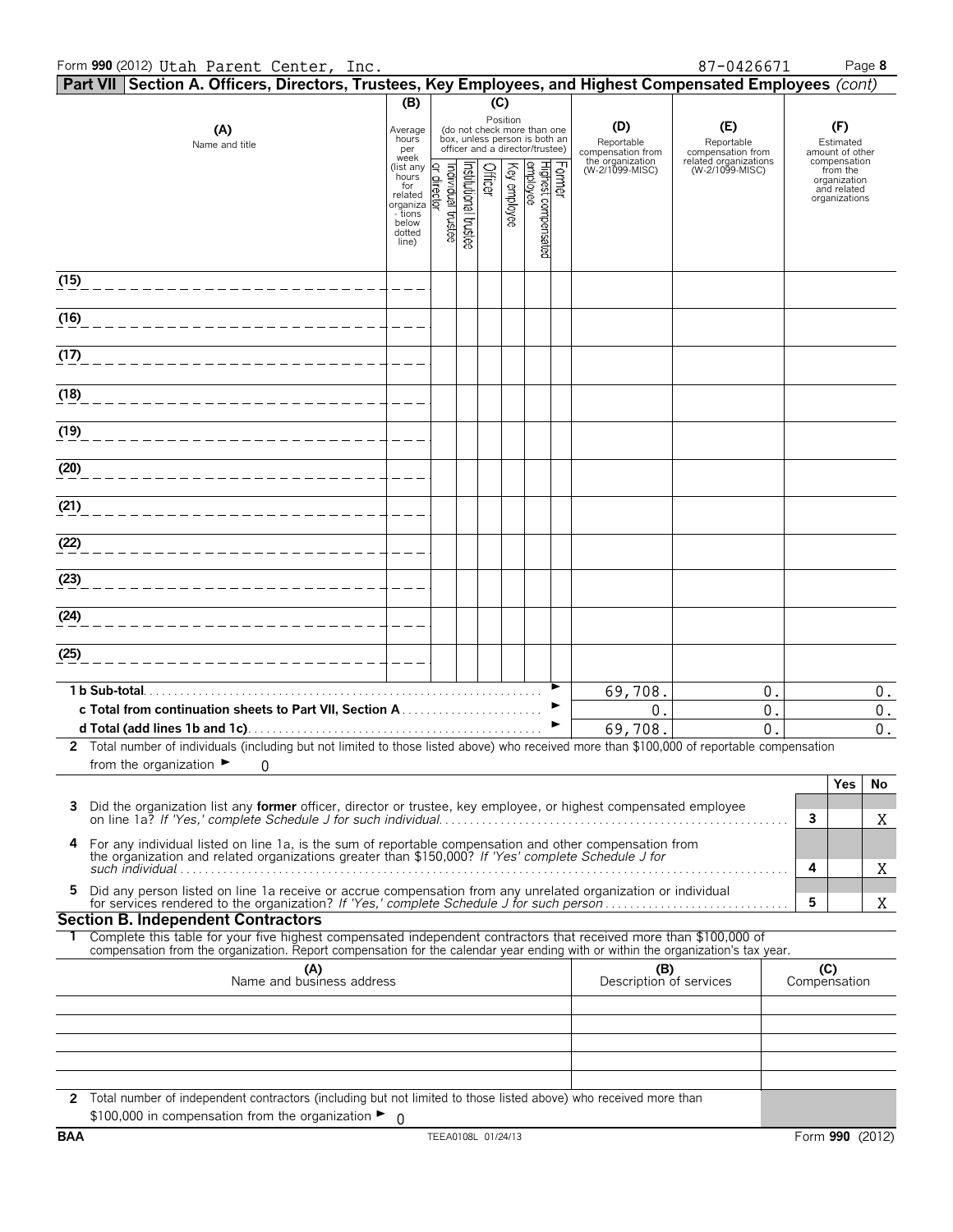|                                                                                                           |      |                                                                                     |                |                       | (A)<br>Total revenue | (B)<br>Related or<br>exempt<br>function<br>revenue | (C)<br>Unrelated<br>business<br>revenue | (D)<br>Revenue<br>excluded from tax<br>under sections<br>512, 513, or 514 |
|-----------------------------------------------------------------------------------------------------------|------|-------------------------------------------------------------------------------------|----------------|-----------------------|----------------------|----------------------------------------------------|-----------------------------------------|---------------------------------------------------------------------------|
|                                                                                                           |      | 1a Federated campaigns                                                              | 1a             |                       |                      |                                                    |                                         |                                                                           |
|                                                                                                           |      | <b>b</b> Membership dues                                                            | 1 <sub>b</sub> |                       |                      |                                                    |                                         |                                                                           |
|                                                                                                           |      | c Fundraising events                                                                | 1 <sub>c</sub> |                       |                      |                                                    |                                         |                                                                           |
|                                                                                                           |      | d Related organizations                                                             | 1 d            |                       |                      |                                                    |                                         |                                                                           |
|                                                                                                           |      | <b>e</b> Government grants (contributions) $\ldots$                                 | 1 <sub>e</sub> | 812,697.              |                      |                                                    |                                         |                                                                           |
|                                                                                                           |      |                                                                                     |                |                       |                      |                                                    |                                         |                                                                           |
|                                                                                                           |      | f All other contributions, gifts, grants, and<br>similar amounts not included above | 1f             |                       |                      |                                                    |                                         |                                                                           |
|                                                                                                           |      | <b>g</b> Noncash contributions included in lns 1a-1f: $\ddot{\mathbf{S}}$           |                | 29,903.               |                      |                                                    |                                         |                                                                           |
|                                                                                                           |      |                                                                                     |                | $\blacktriangleright$ |                      |                                                    |                                         |                                                                           |
|                                                                                                           |      |                                                                                     |                | <b>Business Code</b>  | 842,600.             |                                                    |                                         |                                                                           |
|                                                                                                           |      |                                                                                     |                |                       |                      |                                                    |                                         |                                                                           |
|                                                                                                           | b    |                                                                                     |                |                       | 2,183.               | 2,183.                                             |                                         |                                                                           |
|                                                                                                           |      |                                                                                     |                |                       |                      |                                                    |                                         |                                                                           |
|                                                                                                           | C    |                                                                                     |                |                       |                      |                                                    |                                         |                                                                           |
|                                                                                                           |      |                                                                                     |                |                       |                      |                                                    |                                         |                                                                           |
|                                                                                                           |      | f All other program service revenue                                                 |                |                       |                      |                                                    |                                         |                                                                           |
| PROGRAM SERVICE REVENUE CONTRIBUTIONS, GIFTS, GRANTS<br>PROGRAM SERVICE REVENUE AND OTHER SIMILAR AMOUNTS |      |                                                                                     |                |                       |                      |                                                    |                                         |                                                                           |
|                                                                                                           |      |                                                                                     |                |                       | 2,183.               |                                                    |                                         |                                                                           |
|                                                                                                           | 3    | Investment income (including dividends, interest and                                |                |                       | 5,058.               |                                                    |                                         | 5,058.                                                                    |
|                                                                                                           | 4    | Income from investment of tax-exempt bond proceeds.                                 |                |                       |                      |                                                    |                                         |                                                                           |
|                                                                                                           | 5    |                                                                                     |                |                       |                      |                                                    |                                         |                                                                           |
|                                                                                                           |      |                                                                                     | (i) Real       | (ii) Personal         |                      |                                                    |                                         |                                                                           |
|                                                                                                           |      | <b>6a</b> Gross rents                                                               |                |                       |                      |                                                    |                                         |                                                                           |
|                                                                                                           |      | <b>b</b> Less: rental expenses                                                      |                |                       |                      |                                                    |                                         |                                                                           |
|                                                                                                           |      | <b>c</b> Rental income or (loss) $\ldots$                                           |                |                       |                      |                                                    |                                         |                                                                           |
|                                                                                                           |      |                                                                                     |                |                       |                      |                                                    |                                         |                                                                           |
|                                                                                                           |      |                                                                                     | (i) Securities | (ii) Other            |                      |                                                    |                                         |                                                                           |
|                                                                                                           |      | 7 a Gross amount from sales of<br>assets other than inventory.                      |                |                       |                      |                                                    |                                         |                                                                           |
|                                                                                                           |      |                                                                                     |                |                       |                      |                                                    |                                         |                                                                           |
|                                                                                                           |      | <b>b</b> Less: cost or other basis<br>and sales expenses                            |                |                       |                      |                                                    |                                         |                                                                           |
|                                                                                                           |      | c Gain or (loss). $\ldots$                                                          |                |                       |                      |                                                    |                                         |                                                                           |
|                                                                                                           |      |                                                                                     |                |                       |                      |                                                    |                                         |                                                                           |
|                                                                                                           |      |                                                                                     |                |                       |                      |                                                    |                                         |                                                                           |
| ш                                                                                                         |      | 8 a Gross income from fundraising events<br>(not including. \$                      |                |                       |                      |                                                    |                                         |                                                                           |
|                                                                                                           |      | of contributions reported on line 1c).                                              |                |                       |                      |                                                    |                                         |                                                                           |
| OTHER REVEN                                                                                               |      | See Part IV, line 18. a                                                             |                |                       |                      |                                                    |                                         |                                                                           |
|                                                                                                           |      | <b>b</b> Less: direct expenses <b>b</b>                                             |                |                       |                      |                                                    |                                         |                                                                           |
|                                                                                                           |      | c Net income or (loss) from fundraising events                                      |                |                       |                      |                                                    |                                         |                                                                           |
|                                                                                                           |      |                                                                                     |                |                       |                      |                                                    |                                         |                                                                           |
|                                                                                                           |      | 9 a Gross income from gaming activities.                                            |                |                       |                      |                                                    |                                         |                                                                           |
|                                                                                                           |      | <b>b</b> Less: direct expenses <b>b</b>                                             |                |                       |                      |                                                    |                                         |                                                                           |
|                                                                                                           |      | c Net income or (loss) from gaming activities                                       |                |                       |                      |                                                    |                                         |                                                                           |
|                                                                                                           |      |                                                                                     |                |                       |                      |                                                    |                                         |                                                                           |
|                                                                                                           |      | 10a Gross sales of inventory, less returns                                          |                |                       |                      |                                                    |                                         |                                                                           |
|                                                                                                           |      | <b>b</b> Less: cost of goods sold <b>b</b>                                          |                |                       |                      |                                                    |                                         |                                                                           |
|                                                                                                           |      | <b>c</b> Net income or (loss) from sales of inventory                               |                |                       |                      |                                                    |                                         |                                                                           |
|                                                                                                           |      | Miscellaneous Revenue                                                               |                | <b>Business Code</b>  |                      |                                                    |                                         |                                                                           |
|                                                                                                           | 11 a |                                                                                     |                |                       |                      |                                                    |                                         |                                                                           |
|                                                                                                           | b    |                                                                                     |                |                       |                      |                                                    |                                         |                                                                           |
|                                                                                                           | С    |                                                                                     |                |                       |                      |                                                    |                                         |                                                                           |
|                                                                                                           |      | <b>d</b> All other revenue $\ldots$                                                 |                |                       |                      |                                                    |                                         |                                                                           |
|                                                                                                           |      | e Total. Add lines 11a-11d                                                          |                | $\blacktriangleright$ |                      |                                                    |                                         |                                                                           |
|                                                                                                           |      |                                                                                     |                |                       | 849,841.             | 2,183.                                             | 0.1                                     | 5,058.                                                                    |
|                                                                                                           |      |                                                                                     |                |                       |                      |                                                    |                                         |                                                                           |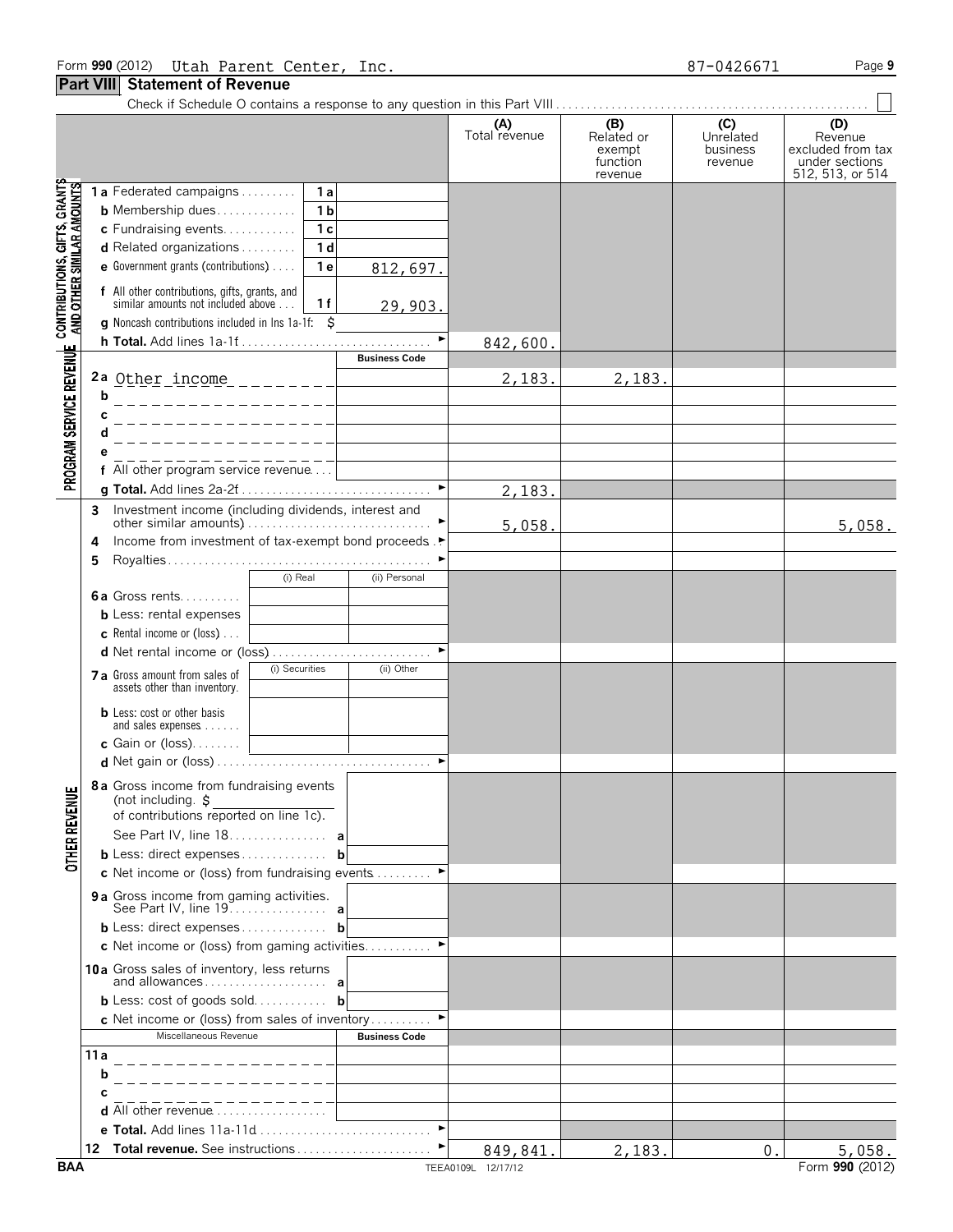|                | Section 501(c)(3) and 501(c)(4) organizations must complete all columns. All other organizations must complete column (A).                                                                                                      |                       |                                    |                                                      |                                |
|----------------|---------------------------------------------------------------------------------------------------------------------------------------------------------------------------------------------------------------------------------|-----------------------|------------------------------------|------------------------------------------------------|--------------------------------|
|                |                                                                                                                                                                                                                                 |                       |                                    |                                                      |                                |
|                | Do not include amounts reported on lines 6b,<br>7b, 8b, 9b, and 10b of Part VIII.                                                                                                                                               | (A)<br>Total expenses | (B)<br>Program service<br>expenses | $\overline{C}$<br>Management and<br>general expenses | (D)<br>Fundraising<br>expenses |
| 1              | Grants and other assistance to governments<br>and organizations in the United States. See<br>Part IV. line 21                                                                                                                   |                       |                                    |                                                      |                                |
| $\overline{2}$ | Grants and other assistance to individuals in<br>the United States. See Part IV, line 22                                                                                                                                        |                       |                                    |                                                      |                                |
| 3              | Grants and other assistance to governments,<br>organizations, and individuals outside the<br>United States. See Part IV, lines 15 and 16.                                                                                       |                       |                                    |                                                      |                                |
| 4              | Benefits paid to or for members                                                                                                                                                                                                 |                       |                                    |                                                      |                                |
| 5              | Compensation of current officers, directors,<br>trustees, and key employees                                                                                                                                                     | 72,027.               | 65, 316.                           | 6,234.                                               | 477.                           |
| 6              | Compensation not included above, to<br>disqualified persons (as defined under<br>section $4958(f)(1)$ and persons described                                                                                                     | 0.                    | 0.                                 | 0.                                                   | $0$ .                          |
| 7              | Other salaries and wages                                                                                                                                                                                                        | 525,721.              | 476,743.                           | 45,500.                                              | 3,478.                         |
| 8              | Pension plan accruals and contributions<br>(include section 401(k) and section 403(b)                                                                                                                                           |                       |                                    |                                                      |                                |
| 9              | Other employee benefits                                                                                                                                                                                                         |                       |                                    |                                                      |                                |
| 10             | Payroll taxes                                                                                                                                                                                                                   | 51,665.               | 46,852.                            | 4,471.                                               | 342.                           |
| 11             | Fees for services (non-employees):                                                                                                                                                                                              |                       |                                    |                                                      |                                |
|                | a Management                                                                                                                                                                                                                    |                       |                                    |                                                      |                                |
|                |                                                                                                                                                                                                                                 |                       |                                    |                                                      |                                |
|                |                                                                                                                                                                                                                                 | 13,623.               | 12,354.                            | 1,179.                                               | 90.                            |
|                |                                                                                                                                                                                                                                 |                       |                                    |                                                      |                                |
|                | e Professional fundraising services. See Part IV, line 17                                                                                                                                                                       |                       |                                    |                                                      |                                |
|                | f Investment management fees                                                                                                                                                                                                    |                       |                                    |                                                      |                                |
|                | g Other. (If line 11q amt exceeds 10% of line 25, col-<br>umn (A) amt, list line 11g expenses on Sch 0)<br>12 Advertising and promotion                                                                                         | 37,272.               | 33,799.                            | 3,226.                                               | 247.                           |
| 13             |                                                                                                                                                                                                                                 | 15,941.               | 14,456.                            | 1,380.                                               | 105.                           |
| 14             | Information technology                                                                                                                                                                                                          | 7,923.                | 7,185.                             | 686.                                                 | 52.                            |
| 15             |                                                                                                                                                                                                                                 |                       |                                    |                                                      |                                |
| 16             | Occupancy                                                                                                                                                                                                                       | 9,900.                | 8,977.                             | 857.                                                 | 66.                            |
| 17             |                                                                                                                                                                                                                                 | 22,952.               | 22,800.                            |                                                      | 152.                           |
| 18             | Payments of travel or entertainment<br>expenses for any federal, state, or local<br>public officials                                                                                                                            |                       |                                    |                                                      |                                |
| 19             | Conferences, conventions, and meetings                                                                                                                                                                                          | 51,952.               | 51,952.                            |                                                      |                                |
| 20             | $Interest \dots \dots \dots \dots \dots \dots \dots \dots \dots \dots \dots \dots \dots \dots$                                                                                                                                  |                       |                                    |                                                      |                                |
| 21             | Payments to affiliates                                                                                                                                                                                                          |                       |                                    |                                                      |                                |
| 22             | Depreciation, depletion, and amortization                                                                                                                                                                                       | 8,381.                | 7,601.                             | 725.                                                 | 55.                            |
| 23             | Insurance<br>24 Other expenses. Itemize expenses not<br>covered above (List miscellaneous expenses<br>in line 24e. If line 24e amount exceeds 10%<br>of line 25, column (A) amount, list line 24e                               |                       |                                    |                                                      |                                |
|                | expenses on Schedule O.                                                                                                                                                                                                         |                       |                                    |                                                      |                                |
|                | a Printing and Publications                                                                                                                                                                                                     | 19,761.               | 17,920.                            | 1,710.                                               | 131.                           |
|                | <b>b</b> Other                                                                                                                                                                                                                  | 18,986.               | 17,217.                            | 1,643.                                               | 126.                           |
|                | c Staff Development                                                                                                                                                                                                             | 1,915.                | 1,748.                             | 167                                                  |                                |
|                | d Postage and Shipping                                                                                                                                                                                                          | 1,731.                | 1,570.                             | 150.                                                 | 11.                            |
|                |                                                                                                                                                                                                                                 | 129.                  | 118.                               | 11                                                   |                                |
|                | 25 Total functional expenses. Add lines 1 through 24e                                                                                                                                                                           | 859,879.              | 786,608.                           | 67,939.                                              | 5,332.                         |
|                | 26 Joint costs. Complete this line only if<br>the organization reported in column (B)<br>joint costs from a combined educational<br>campaign and fundraising solicitation.<br>Check here $\blacktriangleright$<br>lif following |                       |                                    |                                                      |                                |

SOP 98-2 (ASC 958-720). . . . . . . . . . . . . . . . .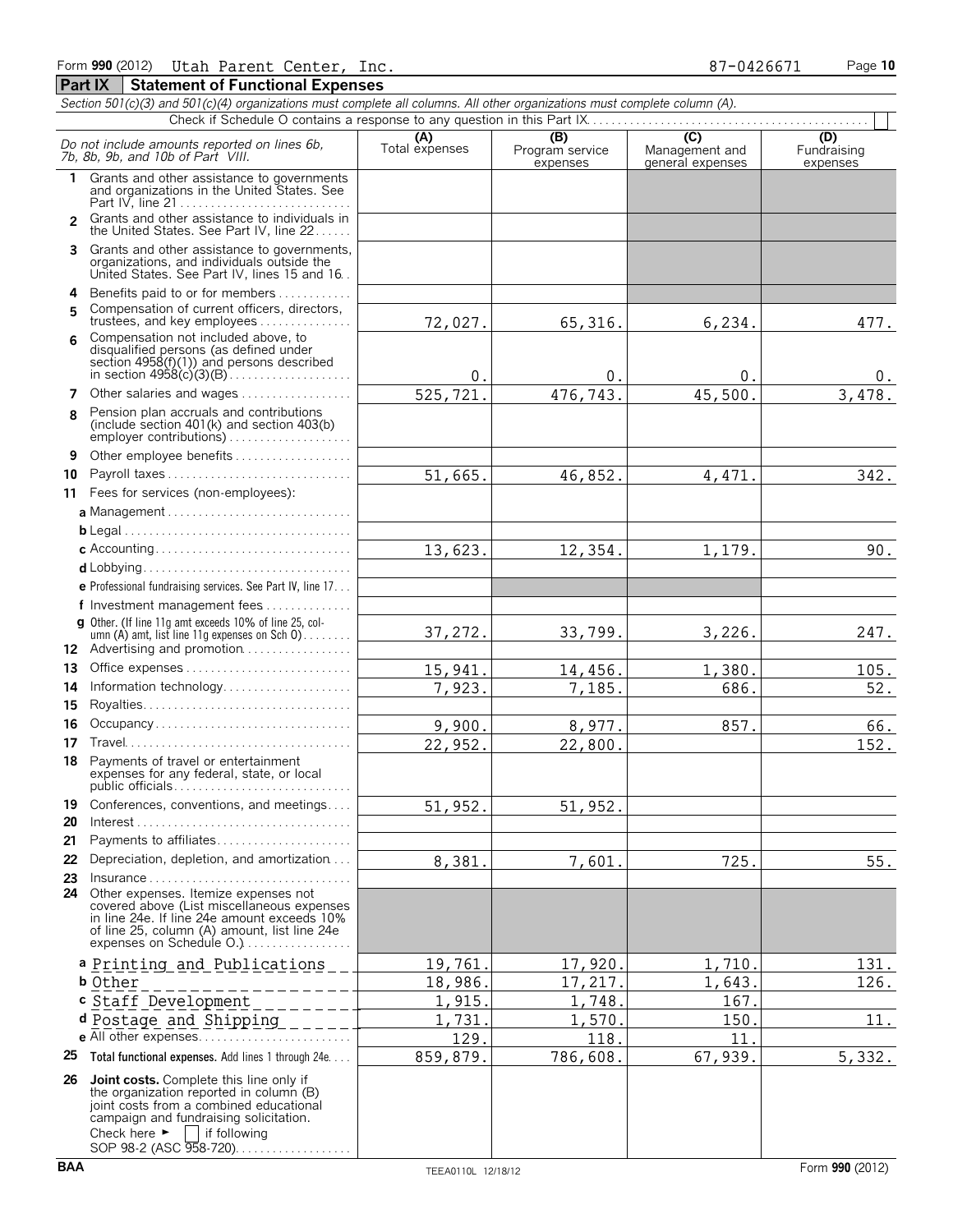## Form **990** (2012) Page **11** Utah Parent Center, Inc. 87-0426671 **Part X Balance Sheet**

|                            |    |                                                                                                                                                                                                                                                                                                                                        |                                                                                                                                                  |         | (A)<br>Beginning of year |                 | (B)<br>End of year |  |
|----------------------------|----|----------------------------------------------------------------------------------------------------------------------------------------------------------------------------------------------------------------------------------------------------------------------------------------------------------------------------------------|--------------------------------------------------------------------------------------------------------------------------------------------------|---------|--------------------------|-----------------|--------------------|--|
|                            | 1  |                                                                                                                                                                                                                                                                                                                                        |                                                                                                                                                  |         | 155,144.                 | 1               | 109,795.           |  |
|                            | 2  |                                                                                                                                                                                                                                                                                                                                        |                                                                                                                                                  |         |                          | $\overline{2}$  |                    |  |
|                            | 3  |                                                                                                                                                                                                                                                                                                                                        |                                                                                                                                                  |         |                          | 3               | 81,761.            |  |
|                            | 4  |                                                                                                                                                                                                                                                                                                                                        |                                                                                                                                                  |         | 63,607.                  | 4               |                    |  |
|                            | 5  |                                                                                                                                                                                                                                                                                                                                        | Loans and other receivables from current and former officers, directors,<br>trustees, key employees, and highest compensated employees. Complete |         |                          |                 |                    |  |
|                            | 6  | Loans and other receivables from other disqualified persons (as defined under<br>section 4958(f)(1)), persons described in section 4958(c)(3)(B), and contributing<br>employers and sponsoring organizations of section 501(c)(9) voluntary employees'<br>beneficiary organizations (see instructions). Complete Part II of Schedule L |                                                                                                                                                  |         |                          | 6               |                    |  |
|                            | 7  |                                                                                                                                                                                                                                                                                                                                        |                                                                                                                                                  |         |                          | 7               |                    |  |
| A<br>S<br>S<br>E<br>T      | 8  |                                                                                                                                                                                                                                                                                                                                        |                                                                                                                                                  |         |                          | 8               |                    |  |
|                            | 9  |                                                                                                                                                                                                                                                                                                                                        |                                                                                                                                                  |         |                          | 9               |                    |  |
|                            |    | 10a Land, buildings, and equipment: cost or other basis.                                                                                                                                                                                                                                                                               |                                                                                                                                                  | 49,600. |                          |                 |                    |  |
|                            |    |                                                                                                                                                                                                                                                                                                                                        |                                                                                                                                                  | 34,796. | 18,316.                  | 10c             | 14,804.            |  |
|                            | 11 |                                                                                                                                                                                                                                                                                                                                        |                                                                                                                                                  |         | 254,569.                 | 11              | 323, 392.          |  |
|                            | 12 | Investments - other securities. See Part IV, line 11                                                                                                                                                                                                                                                                                   |                                                                                                                                                  |         |                          | 12              |                    |  |
|                            | 13 |                                                                                                                                                                                                                                                                                                                                        |                                                                                                                                                  |         |                          |                 |                    |  |
|                            | 14 |                                                                                                                                                                                                                                                                                                                                        |                                                                                                                                                  | 14      |                          |                 |                    |  |
|                            | 15 |                                                                                                                                                                                                                                                                                                                                        | 6,676.                                                                                                                                           | 15      | 5,376.                   |                 |                    |  |
|                            | 16 | Total assets. Add lines 1 through 15 (must equal line 34)                                                                                                                                                                                                                                                                              |                                                                                                                                                  |         | 498, 312.                | 16              | 535,128.           |  |
|                            | 17 |                                                                                                                                                                                                                                                                                                                                        |                                                                                                                                                  |         | 45,723.                  | 17              | 21,418.            |  |
|                            | 18 |                                                                                                                                                                                                                                                                                                                                        |                                                                                                                                                  | 18      |                          |                 |                    |  |
|                            | 19 |                                                                                                                                                                                                                                                                                                                                        |                                                                                                                                                  |         |                          | $\overline{19}$ | 10,394.            |  |
|                            | 20 |                                                                                                                                                                                                                                                                                                                                        |                                                                                                                                                  |         |                          | 20              |                    |  |
| Å                          | 21 | Escrow or custodial account liability. Complete Part IV of Schedule D.                                                                                                                                                                                                                                                                 |                                                                                                                                                  |         |                          | 21              |                    |  |
| L,<br>$\mathbf{I}$<br>т    | 22 | Loans and other payables to current and former officers, directors, trustees,<br>key employees, highest compensated employees, and disqualified persons.                                                                                                                                                                               |                                                                                                                                                  |         |                          | 22              |                    |  |
|                            | 23 | Secured mortgages and notes payable to unrelated third parties                                                                                                                                                                                                                                                                         |                                                                                                                                                  |         |                          | 23              |                    |  |
| E<br>S                     | 24 | Unsecured notes and loans payable to unrelated third parties                                                                                                                                                                                                                                                                           |                                                                                                                                                  |         |                          | 24              |                    |  |
|                            | 25 | Other liabilities (including federal income tax, payables to related third parties, and other liabilities not included on lines 17-24). Complete Part X of Schedule D.                                                                                                                                                                 |                                                                                                                                                  |         |                          | 25              |                    |  |
|                            | 26 |                                                                                                                                                                                                                                                                                                                                        |                                                                                                                                                  |         | 45,723.                  | 26              | 31,812.            |  |
| N<br>Ë                     |    | Organizations that follow SFAS 117 (ASC 958), check here $\blacktriangleright$ $\boxed{X}$ and complete<br>lines 27 through 29, and lines 33 and 34.                                                                                                                                                                                   |                                                                                                                                                  |         |                          |                 |                    |  |
| A<br>S<br>S<br>T<br>S<br>S | 27 |                                                                                                                                                                                                                                                                                                                                        |                                                                                                                                                  |         | 162, 124.                | 27              | 155, 158.          |  |
|                            | 28 |                                                                                                                                                                                                                                                                                                                                        |                                                                                                                                                  |         | 104,010.                 | 28              | 158,703.           |  |
|                            | 29 |                                                                                                                                                                                                                                                                                                                                        |                                                                                                                                                  |         | 186, 455.                | 29              | 189,455.           |  |
| R                          |    | Organizations that do not follow SFAS 117 (ASC 958), check here<br>and complete lines 30 through 34.                                                                                                                                                                                                                                   |                                                                                                                                                  |         |                          |                 |                    |  |
| UN<br>D                    | 30 | Capital stock or trust principal, or current funds                                                                                                                                                                                                                                                                                     |                                                                                                                                                  |         |                          | 30              |                    |  |
|                            | 31 | Paid-in or capital surplus, or land, building, or equipment fund                                                                                                                                                                                                                                                                       |                                                                                                                                                  |         |                          | 31              |                    |  |
|                            | 32 | Retained earnings, endowment, accumulated income, or other funds                                                                                                                                                                                                                                                                       |                                                                                                                                                  |         |                          | 32              |                    |  |
| <b>BALANCES</b>            | 33 |                                                                                                                                                                                                                                                                                                                                        |                                                                                                                                                  |         | 452,589.                 | 33              | 503, 316.          |  |
|                            | 34 |                                                                                                                                                                                                                                                                                                                                        |                                                                                                                                                  |         | 498, 312.                | 34              | 535, 128.          |  |
| <b>BAA</b>                 |    |                                                                                                                                                                                                                                                                                                                                        |                                                                                                                                                  |         |                          |                 | Form 990 (2012)    |  |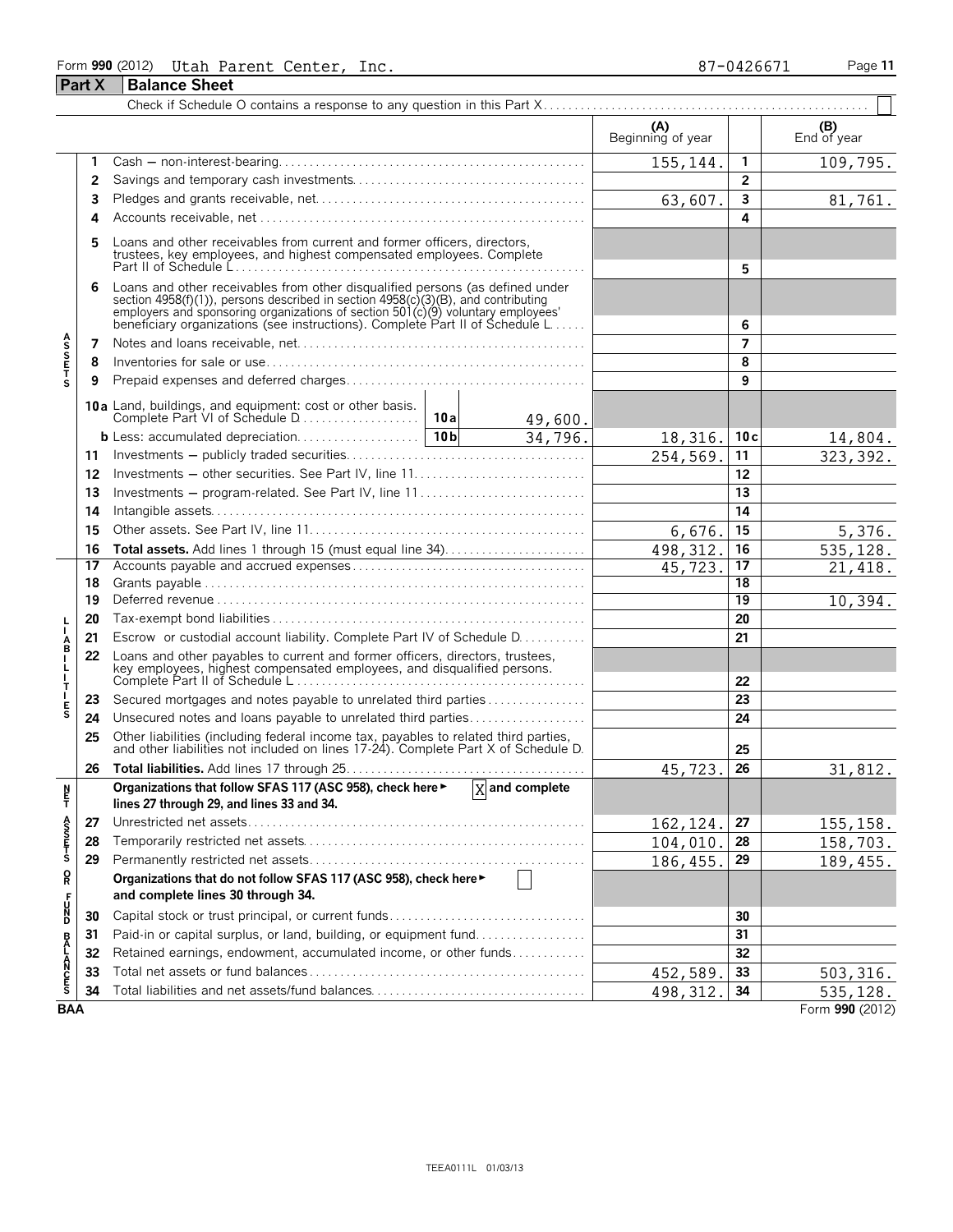|                | Form 990 (2012)<br>Utah Parent Center, Inc.                                                                                                                                                                                                  | 87-0426671     |                 |            | Page 12    |
|----------------|----------------------------------------------------------------------------------------------------------------------------------------------------------------------------------------------------------------------------------------------|----------------|-----------------|------------|------------|
| <b>Part XI</b> | <b>Reconciliation of Net Assets</b>                                                                                                                                                                                                          |                |                 |            |            |
|                |                                                                                                                                                                                                                                              |                |                 |            |            |
| 1              |                                                                                                                                                                                                                                              | $\overline{1}$ |                 | 849,841.   |            |
| 2              |                                                                                                                                                                                                                                              | $\overline{2}$ |                 |            | 859,879.   |
| 3              |                                                                                                                                                                                                                                              | $\overline{3}$ |                 |            | $-10,038.$ |
| 4              | Net assets or fund balances at beginning of year (must equal Part X, line 33, column (A)).                                                                                                                                                   | $\overline{a}$ |                 |            | 452,589.   |
| 5              |                                                                                                                                                                                                                                              | 5              |                 |            | 60,765.    |
| 6              |                                                                                                                                                                                                                                              | 6              |                 |            |            |
| 7              |                                                                                                                                                                                                                                              | $\overline{7}$ |                 |            |            |
| 8              |                                                                                                                                                                                                                                              | 8              |                 |            |            |
| 9              |                                                                                                                                                                                                                                              | 9              |                 |            | $0$ .      |
| 10             | Net assets or fund balances at end of year. Combine lines 3 through 9 (must equal Part X, line 33,                                                                                                                                           |                |                 |            |            |
|                |                                                                                                                                                                                                                                              | 10             |                 |            | 503, 316.  |
|                | <b>Part XII Financial Statements and Reporting</b>                                                                                                                                                                                           |                |                 |            |            |
|                |                                                                                                                                                                                                                                              |                |                 |            |            |
|                |                                                                                                                                                                                                                                              |                |                 | <b>Yes</b> | <b>No</b>  |
| 1.             | Accounting method used to prepare the Form 990:<br>  Cash<br>X Accrual<br>Other                                                                                                                                                              |                |                 |            |            |
|                | If the organization changed its method of accounting from a prior year or checked 'Other,' explain<br>in Schedule O.                                                                                                                         |                |                 |            |            |
|                | 2a Were the organization's financial statements compiled or reviewed by an independent accountant?                                                                                                                                           |                | 2a              |            | Χ          |
|                | If 'Yes,' check a box below to indicate whether the financial statements for the year were compiled or reviewed on a<br>separate basis, consolidated basis, or both:                                                                         |                |                 |            |            |
|                | Consolidated basis<br><b>Both consolidated and separate basis</b><br>Separate basis                                                                                                                                                          |                |                 |            |            |
|                | <b>b</b> Were the organization's financial statements audited by an independent accountant?                                                                                                                                                  |                | 2 <sub>b</sub>  | Χ          |            |
|                | If 'Yes,' check a box below to indicate whether the financial statements for the year were audited on a separate<br>basis, consolidated basis, or both:<br>X<br>Consolidated basis<br>Both consolidated and separate basis<br>Separate basis |                |                 |            |            |
|                | c If 'Yes' to line 2a or 2b, does the organization have a committee that assumes responsibility for oversight of the audit,<br>review, or compilation of its financial statements and selection of an independent accountant?                |                | 2c              | X          |            |
|                | If the organization changed either its oversight process or selection process during the tax year, explain<br>in Schedule O.                                                                                                                 |                |                 |            |            |
|                | 3a As a result of a federal award, was the organization required to undergo an audit or audits as set forth in the Single                                                                                                                    |                | 3a              | Χ          |            |
|                | b If 'Yes,' did the organization undergo the required audit or audits? If the organization did not undergo the required audit or audits, explain why in Schedule O and describe any steps taken to undergo such audits                       |                | 3 <sub>b</sub>  | X          |            |
| <b>BAA</b>     |                                                                                                                                                                                                                                              |                | Form 990 (2012) |            |            |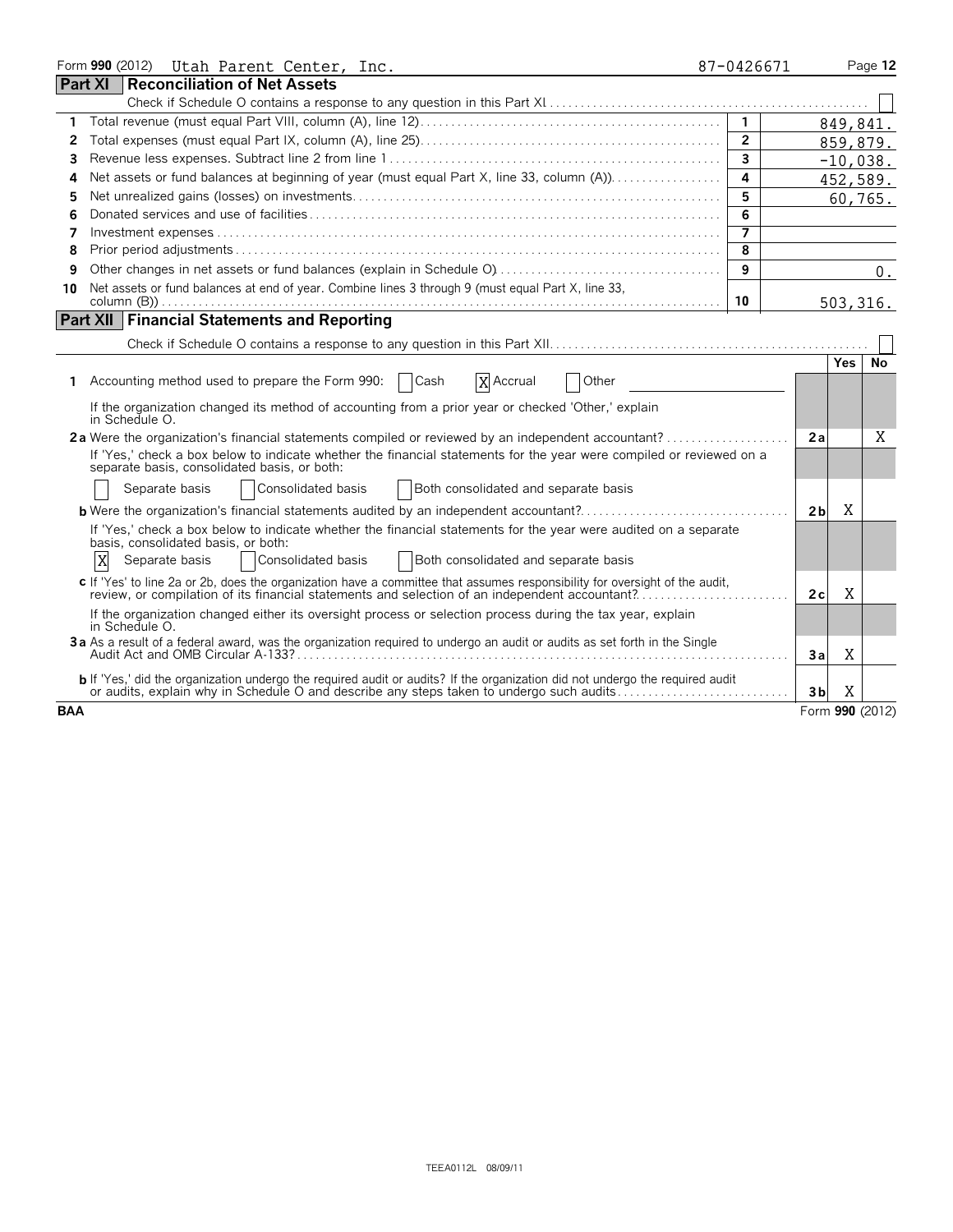| <b>SCHEDULE A</b>   |  |  |
|---------------------|--|--|
| (Form 990 or 990-EZ |  |  |

## **(Form 990 or 990-EZ) Public Charity Status and Public Support 2012**

**Complete if the organization is a section 501(c)(3) organization or a section**

OMB No. 1545-0047

|              |                                                        |   |                                                             | Complete if the organization is a section 501(c)(3) organization or a section<br>4947(a)(1) nonexempt charitable trust.                                                                                                                                                                                                                                                                                                                                    |     |                                                           |                                                                             |     |                  |                               | <b>Open to Public</b>                  |                   |    |
|--------------|--------------------------------------------------------|---|-------------------------------------------------------------|------------------------------------------------------------------------------------------------------------------------------------------------------------------------------------------------------------------------------------------------------------------------------------------------------------------------------------------------------------------------------------------------------------------------------------------------------------|-----|-----------------------------------------------------------|-----------------------------------------------------------------------------|-----|------------------|-------------------------------|----------------------------------------|-------------------|----|
|              | Department of the Treasury<br>Internal Revenue Service |   |                                                             | ► Attach to Form 990 or Form 990-EZ. ► See separate instructions.                                                                                                                                                                                                                                                                                                                                                                                          |     |                                                           |                                                                             |     |                  |                               |                                        | <b>Inspection</b> |    |
|              | Name of the organization                               |   |                                                             |                                                                                                                                                                                                                                                                                                                                                                                                                                                            |     |                                                           |                                                                             |     |                  |                               | <b>Employer identification number</b>  |                   |    |
|              | Utah Parent Center, Inc.                               |   |                                                             |                                                                                                                                                                                                                                                                                                                                                                                                                                                            |     |                                                           |                                                                             |     |                  | 87-0426671                    |                                        |                   |    |
| Part I       |                                                        |   |                                                             | <b>Reason for Public Charity Status</b> (All organizations must complete this part.) See instructions.                                                                                                                                                                                                                                                                                                                                                     |     |                                                           |                                                                             |     |                  |                               |                                        |                   |    |
|              |                                                        |   |                                                             | The organization is not a private foundation because it is: (For lines 1 through 11, check only one box.)                                                                                                                                                                                                                                                                                                                                                  |     |                                                           |                                                                             |     |                  |                               |                                        |                   |    |
| 1            |                                                        |   |                                                             | A church, convention of churches or association of churches described in section 170(b)(1)(A)(i).                                                                                                                                                                                                                                                                                                                                                          |     |                                                           |                                                                             |     |                  |                               |                                        |                   |    |
| 2            |                                                        |   |                                                             | A school described in section 170(b)(1)(A)(ii). (Attach Schedule E.)                                                                                                                                                                                                                                                                                                                                                                                       |     |                                                           |                                                                             |     |                  |                               |                                        |                   |    |
| 3            |                                                        |   |                                                             | A hospital or a cooperative hospital service organization described in section 170(b)(1)(A)(iii).                                                                                                                                                                                                                                                                                                                                                          |     |                                                           |                                                                             |     |                  |                               |                                        |                   |    |
| 4            |                                                        |   |                                                             | A medical research organization operated in conjunction with a hospital described in section 170(b)(1)(A)(iii). Enter the hospital's                                                                                                                                                                                                                                                                                                                       |     |                                                           |                                                                             |     |                  |                               |                                        |                   |    |
|              | name, city, and state:                                 |   |                                                             | An organization operated for the benefit of a college or university owned or operated by a governmental unit described insection                                                                                                                                                                                                                                                                                                                           |     |                                                           |                                                                             |     |                  |                               |                                        |                   |    |
| 5            |                                                        |   | 170(b) $(1)(A)(iv)$ . (Complete Part II.)                   |                                                                                                                                                                                                                                                                                                                                                                                                                                                            |     |                                                           |                                                                             |     |                  |                               |                                        |                   |    |
| 6            |                                                        |   |                                                             | A federal, state, or local government or governmental unit described in section 170(b)(1)(A)(v).                                                                                                                                                                                                                                                                                                                                                           |     |                                                           |                                                                             |     |                  |                               |                                        |                   |    |
| 7            |                                                        |   | in section 170(b)(1)(A)(vi). (Complete Part II.)            | An organization that normally receives a substantial part of its support from a governmental unit or from the general public described                                                                                                                                                                                                                                                                                                                     |     |                                                           |                                                                             |     |                  |                               |                                        |                   |    |
| 8            |                                                        |   |                                                             | A community trust described in section 170(b)(1)(A)(vi). (Complete Part II.)                                                                                                                                                                                                                                                                                                                                                                               |     |                                                           |                                                                             |     |                  |                               |                                        |                   |    |
| 9            | (Complete Part III.)                                   |   |                                                             | An organization that normally receives: (1) more than 33-1/3% of its support from contributions, membership fees, and gross receipts from activities<br>related to its exempt functions – subject to certain exceptions, and (2) no more than 33-1/3% of its support from gross investment income and<br>unrelated business taxable income (less section 511 tax) from businesses acquired by the organization after June 30, 1975. See section 509(a)(2). |     |                                                           |                                                                             |     |                  |                               |                                        |                   |    |
| 10           |                                                        |   |                                                             | An organization organized and operated exclusively to test for public safety. See section 509(a)(4).                                                                                                                                                                                                                                                                                                                                                       |     |                                                           |                                                                             |     |                  |                               |                                        |                   |    |
| 11           |                                                        |   | supporting organization and complete lines 11e through 11h. | An organization organized and operated exclusively for the benefit of, to perform the functions of, or carry out the purposes of one or more publicly<br>supported organizations described in section 509(a)(1) or section 509(a)(2). See section 509(a)(3). Check the box that describes the type of                                                                                                                                                      |     |                                                           |                                                                             |     |                  |                               |                                        |                   |    |
|              | Type I<br>a                                            | b | Type II                                                     | Type III - Functionally integrated<br>$c \mid \cdot$                                                                                                                                                                                                                                                                                                                                                                                                       |     |                                                           |                                                                             | d l |                  |                               | Type III - Non-functionally integrated |                   |    |
| е            | section 509(a)(2).                                     |   |                                                             | By checking this box, I certify that the organization is not controlled directly or indirectly by one or more disqualified persons<br>other than foundation managers and other than one or more publicly supported organizations described in section 509(a)(1) or                                                                                                                                                                                         |     |                                                           |                                                                             |     |                  |                               |                                        |                   |    |
| f            |                                                        |   |                                                             | If the organization received a written determination from the IRS that is a Type I, Type II or Type III supporting organization,                                                                                                                                                                                                                                                                                                                           |     |                                                           |                                                                             |     |                  |                               |                                        |                   |    |
| g            |                                                        |   |                                                             | Since August 17, 2006, has the organization accepted any gift or contribution from any of the following persons?                                                                                                                                                                                                                                                                                                                                           |     |                                                           |                                                                             |     |                  |                               |                                        |                   |    |
|              |                                                        |   |                                                             |                                                                                                                                                                                                                                                                                                                                                                                                                                                            |     |                                                           |                                                                             |     |                  |                               |                                        | Yes               | No |
|              | (i)                                                    |   |                                                             | A person who directly or indirectly controls, either alone or together with persons described in (ii) and (iii)                                                                                                                                                                                                                                                                                                                                            |     |                                                           |                                                                             |     |                  |                               | 11 g (i)                               |                   |    |
|              | (ii)                                                   |   |                                                             |                                                                                                                                                                                                                                                                                                                                                                                                                                                            |     |                                                           |                                                                             |     |                  |                               | 11 g (ii)                              |                   |    |
|              |                                                        |   |                                                             |                                                                                                                                                                                                                                                                                                                                                                                                                                                            |     |                                                           |                                                                             |     |                  |                               |                                        |                   |    |
| h            |                                                        |   |                                                             | Provide the following information about the supported organization(s).                                                                                                                                                                                                                                                                                                                                                                                     |     |                                                           |                                                                             |     |                  |                               | 11 g (iii)                             |                   |    |
|              | (i) Name of supported                                  |   | (ii) EIN                                                    |                                                                                                                                                                                                                                                                                                                                                                                                                                                            |     | $(iv)$ is the                                             |                                                                             |     | (vi) is the      |                               | (vii) Amount of monetary               |                   |    |
|              | organization                                           |   |                                                             | (iii) Type of organization<br>(described on lines 1-9<br>above or IRC section<br>(see instructions))                                                                                                                                                                                                                                                                                                                                                       |     | organization in<br>column (i) listed in<br>your governing | (v) Did you notify<br>the organization in<br>column (i) of your<br>support? |     | organized in the | organization in<br>column (i) |                                        | support           |    |
|              |                                                        |   |                                                             |                                                                                                                                                                                                                                                                                                                                                                                                                                                            | Yes | document?<br>No                                           | Yes                                                                         | No  | U.S.?<br>Yes     | No                            |                                        |                   |    |
|              |                                                        |   |                                                             |                                                                                                                                                                                                                                                                                                                                                                                                                                                            |     |                                                           |                                                                             |     |                  |                               |                                        |                   |    |
| (A)          |                                                        |   |                                                             |                                                                                                                                                                                                                                                                                                                                                                                                                                                            |     |                                                           |                                                                             |     |                  |                               |                                        |                   |    |
|              |                                                        |   |                                                             |                                                                                                                                                                                                                                                                                                                                                                                                                                                            |     |                                                           |                                                                             |     |                  |                               |                                        |                   |    |
| (B)          |                                                        |   |                                                             |                                                                                                                                                                                                                                                                                                                                                                                                                                                            |     |                                                           |                                                                             |     |                  |                               |                                        |                   |    |
|              |                                                        |   |                                                             |                                                                                                                                                                                                                                                                                                                                                                                                                                                            |     |                                                           |                                                                             |     |                  |                               |                                        |                   |    |
| (C)          |                                                        |   |                                                             |                                                                                                                                                                                                                                                                                                                                                                                                                                                            |     |                                                           |                                                                             |     |                  |                               |                                        |                   |    |
|              |                                                        |   |                                                             |                                                                                                                                                                                                                                                                                                                                                                                                                                                            |     |                                                           |                                                                             |     |                  |                               |                                        |                   |    |
| (D)          |                                                        |   |                                                             |                                                                                                                                                                                                                                                                                                                                                                                                                                                            |     |                                                           |                                                                             |     |                  |                               |                                        |                   |    |
| (E)          |                                                        |   |                                                             |                                                                                                                                                                                                                                                                                                                                                                                                                                                            |     |                                                           |                                                                             |     |                  |                               |                                        |                   |    |
| <b>Total</b> |                                                        |   |                                                             |                                                                                                                                                                                                                                                                                                                                                                                                                                                            |     |                                                           |                                                                             |     |                  |                               |                                        |                   |    |
|              |                                                        |   |                                                             | BAA For Paperwork Reduction Act Notice, see the Instructions for Form 990 or 990-EZ.                                                                                                                                                                                                                                                                                                                                                                       |     |                                                           |                                                                             |     |                  |                               | Schedule A (Form 990 or 990-EZ) 2012   |                   |    |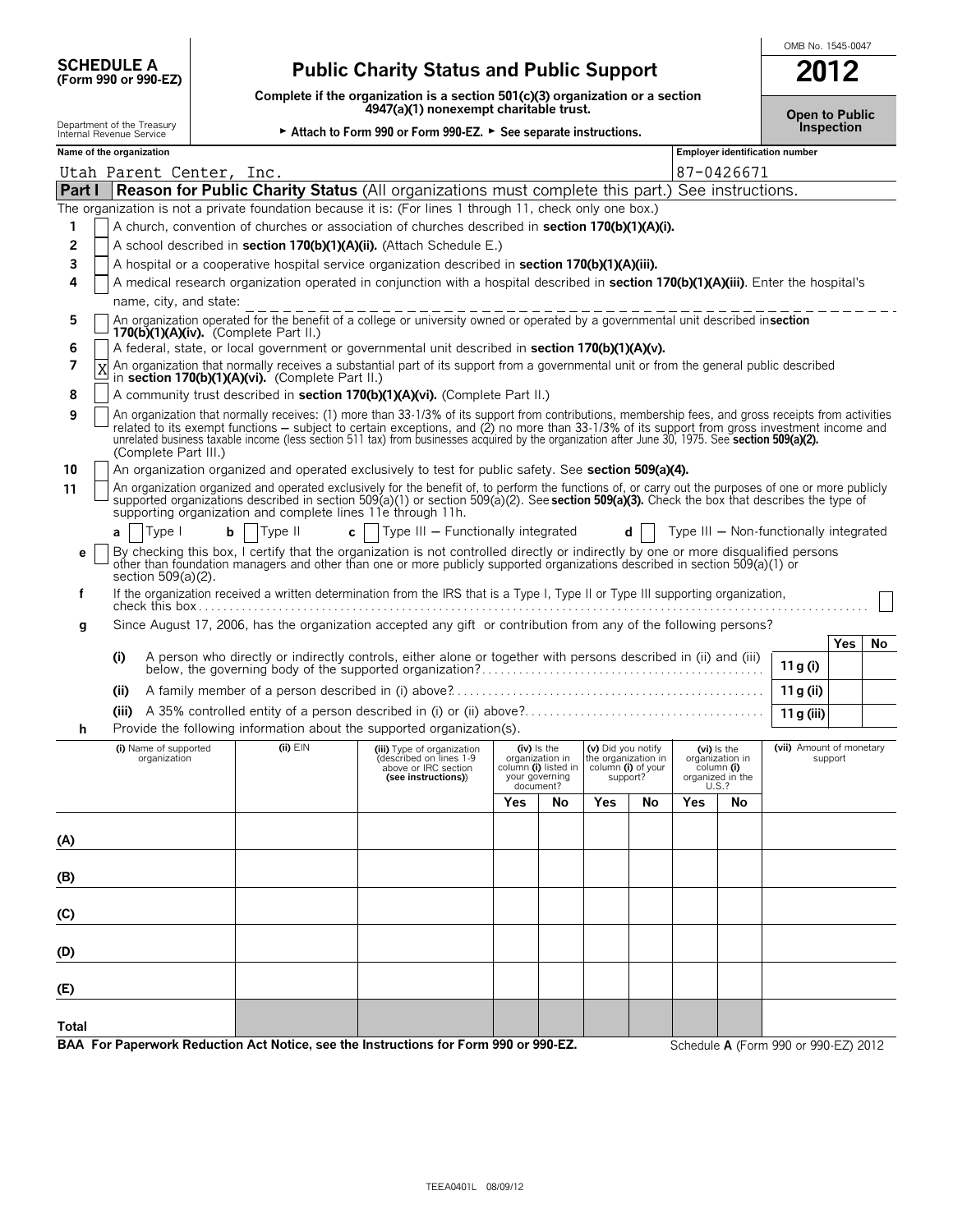| Schedule A (Form 990 or 990-EZ) 2012    Utah Parent Center, | Inc. | 87-0426671 | Page 2 |
|-------------------------------------------------------------|------|------------|--------|
|                                                             |      |            |        |

**Part II Support Schedule for Organizations Described in Sections 170(b)(1)(A)(iv) and 170(b)(1)(A)(vi)** (Complete only if you checked the box on line 5, 7, or 8 of Part I or if the organization failed to qualify under Part III. If the organization fails to qualify under the tests listed below, please complete Part III.)

|        | <b>Section A. Public Support</b>                                                                                                                                                                                                                                                                                                                                                                                           |          |            |            |            |            |                          |  |
|--------|----------------------------------------------------------------------------------------------------------------------------------------------------------------------------------------------------------------------------------------------------------------------------------------------------------------------------------------------------------------------------------------------------------------------------|----------|------------|------------|------------|------------|--------------------------|--|
|        | Calendar year (or fiscal year<br>beginning in) $\rightarrow$                                                                                                                                                                                                                                                                                                                                                               | (a) 2008 | $(b)$ 2009 | $(c)$ 2010 | $(d)$ 2011 | (e) $2012$ | (f) Total                |  |
| 1.     | Gifts, grants, contributions, and<br>membership fees received. (Do not<br>include any 'unusual grants.'). $\ldots$                                                                                                                                                                                                                                                                                                         | 793,564. | 728,951.   | 762,665.   | 815, 336.  | 842,600.   | 3,943,116.               |  |
|        | 2 Tax revenues levied for the<br>organization's benefit and<br>either paid to or expended<br>on its behalf                                                                                                                                                                                                                                                                                                                 |          |            |            |            |            | $0$ .                    |  |
| 3      | The value of services or<br>facilities furnished by a<br>governmental unit to the<br>organization without charge                                                                                                                                                                                                                                                                                                           |          |            |            |            |            | U.                       |  |
| 4<br>5 | Total. Add lines 1 through 3<br>The portion of total<br>contributions by each person<br>(other than a governmental<br>unit or publicly supported<br>organization) included on line 1<br>that exceeds 2% of the amount<br>shown on line 11, column $(f)$                                                                                                                                                                    | 793,564. | 728,951.   | 762,665.   | 815, 336.  | 842,600.   | 3, 943, 116.<br>$0$ .    |  |
| 6      | <b>Public support.</b> Subtract line 5<br>from line $4 \ldots \ldots \ldots \ldots \ldots$                                                                                                                                                                                                                                                                                                                                 |          |            |            |            |            | 3, 943, 116.             |  |
|        | <b>Section B. Total Support</b>                                                                                                                                                                                                                                                                                                                                                                                            |          |            |            |            |            |                          |  |
|        | Calendar year (or fiscal year<br>beginning in) $\rightarrow$                                                                                                                                                                                                                                                                                                                                                               | (a) 2008 | $(b)$ 2009 | (c) 2010   | $(d)$ 2011 | (e) 2012   | (f) Total                |  |
|        | 7 Amounts from line 4                                                                                                                                                                                                                                                                                                                                                                                                      | 793,564. | 728,951.   | 762,665.   | 815, 336.  | 842,600.   | 3,943,116.               |  |
| 8      | Gross income from interest.<br>dividends, payments received<br>on securities loans, rents,<br>royalties and income from<br>similar sources                                                                                                                                                                                                                                                                                 | 4,565.   | 4,305.     | 4,755.     | 5,511.     | 5,058.     | 24,194.                  |  |
| 9      | Net income from unrelated<br>business activities, whether or<br>not the business is regularly<br>carried on                                                                                                                                                                                                                                                                                                                |          |            |            |            |            | 0.                       |  |
|        | 10 Other income. Do not include<br>gain or loss from the sale of<br>capital assets (Explain in                                                                                                                                                                                                                                                                                                                             |          |            |            |            |            | $0$ .                    |  |
|        | 11 Total support. Add lines 7<br>through $10$                                                                                                                                                                                                                                                                                                                                                                              |          |            |            |            |            | 3,967,310.               |  |
|        |                                                                                                                                                                                                                                                                                                                                                                                                                            |          |            |            |            | 12         | 37,469.                  |  |
|        | 13 First five years. If the Form 990 is for the organization's first, second, third, fourth, or fifth tax year as a section 501(c)(3)<br>organization, check this box and stop here <b>consider the constant of the constant of the constant of the constant of the constant of the constant of the constant of the constant of the constant of the constant of the const</b>                                              |          |            |            |            |            | $\overline{\phantom{0}}$ |  |
|        | <b>Section C. Computation of Public Support Percentage</b>                                                                                                                                                                                                                                                                                                                                                                 |          |            |            |            |            |                          |  |
|        |                                                                                                                                                                                                                                                                                                                                                                                                                            |          |            |            |            |            | 99.39%                   |  |
|        |                                                                                                                                                                                                                                                                                                                                                                                                                            |          |            |            |            | 15         | 98.94%                   |  |
|        | 16 a 33-1/3% support test - 2012. If the organization did not check the box on line 13, and the line 14 is 33-1/3% or more, check this box and stop here. The organization qualifies as a publicly supported organization<br>$\overline{\mathsf{x}}$                                                                                                                                                                       |          |            |            |            |            |                          |  |
|        | b 33-1/3% support test - 2011. If the organization did not check a box on line 13 or 16a, and line 15 is 33-1/3% or more, check this box                                                                                                                                                                                                                                                                                   |          |            |            |            |            |                          |  |
|        | 17a 10%-facts-and-circumstances test - 2012. If the organization did not check a box on line 13, 16a, or 16b, and line 14 is 10%<br>or more, and if the organization meets the 'facts-and-circumstances' test, check this box and stop here. Explain in Part IV how<br>the organization meets the 'facts-and-circumstances' test. The organization qualifies as a publicly supported organization                          |          |            |            |            |            |                          |  |
|        | <b>b 10%-facts-and-circumstances test - 2011.</b> If the organization did not check a box on line 13, 16a, 16b, or 17a, and line 15 is 10%<br>or more, and if the organization meets the 'facts-and-circumstances' test, check this box and stop here. Explain in Part IV how the<br>18 Private foundation. If the organization did not check a box on line 13, 16a, 16b, 17a, or 17b, check this box and see instructions |          |            |            |            |            |                          |  |
|        |                                                                                                                                                                                                                                                                                                                                                                                                                            |          |            |            |            |            |                          |  |

**BAA** Schedule **A** (Form 990 or 990-EZ) 2012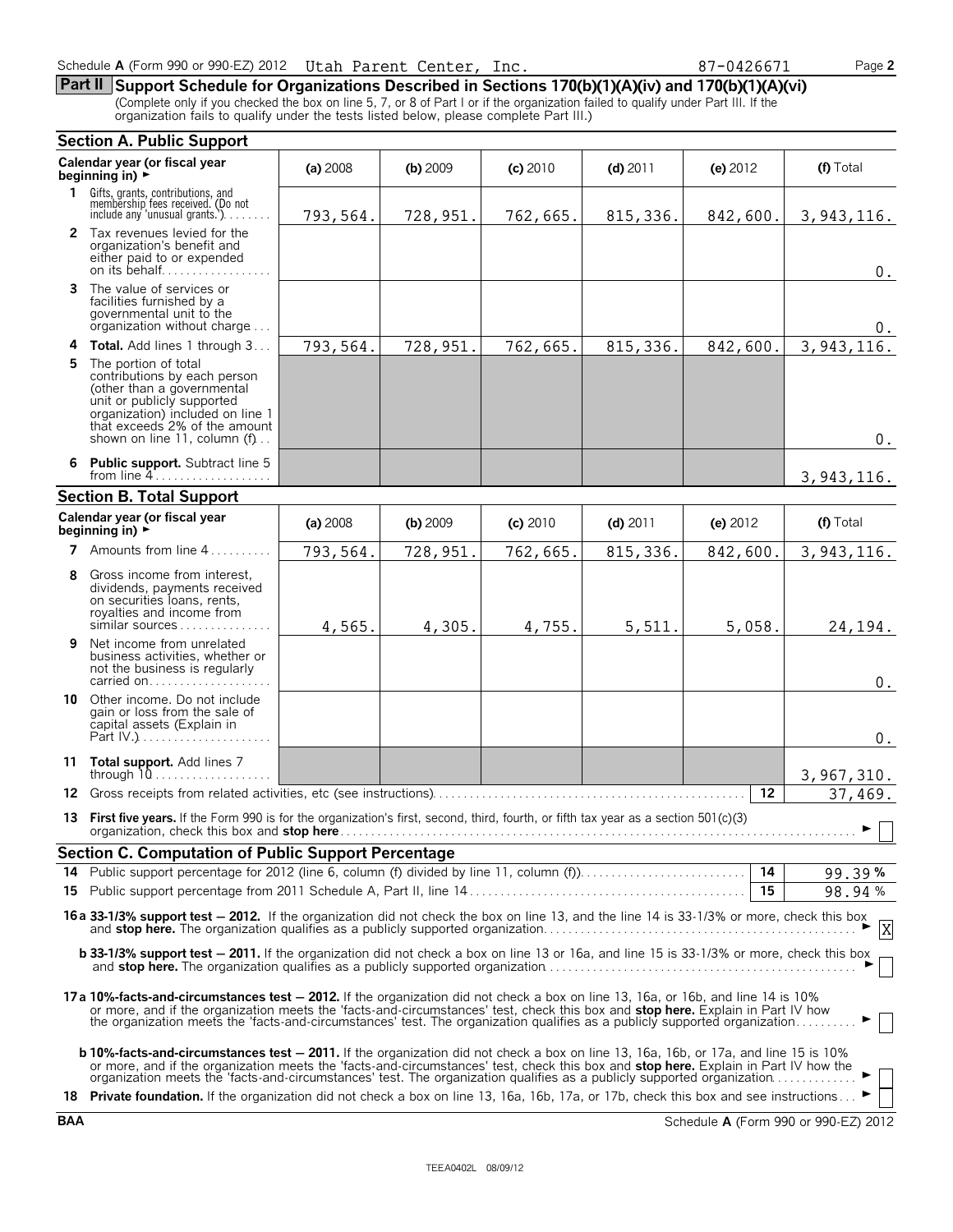### **Part III Support Schedule for Organizations Described in Section 509(a)(2)**

(Complete only if you checked the box on line 9 of Part I or if the organization failed to qualify under Part II. If the organization fails to qualify under the tests listed below, please complete Part II.)

|     | <b>Section A. Public Support</b>                                                                                                                                                                                                                                                                                                                                                                                  |          |          |            |            |          |    |           |
|-----|-------------------------------------------------------------------------------------------------------------------------------------------------------------------------------------------------------------------------------------------------------------------------------------------------------------------------------------------------------------------------------------------------------------------|----------|----------|------------|------------|----------|----|-----------|
|     | Calendar year (or fiscal yr beginning in) ►                                                                                                                                                                                                                                                                                                                                                                       | (a) 2008 | (b) 2009 | $(c)$ 2010 | $(d)$ 2011 | (e) 2012 |    | (f) Total |
|     | 1 Gifts, grants, contributions<br>and membership fees<br>received. (Do not include<br>any 'unusual grants.')                                                                                                                                                                                                                                                                                                      |          |          |            |            |          |    |           |
|     | 2 Gross receipts from admis-<br>sions, merchandise sold or<br>services performed, or facilities<br>furnished in any activity that is<br>related to the organization's<br>tax-exempt purpose                                                                                                                                                                                                                       |          |          |            |            |          |    |           |
| 3.  | Gross receipts from activities<br>that are not an unrelated trade<br>or business under section 513.                                                                                                                                                                                                                                                                                                               |          |          |            |            |          |    |           |
| 4   | Tax revenues levied for the<br>organization's benefit and<br>either paid to or expended on<br>its behalf                                                                                                                                                                                                                                                                                                          |          |          |            |            |          |    |           |
| 5.  | The value of services or<br>facilities furnished by a<br>governmental unit to the<br>organization without charge                                                                                                                                                                                                                                                                                                  |          |          |            |            |          |    |           |
|     | <b>6 Total.</b> Add lines 1 through 5<br><b>7 a</b> Amounts included on lines 1.<br>2. and 3 received from<br>disqualified persons                                                                                                                                                                                                                                                                                |          |          |            |            |          |    |           |
|     | <b>b</b> Amounts included on lines 2<br>and 3 received from other than<br>disqualified persons that<br>exceed the greater of \$5,000 or<br>1% of the amount on line 13                                                                                                                                                                                                                                            |          |          |            |            |          |    |           |
|     | c Add lines 7a and 7b                                                                                                                                                                                                                                                                                                                                                                                             |          |          |            |            |          |    |           |
| 8   | <b>Public support</b> (Subtract line<br>7c from line 6.)                                                                                                                                                                                                                                                                                                                                                          |          |          |            |            |          |    |           |
|     | <b>Section B. Total Support</b>                                                                                                                                                                                                                                                                                                                                                                                   |          |          |            |            |          |    |           |
|     | Calendar year (or fiscal yr beginning in) ►                                                                                                                                                                                                                                                                                                                                                                       | (a) 2008 | (b) 2009 | $(c)$ 2010 | $(d)$ 2011 | (e) 2012 |    | (f) Total |
|     | <b>9</b> Amounts from line $6$                                                                                                                                                                                                                                                                                                                                                                                    |          |          |            |            |          |    |           |
|     | <b>10 a</b> Gross income from interest,<br>dividends, payments received<br>on securities loans, rents,<br>royalties and income from<br>similar sources<br><b>b</b> Unrelated business taxable<br>income (less section 511                                                                                                                                                                                         |          |          |            |            |          |    |           |
|     | taxes) from businesses<br>acquired after June 30, 1975                                                                                                                                                                                                                                                                                                                                                            |          |          |            |            |          |    |           |
|     | c Add lines 10a and $10b$                                                                                                                                                                                                                                                                                                                                                                                         |          |          |            |            |          |    |           |
|     | <b>11</b> Net income from unrelated business<br>activities not included in line 10b,<br>whether or not the business is<br>requiarly carried on $\dots$                                                                                                                                                                                                                                                            |          |          |            |            |          |    |           |
|     | 12 Other income. Do not include<br>gain or loss from the sale of<br>capital assets (Explain in                                                                                                                                                                                                                                                                                                                    |          |          |            |            |          |    |           |
|     | <b>13 Total support.</b> (Add Ins 9, 10c, 11, and 12.)                                                                                                                                                                                                                                                                                                                                                            |          |          |            |            |          |    |           |
|     |                                                                                                                                                                                                                                                                                                                                                                                                                   |          |          |            |            |          |    |           |
|     | <b>Section C. Computation of Public Support Percentage</b>                                                                                                                                                                                                                                                                                                                                                        |          |          |            |            |          |    |           |
| 15. | Public support percentage for 2012 (line 8, column (f) divided by line 13, column (f)                                                                                                                                                                                                                                                                                                                             |          |          |            |            |          | 15 | %         |
| 16. |                                                                                                                                                                                                                                                                                                                                                                                                                   |          |          |            |            |          | 16 | ०७        |
|     | Section D. Computation of Investment Income Percentage                                                                                                                                                                                                                                                                                                                                                            |          |          |            |            |          |    |           |
| 17  | Investment income percentage for 2012 (line 10c, column (f) divided by line 13, column (f)                                                                                                                                                                                                                                                                                                                        |          |          |            |            |          | 17 | %         |
| 18  |                                                                                                                                                                                                                                                                                                                                                                                                                   |          |          |            |            |          | 18 | ४         |
|     |                                                                                                                                                                                                                                                                                                                                                                                                                   |          |          |            |            |          |    |           |
|     | 19 a 33-1/3% support tests - 2012. If the organization did not check the box on line 14, and line 15 is more than 33-1/3%, and line 17<br>is not more than 33-1/3%, check this box and stop here. The organization qualifies as a publicly supported organization<br><b>b 33-1/3% support tests - 2011.</b> If the organization did not check a box on line 14 or line 19a, and line 16 is more than 33-1/3%, and |          |          |            |            |          |    |           |
|     | line 18 is not more than 33-1/3%, check this box and stop here. The organization qualifies as a publicly supported organization                                                                                                                                                                                                                                                                                   |          |          |            |            |          |    |           |
|     | 20 Private foundation. If the organization did not check a box on line 14, 19a, or 19b, check this box and see instructions                                                                                                                                                                                                                                                                                       |          |          |            |            |          |    |           |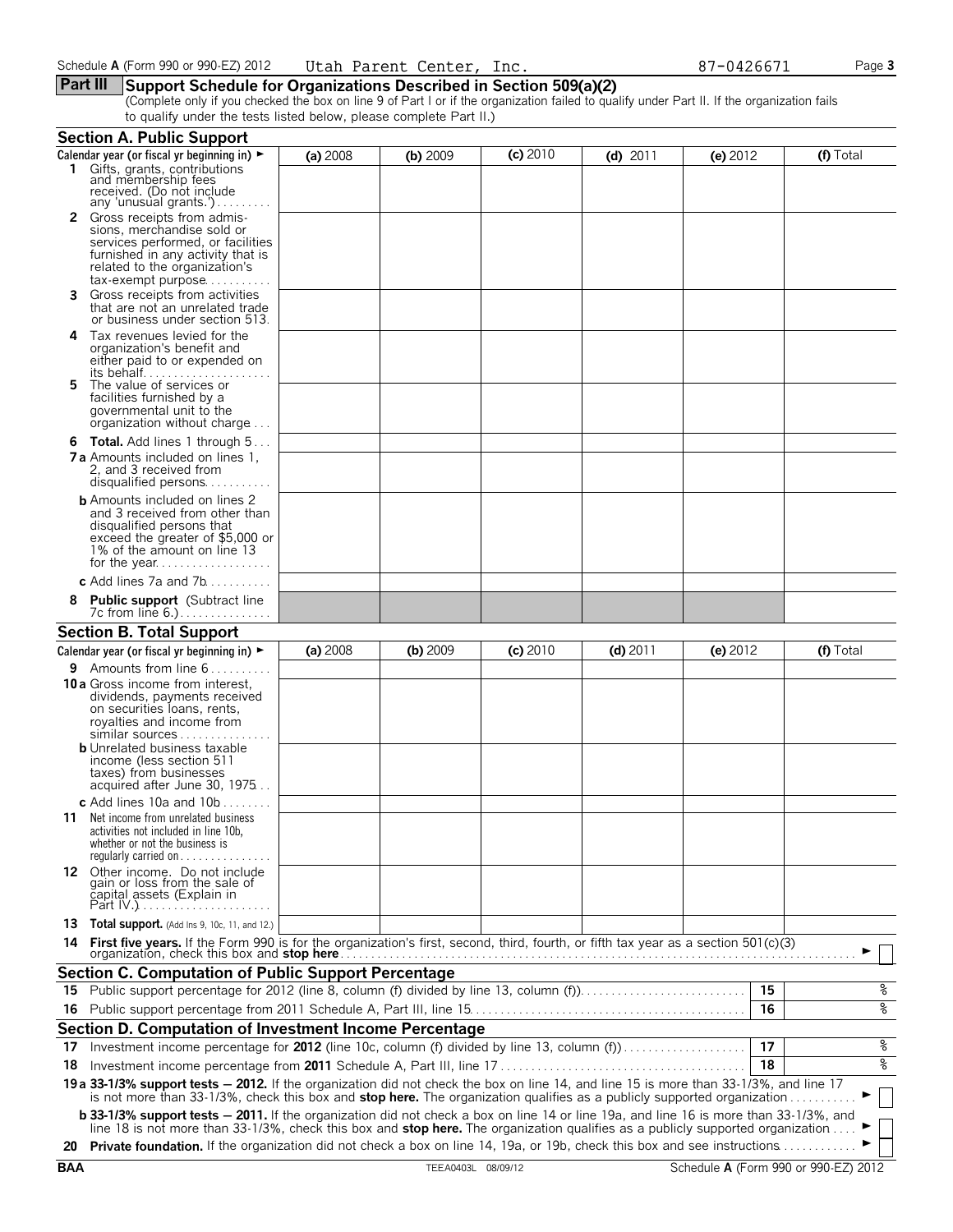| <b>Part IV</b> | Supplemental Information. Complete this part to provide the explanations required by Part II, line 10;<br>Part II, line 17a or 17b; and Part III, line 12. Also complete this part for any additional information.<br>(See instructi |  |
|----------------|--------------------------------------------------------------------------------------------------------------------------------------------------------------------------------------------------------------------------------------|--|
|                |                                                                                                                                                                                                                                      |  |
|                |                                                                                                                                                                                                                                      |  |
|                |                                                                                                                                                                                                                                      |  |
|                |                                                                                                                                                                                                                                      |  |
|                |                                                                                                                                                                                                                                      |  |
|                | ________________________________                                                                                                                                                                                                     |  |
|                |                                                                                                                                                                                                                                      |  |
|                |                                                                                                                                                                                                                                      |  |
|                |                                                                                                                                                                                                                                      |  |
|                |                                                                                                                                                                                                                                      |  |
|                |                                                                                                                                                                                                                                      |  |
|                |                                                                                                                                                                                                                                      |  |
|                | -------------------                                                                                                                                                                                                                  |  |
|                |                                                                                                                                                                                                                                      |  |
|                |                                                                                                                                                                                                                                      |  |
|                |                                                                                                                                                                                                                                      |  |
|                |                                                                                                                                                                                                                                      |  |
|                |                                                                                                                                                                                                                                      |  |
|                |                                                                                                                                                                                                                                      |  |
|                |                                                                                                                                                                                                                                      |  |
|                |                                                                                                                                                                                                                                      |  |
|                |                                                                                                                                                                                                                                      |  |
|                |                                                                                                                                                                                                                                      |  |
|                |                                                                                                                                                                                                                                      |  |
|                |                                                                                                                                                                                                                                      |  |
|                |                                                                                                                                                                                                                                      |  |
|                |                                                                                                                                                                                                                                      |  |

Schedule **A** (Form 990 or 990-EZ) 2012 Page **4**

Utah Parent Center, Inc. 87-0426671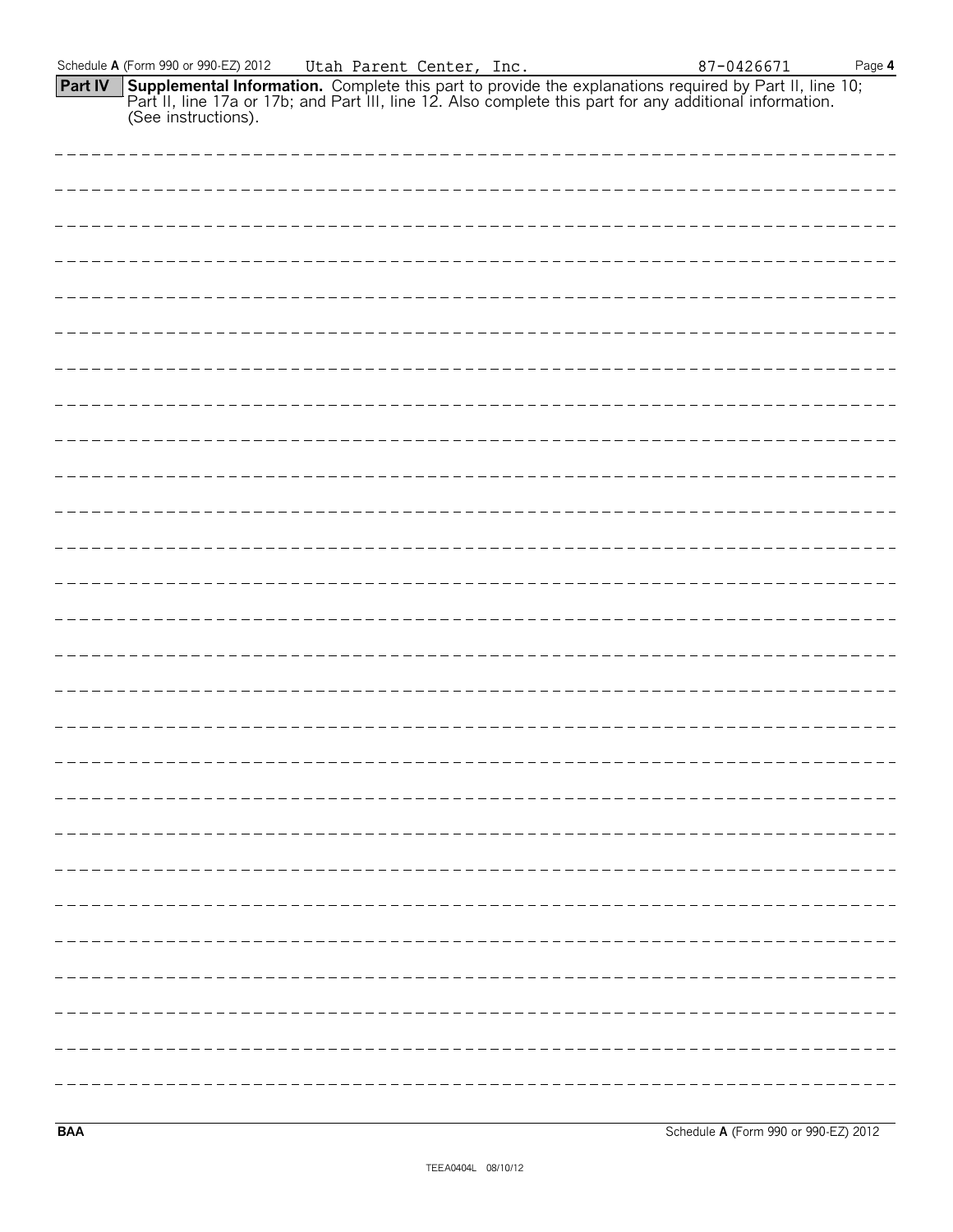# **(Form 990, 990-EZ, Schedule of Contributors or 990-PF) <sup>2012</sup>** Department of the Treasury G **Attach to Form 990, Form 990-EZ, or Form 990-PF**

Department of the Treasury<br>Internal Revenue Service

## **Name of the organization Employer identification number**

| Utah Parent Center, Inc.              | 87-0426671                                                                                |
|---------------------------------------|-------------------------------------------------------------------------------------------|
| <b>Organization type</b> (check one): |                                                                                           |
| Filers of:                            | Section:                                                                                  |
| Form 990 or 990-EZ                    | $X$ 501(c)( 3) (enter number) organization                                                |
|                                       | $\sqrt{4947(a)(1)}$ nonexempt charitable trust <b>not</b> treated as a private foundation |
|                                       | 527 political organization                                                                |
| Form 990-PF                           | $\sqrt{501(c)}$ 3) exempt private foundation                                              |
|                                       | 4947(a)(1) nonexempt charitable trust treated as a private foundation                     |
|                                       | $\sqrt{501(c)(3)}$ taxable private foundation                                             |

Check if your organization is covered by the **General Rule** or a **Special Rule**

**Note.** Only a section 501(c)(7), (8), or (10) organization can check boxes for both the General Rule and a Special Rule. See instructions.

#### **General Rule**

For an organization filing Form 990, 990-EZ, or 990-PF that received, during the year, \$5,000 or more (in money or property) from any one contributor. (Complete Parts I and II.)

#### **Special Rules**

For a section 501(c)(3) organization filing Form 990 or 990-EZ that met the 33-1/3% support test of the regulations under sections<br>509(a)(1) and 170(b)(1)(A)(vi) and received from any one contributor, during the year, a co (**2**) 2% of the amount on (i) Form 990, Part VIII, line 1h or (ii) Form 990-EZ, line 1. Complete Parts I and II. X

For a section 501(c)(7), (8), or (10) organization filing Form 990 or 990-EZ that received from any one contributor, during the year,<br>total contributions of more than \$1,000 for use *exclusively* for religious, charitable, the prevention of cruelty to children or animals. Complete Parts I, II, and III.

For a section 501(c)(7), (8), or (10) organization filing Form 990 or 990-EZ that received from any one contributor, during the year,<br>contributions for use *exclusively* for religious, charitable, etc, purposes, but these If this box is checked, enter here the total contributions that were received during the year for an *exclusively* religious, charitable, etc, purpose. Do not complete any of the parts unless the **General Rule** applies to this organization because it received nonexclusively religious, charitable, etc, contributions of \$5,000 or more during the year. . . . . . . . . . . . . . . . . . . . . . . . . . . . . . . . . . . . . . G\$

Caution: An organization that is not covered by the General Rule and/or the Special Rules does not file Schedule B (Form 990, 990-EZ, or990-PF) but it must<br>answer 'No' on Part IV, line 2, of its Form 990; or check the box

**BAA For Paperwork Reduction Act Notice, see the Instructions for Form 990, 990EZ,** Schedule **B** (Form 990, 990-EZ, or 990-PF) (2012) **or 990-PF.**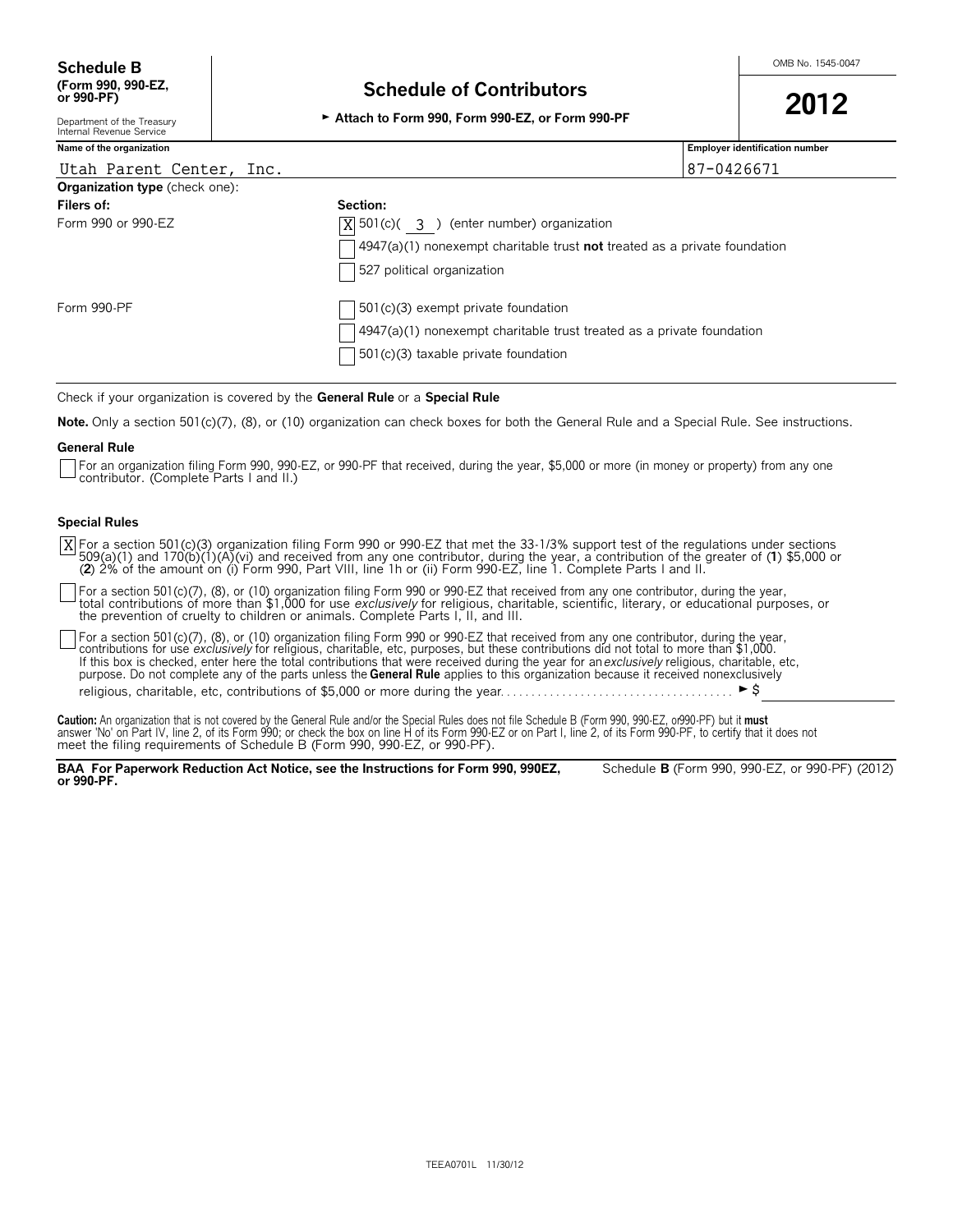| Name of organization | Schedule B (Form 990, 990-EZ, or 990-PF) (2012)                                                                         | Page                          | of<br>2 of Part 1                                                                                                    |
|----------------------|-------------------------------------------------------------------------------------------------------------------------|-------------------------------|----------------------------------------------------------------------------------------------------------------------|
|                      | Utah Parent Center, Inc.                                                                                                |                               | <b>Employer identification number</b><br>87-0426671                                                                  |
| <b>Part I</b>        | <b>Contributors</b> (see instructions). Use duplicate copies of Part I if additional space is needed.                   |                               |                                                                                                                      |
| (a)<br>Number        | (b)<br>Name, address, and ZIP + 4                                                                                       | (c)<br>Total<br>contributions | (d)<br>Type of contribution                                                                                          |
|                      | Granite School District<br>2500 South State<br>____________________                                                     | 48,779.                       | $\overline{X}$<br>Person<br>Payroll<br>Noncash                                                                       |
|                      |                                                                                                                         |                               | (Complete Part II if there is<br>a noncash contribution.)                                                            |
| (a)<br><b>Number</b> | (b)<br>Name, address, and ZIP + 4                                                                                       | (c)<br>Total<br>contributions | (d)<br>Type of contribution                                                                                          |
| 2                    | Davis School District<br>45 E State Street ________________________<br>Farmington, UT 84025                             | 50,692.                       | $\overline{X}$<br>Person<br>Payroll<br>Noncash<br>(Complete Part II if there is<br>a noncash contribution.)          |
| (a)<br><b>Number</b> | (b)<br>Name, address, and ZIP + 4                                                                                       | (c)<br>Total<br>contributions | (d)<br>Type of contribution                                                                                          |
| 3                    | Salt Lake School District<br>440 East 100 South _______________________<br>Salt Lake City, UT 84111 ___________________ | 34,658.                       | $\overline{\mathbf{X}}$<br>Person<br>Payroll<br>Noncash<br>(Complete Part II if there is<br>a noncash contribution.) |
| (a)<br><b>Number</b> | (b)<br>Name, address, and ZIP + 4                                                                                       | (c)<br>Total<br>contributions | (d)<br>Type of contribution                                                                                          |
| 4                    | Canyons School District<br>9150 South 500 West<br>Sandy, UT 84070                                                       | 37, 212.                      | X<br>Person<br>Payroll<br>Noncash<br>(Complete Part II if there is<br>a noncash contribution.)                       |
| a)<br>Number         | (b)<br>Name, address, and ZIP + 4                                                                                       | (c)<br>Total<br>contributions | (d)<br>Type of contribution                                                                                          |
| 5                    | Utah State Office of Education<br>250 East 500 South<br>Salt Lake City, UT 84114                                        | 110, 468.                     | Χ<br>Person<br>Payroll<br>Noncash<br>(Complete Part II if there is<br>a noncash contribution.)                       |
| (a)<br><b>Number</b> | (b)<br>Name, address, and ZIP + 4                                                                                       | (c)<br>Total<br>contributions | (d)<br>Type of contribution                                                                                          |
| 6                    | US Dept of Health and Human Service<br>200 Independence Avenue, SW<br>Washington, DC 20201                              | 91,547.                       | X<br>Person<br>Payroll<br>Noncash<br>(Complete Part II if there is<br>a noncash contribution.)                       |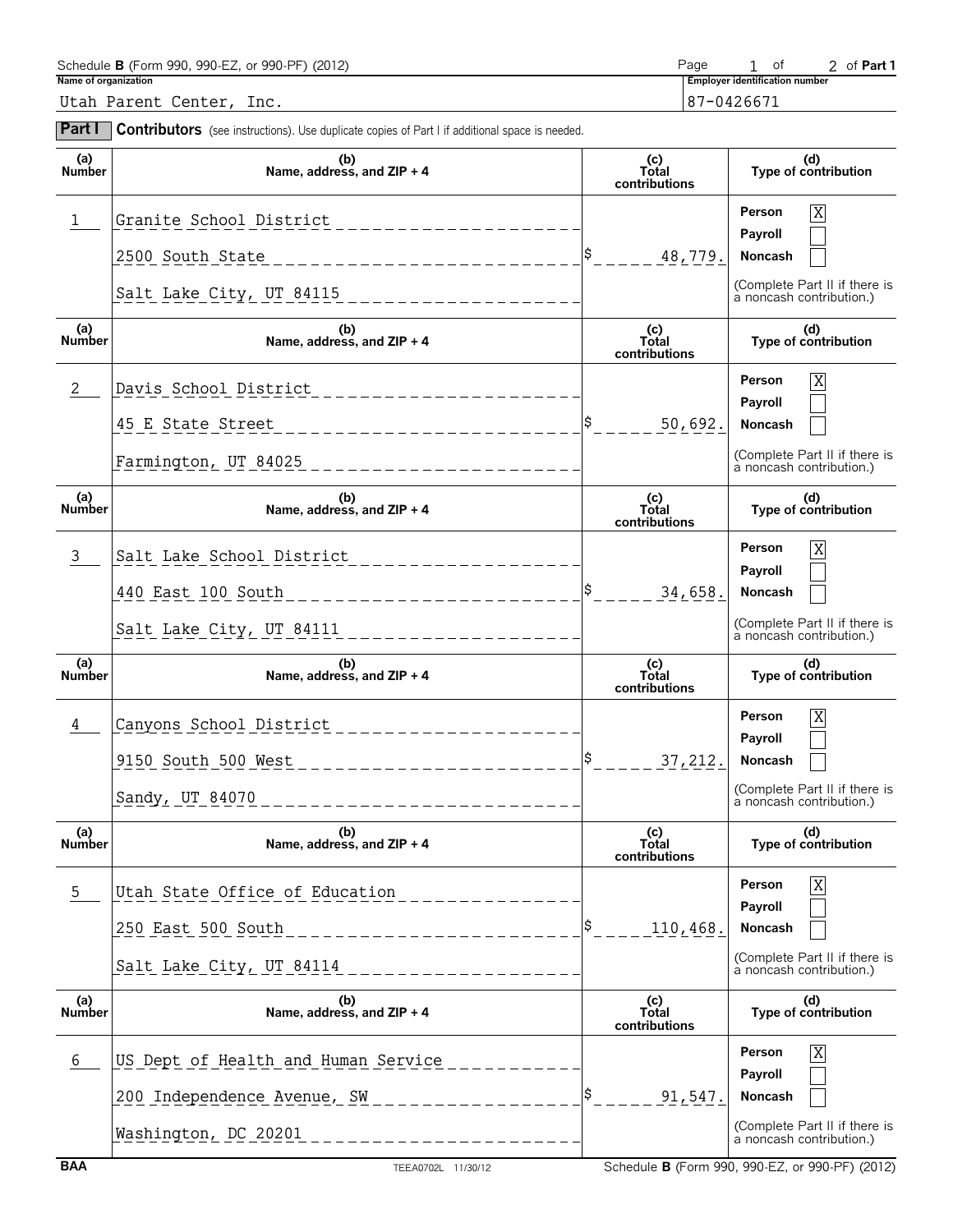| Name of organization | Schedule B (Form 990, 990-EZ, or 990-PF) (2012)                                                       |                                                   | Page      | 2 of<br><b>Employer identification number</b> | 2 of Part 1                                               |
|----------------------|-------------------------------------------------------------------------------------------------------|---------------------------------------------------|-----------|-----------------------------------------------|-----------------------------------------------------------|
|                      | Utah Parent Center, Inc.                                                                              |                                                   |           | 87-0426671                                    |                                                           |
| <b>Part I</b>        | <b>Contributors</b> (see instructions). Use duplicate copies of Part I if additional space is needed. |                                                   |           |                                               |                                                           |
| (a)<br>Number        | (b)<br>Name, address, and $ZIP + 4$                                                                   | (c)<br>Total<br>contributions                     |           |                                               | (d)<br>Type of contribution                               |
|                      |                                                                                                       |                                                   |           | Person                                        | X                                                         |
|                      | 400 Maryland Avenue, SW ______________________                                                        | $\begin{vmatrix} \frac{\xi}{2} \end{vmatrix} = -$ | 229, 445. | Payroll<br>Noncash                            |                                                           |
|                      | Washington, DC 20202_______________________                                                           |                                                   |           |                                               | (Complete Part II if there is<br>a noncash contribution.) |
| (a)<br><b>Number</b> | (b)<br>Name, address, and ZIP + 4                                                                     | (c)<br>Total<br>contributions                     |           |                                               | (d)<br>Type of contribution                               |
| 8                    | Provo School District                                                                                 |                                                   |           | Person<br>Payroll                             | X                                                         |
|                      | 280 West 940 North _______________________                                                            |                                                   | 25,715.   | Noncash                                       |                                                           |
|                      | Provo, UT $84604$ ____________________                                                                |                                                   |           |                                               | (Complete Part II if there is<br>a noncash contribution.) |
| (a)<br><b>Number</b> | (b)<br>Name, address, and ZIP + 4                                                                     | (c)<br>Total<br>contributions                     |           |                                               | (d)<br>Type of contribution                               |
| 9                    | State of Utah<br>________________________                                                             |                                                   |           | Person                                        | X                                                         |
|                      | 350 State Capitol Building ____________________                                                       |                                                   | 43,039.   | Payroll<br>Noncash                            |                                                           |
|                      | Salt Lake City, UT 84114 _____________________                                                        |                                                   |           |                                               | (Complete Part II if there is<br>a noncash contribution.) |
| (a)<br><b>Number</b> | (b)<br>Name, address, and ZIP + 4                                                                     | (c)<br><b>Total</b><br>contributions              |           |                                               | (d)<br>Type of contribution                               |
| 10                   | Alpine School District                                                                                |                                                   |           | Person                                        | $\mathbf X$                                               |
|                      | 575 N 100 E                                                                                           |                                                   | 35,527.   | Payroll<br>Noncash                            |                                                           |
|                      | American Fork, UT 84003                                                                               |                                                   |           |                                               | (Complete Part II if there is<br>a noncash contribution.) |
| (a)<br>Number        | (b)<br>Name, address, and ZIP + 4                                                                     | (c)<br>Total<br>contributions                     |           |                                               | (d)<br>Type of contribution                               |
| 11                   | Utah State Office of Rehabilitation                                                                   |                                                   |           | Person<br>Payroll                             | X                                                         |
|                      | 50 West Broadway, #800 _______________________                                                        |                                                   | 46,435.   | Noncash                                       |                                                           |
|                      | Salt Lake City, UT 84101<br>----------------                                                          |                                                   |           |                                               | (Complete Part II if there is<br>a noncash contribution.) |
| (a)<br>Number        | (b)<br>Name, address, and ZIP + 4                                                                     | (c)<br>Total<br>contributions                     |           |                                               | (d)<br>Type of contribution                               |
| 12                   | University of Utah<br>_ _ _ _ _ _ _ _ _ _ _ _ _ _ _ _ _ _ _                                           |                                                   |           | Person<br>Payroll                             | X                                                         |
|                      | 201 Presidents Circle Room 201 ______________                                                         |                                                   | 57,088.   | Noncash                                       |                                                           |
|                      | Salt Lake City, UT 84112 _______________________                                                      |                                                   |           |                                               | (Complete Part II if there is<br>a noncash contribution.) |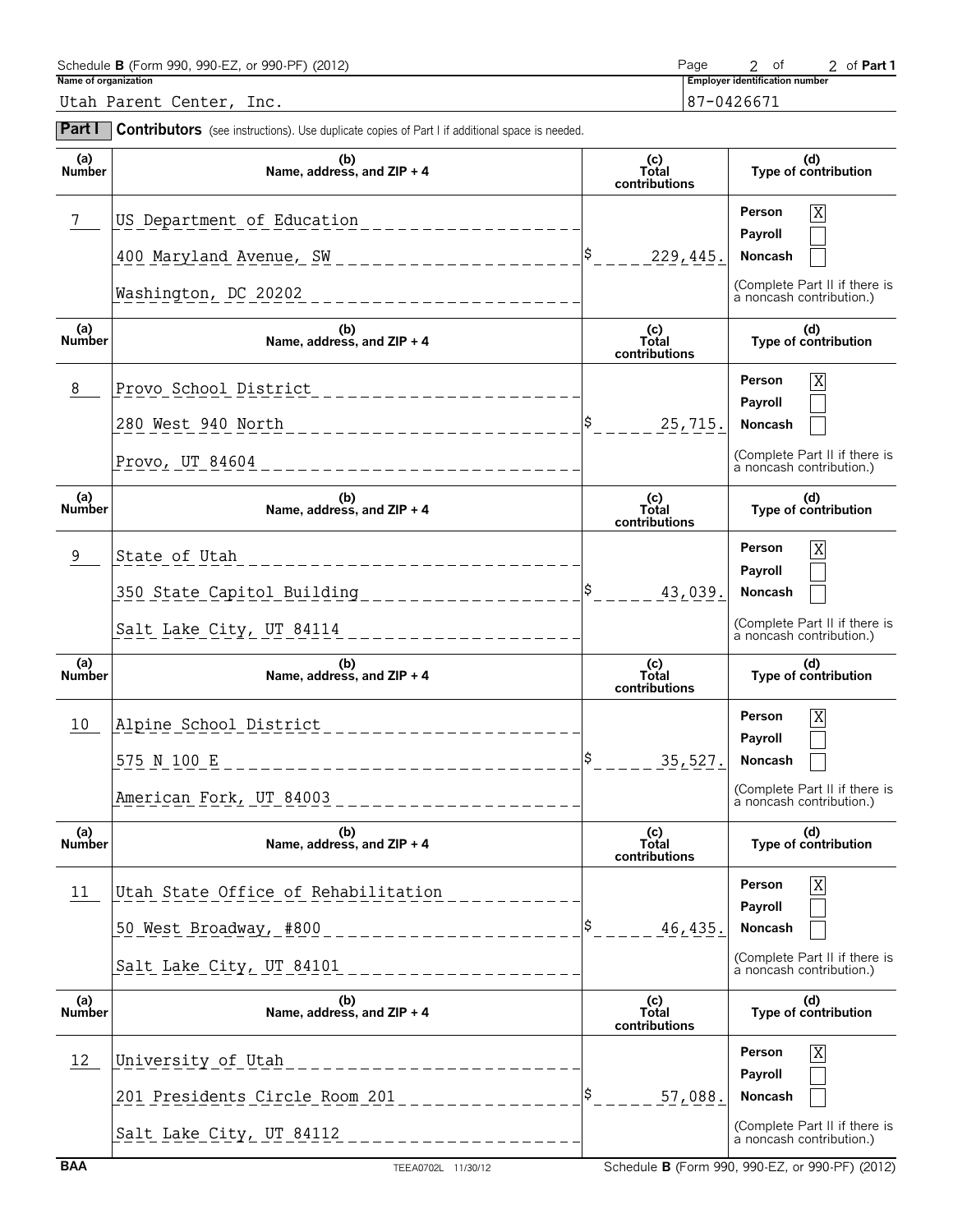| Schedule <b>B</b> (Form 990, 990-EZ, or 990-PF) (2012)<br>Page |  |  |                                       |  | of <b>Part II</b> |
|----------------------------------------------------------------|--|--|---------------------------------------|--|-------------------|
| Name of organization                                           |  |  | <b>Employer identification number</b> |  |                   |
| Utah Parent Center, Inc.                                       |  |  | 87-0426671                            |  |                   |

**Part II** Noncash Property (see instructions). Use duplicate copies of Part II if additional space is needed.

| (a) $No.$ from<br>Part I  | (b)<br>Description of noncash property given | (c)<br>FMV (or estimate)<br>(see instructions)  | (d)<br>Date received |
|---------------------------|----------------------------------------------|-------------------------------------------------|----------------------|
|                           | N/A                                          |                                                 |                      |
|                           |                                              | \$                                              |                      |
| (a) No.<br>from<br>Part I | (b)<br>Description of noncash property given | (c)<br>FMV (or estimate)<br>(see instructions)  | (d)<br>Date received |
|                           |                                              |                                                 |                      |
|                           |                                              | \$                                              |                      |
| (a) No.<br>from<br>Part I | (b)<br>Description of noncash property given | (c)<br>FMV (or estimate)<br>(see instructions)  | (d)<br>Date received |
|                           |                                              |                                                 |                      |
|                           |                                              | \$                                              |                      |
| (a) No.<br>from<br>Part I | (b)<br>Description of noncash property given | (c)<br>FMV (or estimate)<br>(see instructions)  | (d)<br>Date received |
|                           |                                              |                                                 |                      |
|                           |                                              | \$                                              |                      |
| (a) No.<br>from<br>Part I | (b)<br>Description of noncash property given | (c)<br>FMV (or estimate)<br>(see instructions)  | (d)<br>Date received |
|                           |                                              |                                                 |                      |
|                           |                                              | \$                                              |                      |
| (a) $No.$ from<br>Part I  | (b)<br>Description of noncash property given | (c)<br>FMV (or estimate)<br>(see instructions)  | (d)<br>Date received |
|                           |                                              |                                                 |                      |
|                           |                                              | \$                                              |                      |
| <b>BAA</b>                |                                              | Schedule B (Form 990, 990-EZ, or 990-PF) (2012) |                      |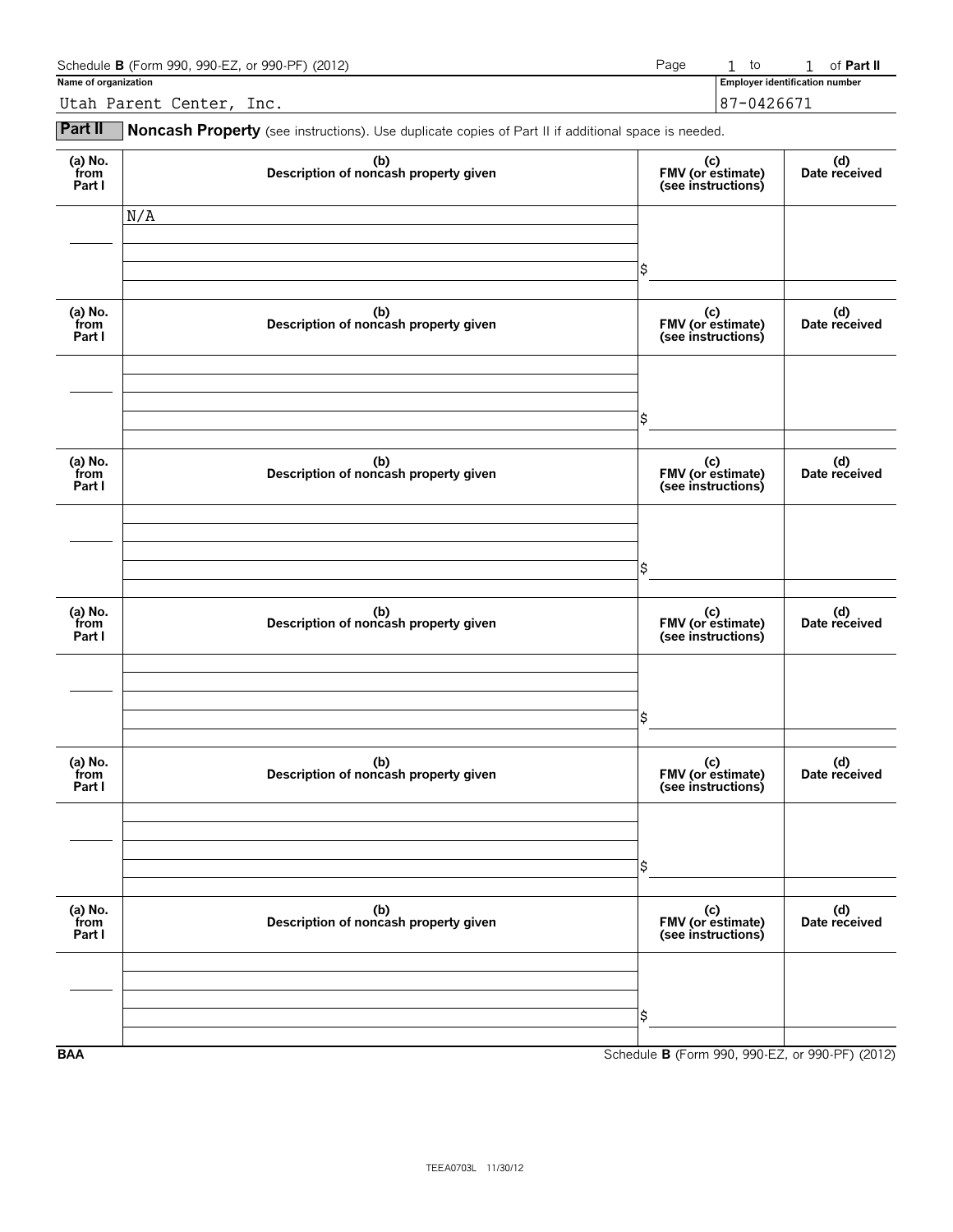|                           | Schedule B (Form 990, 990-EZ, or 990-PF) (2012)                                                                                                                                                                               |                         |                                          | Page | $1$ to                                   | of Part III<br>1                      |  |
|---------------------------|-------------------------------------------------------------------------------------------------------------------------------------------------------------------------------------------------------------------------------|-------------------------|------------------------------------------|------|------------------------------------------|---------------------------------------|--|
| Name of organization      |                                                                                                                                                                                                                               |                         |                                          |      |                                          | <b>Employer identification number</b> |  |
| Part III                  | Utah Parent Center, Inc.                                                                                                                                                                                                      |                         |                                          |      | 87-0426671                               |                                       |  |
|                           | Exclusively religious, charitable, etc, individual contributions to section 501(c)(7), (8) or (10)<br>organizations that total more than \$1,000 for the year. Complete columns (a) through (e) and the following line entry. |                         |                                          |      |                                          |                                       |  |
|                           |                                                                                                                                                                                                                               |                         |                                          |      |                                          |                                       |  |
|                           | For organizations completing Part III, enter total of exclusively religious, charitable, etc, contributions of \$1,000 or less for the year. (Enter this information once. See instructions.) $\blacktriangleright$ \$        |                         |                                          |      |                                          | N/A                                   |  |
|                           | Use duplicate copies of Part III if additional space is needed.                                                                                                                                                               |                         |                                          |      |                                          |                                       |  |
| (a)<br>No. from<br>Part I | (b)<br>Purpose of gift                                                                                                                                                                                                        | (c)<br>Use of gift      |                                          |      | (d)<br>Description of how gift is held   |                                       |  |
|                           | N/A                                                                                                                                                                                                                           |                         |                                          |      |                                          |                                       |  |
|                           |                                                                                                                                                                                                                               |                         |                                          |      |                                          |                                       |  |
|                           |                                                                                                                                                                                                                               |                         |                                          |      |                                          |                                       |  |
|                           |                                                                                                                                                                                                                               |                         |                                          |      |                                          |                                       |  |
|                           |                                                                                                                                                                                                                               | (e)                     |                                          |      |                                          |                                       |  |
|                           |                                                                                                                                                                                                                               | Transfer of gift        |                                          |      |                                          |                                       |  |
|                           | Transferee's name, address, and ZIP + 4                                                                                                                                                                                       |                         |                                          |      | Relationship of transferor to transferee |                                       |  |
|                           |                                                                                                                                                                                                                               |                         |                                          |      |                                          |                                       |  |
|                           |                                                                                                                                                                                                                               |                         |                                          |      |                                          |                                       |  |
|                           |                                                                                                                                                                                                                               |                         |                                          |      |                                          |                                       |  |
|                           | (b)                                                                                                                                                                                                                           |                         |                                          |      |                                          |                                       |  |
| (a)<br>No. from           | Purpose of gift                                                                                                                                                                                                               | (c)<br>Use of gift      |                                          |      | (d)<br>Description of how gift is held   |                                       |  |
| Part I                    |                                                                                                                                                                                                                               |                         |                                          |      |                                          |                                       |  |
|                           |                                                                                                                                                                                                                               |                         |                                          |      |                                          |                                       |  |
|                           |                                                                                                                                                                                                                               |                         |                                          |      |                                          |                                       |  |
|                           |                                                                                                                                                                                                                               |                         |                                          |      |                                          |                                       |  |
|                           |                                                                                                                                                                                                                               | (e)                     |                                          |      |                                          |                                       |  |
|                           |                                                                                                                                                                                                                               | Transfer of gift        |                                          |      |                                          |                                       |  |
|                           | Transferee's name, address, and ZIP + 4                                                                                                                                                                                       |                         | Relationship of transferor to transferee |      |                                          |                                       |  |
|                           |                                                                                                                                                                                                                               |                         |                                          |      |                                          |                                       |  |
|                           |                                                                                                                                                                                                                               |                         |                                          |      |                                          |                                       |  |
|                           |                                                                                                                                                                                                                               |                         |                                          |      |                                          |                                       |  |
|                           |                                                                                                                                                                                                                               |                         |                                          |      |                                          |                                       |  |
| (a)<br>No. from           | (b)<br>Purpose of gift                                                                                                                                                                                                        | (c)<br>Use of gift      |                                          |      | (d)<br>Description of how gift is held   |                                       |  |
| Part I                    |                                                                                                                                                                                                                               |                         |                                          |      |                                          |                                       |  |
|                           |                                                                                                                                                                                                                               |                         |                                          |      |                                          |                                       |  |
|                           |                                                                                                                                                                                                                               |                         |                                          |      |                                          |                                       |  |
|                           |                                                                                                                                                                                                                               |                         |                                          |      |                                          |                                       |  |
|                           |                                                                                                                                                                                                                               |                         |                                          |      |                                          |                                       |  |
|                           |                                                                                                                                                                                                                               | (e)<br>Transfer of gift |                                          |      |                                          |                                       |  |
|                           | Transferee's name, address, and ZIP + 4                                                                                                                                                                                       |                         |                                          |      | Relationship of transferor to transferee |                                       |  |
|                           |                                                                                                                                                                                                                               |                         |                                          |      |                                          |                                       |  |
|                           |                                                                                                                                                                                                                               |                         |                                          |      |                                          |                                       |  |
|                           |                                                                                                                                                                                                                               |                         |                                          |      |                                          |                                       |  |
|                           |                                                                                                                                                                                                                               |                         |                                          |      |                                          |                                       |  |
| (a)<br>No. from           | (b)<br>Purpose of gift                                                                                                                                                                                                        | (c)<br>Use of gift      |                                          |      | (d)<br>Description of how gift is held   |                                       |  |
| Part I                    |                                                                                                                                                                                                                               |                         |                                          |      |                                          |                                       |  |
|                           |                                                                                                                                                                                                                               |                         |                                          |      |                                          |                                       |  |
|                           |                                                                                                                                                                                                                               |                         |                                          |      |                                          |                                       |  |
|                           |                                                                                                                                                                                                                               |                         |                                          |      |                                          |                                       |  |
|                           |                                                                                                                                                                                                                               |                         |                                          |      |                                          |                                       |  |
|                           |                                                                                                                                                                                                                               | (e)<br>Transfer of gift |                                          |      |                                          |                                       |  |
|                           | Transferee's name, address, and ZIP + 4                                                                                                                                                                                       |                         |                                          |      | Relationship of transferor to transferee |                                       |  |
|                           |                                                                                                                                                                                                                               |                         |                                          |      |                                          |                                       |  |
|                           |                                                                                                                                                                                                                               |                         |                                          |      |                                          |                                       |  |
|                           |                                                                                                                                                                                                                               |                         |                                          |      |                                          |                                       |  |
|                           |                                                                                                                                                                                                                               |                         |                                          |      |                                          |                                       |  |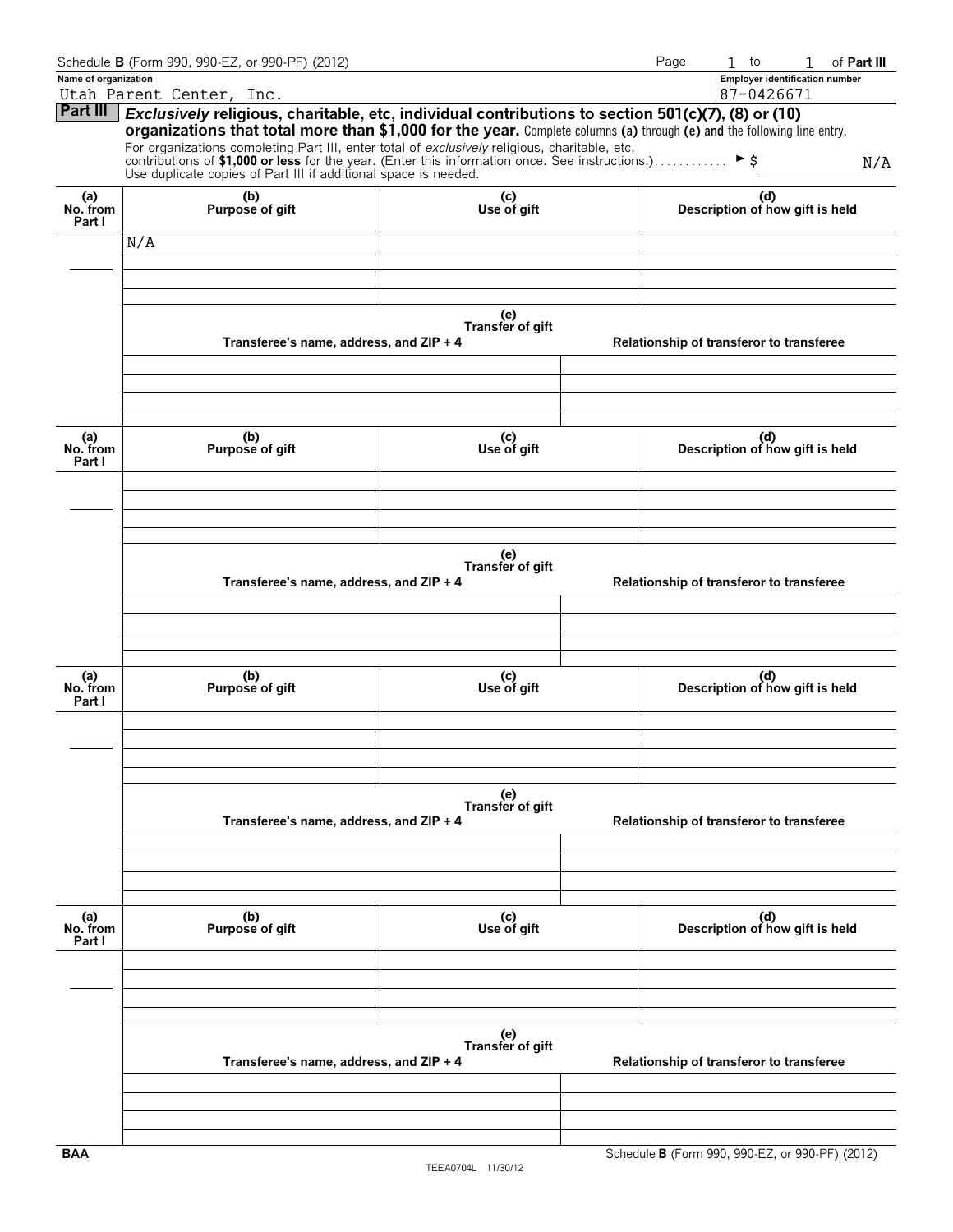| <b>SCHEDULE D</b> |  |
|-------------------|--|
| (Form 990)        |  |

## **SCHEDULE D**  $\begin{array}{|c|c|c|c|c|c|}\n\hline\n\text{SCHEDULE D} & \text{SCHEDULE D} & \text{SCHEDULE D} & \text{SCHEDULE D} & \text{SCHEDULE D} & \text{SCHEDULE D} & \text{SCHEDULE D} & \text{SCHEDULE D} & \text{SCHEDULE D} & \text{SCHEDULE D} & \text{SCHEDULE D} & \text{SCHEDULE D} & \text{SCHEDULE D} & \text{SCHEDULE D} & \text{SCHEDULE D} & \text{SCHEDULE D} & \text{SCHEDULE D} & \text{SCHEDILE D} & \text{$ **(Form 990) Supplemental Financial Statements 2012**

► Complete if the organization answered 'Yes,' to Form 990, Depart Internal Read of the Treasury and the Cheap Part IV, lines 6, 7, 8, 9, 10, 11a, 11b, 11c, 11d, 11e, 11f, 12a, or 12b. Copen to Public<br>Internal Revenue Service Alternal Revenue Service and Depart of the Attach to Fo

|                                                                                                                                                                          | Utah Parent Center, Inc.                                                                                                                                                                                                                                                                                                                                                                       |                         |                                                     | 87-0426671                   |                                 |    |
|--------------------------------------------------------------------------------------------------------------------------------------------------------------------------|------------------------------------------------------------------------------------------------------------------------------------------------------------------------------------------------------------------------------------------------------------------------------------------------------------------------------------------------------------------------------------------------|-------------------------|-----------------------------------------------------|------------------------------|---------------------------------|----|
| Organizations Maintaining Donor Advised Funds or Other Similar Funds or Accounts. Complete if<br>Part I<br>the organization answered 'Yes' to Form 990, Part IV, line 6. |                                                                                                                                                                                                                                                                                                                                                                                                |                         |                                                     |                              |                                 |    |
|                                                                                                                                                                          |                                                                                                                                                                                                                                                                                                                                                                                                | (a) Donor advised funds |                                                     | (b) Funds and other accounts |                                 |    |
| 1                                                                                                                                                                        | Total number at end of year                                                                                                                                                                                                                                                                                                                                                                    |                         |                                                     |                              |                                 |    |
| 2                                                                                                                                                                        | Aggregate contributions to (during year)                                                                                                                                                                                                                                                                                                                                                       |                         |                                                     |                              |                                 |    |
| 3                                                                                                                                                                        | Aggregate grants from (during year)                                                                                                                                                                                                                                                                                                                                                            |                         |                                                     |                              |                                 |    |
| 4                                                                                                                                                                        | Aggregate value at end of year                                                                                                                                                                                                                                                                                                                                                                 |                         |                                                     |                              |                                 |    |
| 5                                                                                                                                                                        | Did the organization inform all donors and donor advisors in writing that the assets held in donor advised funds<br>are the organization's property, subject to the organization's exclusive legal control?                                                                                                                                                                                    |                         |                                                     |                              | Yes                             | No |
| 6                                                                                                                                                                        | Did the organization inform all grantees, donors, and donor advisors in writing that grant funds can be used only<br>for charitable purposes and not for the benefit of the donor or donor advisor, or for any other purpose conferring                                                                                                                                                        |                         |                                                     |                              | Yes                             | No |
| <b>Part II</b>                                                                                                                                                           | Conservation Easements. Complete if the organization answered 'Yes' to Form 990, Part IV, line 7.                                                                                                                                                                                                                                                                                              |                         |                                                     |                              |                                 |    |
| 1                                                                                                                                                                        | Purpose(s) of conservation easements held by the organization (check all that apply).                                                                                                                                                                                                                                                                                                          |                         |                                                     |                              |                                 |    |
|                                                                                                                                                                          | Preservation of land for public use (e.g., recreation or education)                                                                                                                                                                                                                                                                                                                            |                         | Preservation of an historically important land area |                              |                                 |    |
|                                                                                                                                                                          | Protection of natural habitat                                                                                                                                                                                                                                                                                                                                                                  |                         | Preservation of a certified historic structure      |                              |                                 |    |
|                                                                                                                                                                          | Preservation of open space                                                                                                                                                                                                                                                                                                                                                                     |                         |                                                     |                              |                                 |    |
| 2                                                                                                                                                                        | Complete lines 2a through 2d if the organization held a qualified conservation contribution in the form of a conservation easement on the<br>last day of the tax year.                                                                                                                                                                                                                         |                         |                                                     |                              |                                 |    |
|                                                                                                                                                                          |                                                                                                                                                                                                                                                                                                                                                                                                |                         |                                                     |                              | Held at the End of the Tax Year |    |
|                                                                                                                                                                          |                                                                                                                                                                                                                                                                                                                                                                                                |                         |                                                     | 2a                           |                                 |    |
|                                                                                                                                                                          |                                                                                                                                                                                                                                                                                                                                                                                                |                         |                                                     | 2 <sub>b</sub>               |                                 |    |
|                                                                                                                                                                          | <b>c</b> Number of conservation easements on a certified historic structure included in (a)                                                                                                                                                                                                                                                                                                    |                         |                                                     | 2c                           |                                 |    |
|                                                                                                                                                                          | d Number of conservation easements included in (c) acquired after 8/17/06, and not on a historic<br>structure listed in the National Register.                                                                                                                                                                                                                                                 |                         |                                                     | 2d                           |                                 |    |
| 3                                                                                                                                                                        | Number of conservation easements modified, transferred, released, extinguished, or terminated by the organization during the<br>tax year ►                                                                                                                                                                                                                                                     |                         |                                                     |                              |                                 |    |
|                                                                                                                                                                          | Number of states where property subject to conservation easement is located ►                                                                                                                                                                                                                                                                                                                  |                         |                                                     |                              |                                 |    |
| 5                                                                                                                                                                        | Does the organization have a written policy regarding the periodic monitoring, inspection, handling of violations,                                                                                                                                                                                                                                                                             |                         |                                                     |                              | Yes                             | No |
| 6                                                                                                                                                                        | Staff and volunteer hours devoted to monitoring, inspecting, and enforcing conservation easements during the year<br>►                                                                                                                                                                                                                                                                         |                         |                                                     |                              |                                 |    |
| 7                                                                                                                                                                        | Amount of expenses incurred in monitoring, inspecting, and enforcing conservation easements during the year<br>►Ś                                                                                                                                                                                                                                                                              |                         |                                                     |                              |                                 |    |
|                                                                                                                                                                          | Does each conservation easement reported on line 2(d) above satisfy the requirements of section 170(h)(4)(B)(i)                                                                                                                                                                                                                                                                                |                         |                                                     |                              | Yes                             | No |
| 9                                                                                                                                                                        | In Part XIII, describe how the organization reports conservation easements in its revenue and expense statement, and balance sheet, and<br>include, if applicable, the text of the footnote to the organization's financial statements that describes the organization's accounting for<br>conservation easements.                                                                             |                         |                                                     |                              |                                 |    |
|                                                                                                                                                                          | Organizations Maintaining Collections of Art, Historical Treasures, or Other Similar Assets.<br>Part III<br>Complete if the organization answered 'Yes' to Form 990, Part IV, line 8.                                                                                                                                                                                                          |                         |                                                     |                              |                                 |    |
|                                                                                                                                                                          | 1a If the organization elected, as permitted under SFAS 116 (ASC 958), not to report in its revenue statement and balance sheet works of<br>art, historical treasures, or other similar assets held for public exhibition, education, or research in furtherance of public service, provide,<br>in Part XIII, the text of the footnote to its financial statements that describes these items. |                         |                                                     |                              |                                 |    |
|                                                                                                                                                                          | b If the organization elected, as permitted under SFAS 116 (ASC 958), to report in its revenue statement and balance sheet works of art,<br>historical treasures, or other similar assets held for public exhibition, education, or research in furtherance of public service, provide the<br>following amounts relating to these items:                                                       |                         |                                                     |                              |                                 |    |
|                                                                                                                                                                          |                                                                                                                                                                                                                                                                                                                                                                                                |                         |                                                     |                              |                                 |    |
|                                                                                                                                                                          |                                                                                                                                                                                                                                                                                                                                                                                                |                         |                                                     | $\blacktriangleright$ \$     |                                 |    |
|                                                                                                                                                                          | 2 If the organization received or held works of art, historical treasures, or other similar assets for financial gain, provide the following<br>amounts required to be reported under SFAS 116 (ASC 958) relating to these items:                                                                                                                                                              |                         |                                                     |                              |                                 |    |
|                                                                                                                                                                          |                                                                                                                                                                                                                                                                                                                                                                                                |                         |                                                     | $\blacktriangleright$ \$     |                                 |    |
|                                                                                                                                                                          |                                                                                                                                                                                                                                                                                                                                                                                                |                         |                                                     | $\blacktriangleright$ \$     |                                 |    |

**BAA For Paperwork Reduction Act Notice, see the Instructions for Form 990.** TEEA3301L 09/18/12 Schedule **D** (Form 990) 2012

|                                                        | ► Complete if the organization answered 'Yes,' to Form 990.                                                                                                      |                                           |
|--------------------------------------------------------|------------------------------------------------------------------------------------------------------------------------------------------------------------------|-------------------------------------------|
| Department of the Treasury<br>Internal Revenue Service | Part IV, lines 6, 7, 8, 9, 10, 11a, 11b, 11c, 11d, 11e, 11f, 12a, or 12b.<br>$\triangleright$ Attach to Form 990.<br>$\triangleright$ See separate instructions. | <b>Open to Publi</b><br><b>Inspection</b> |
| Name of the organization                               |                                                                                                                                                                  | <b>Employer identification number</b>     |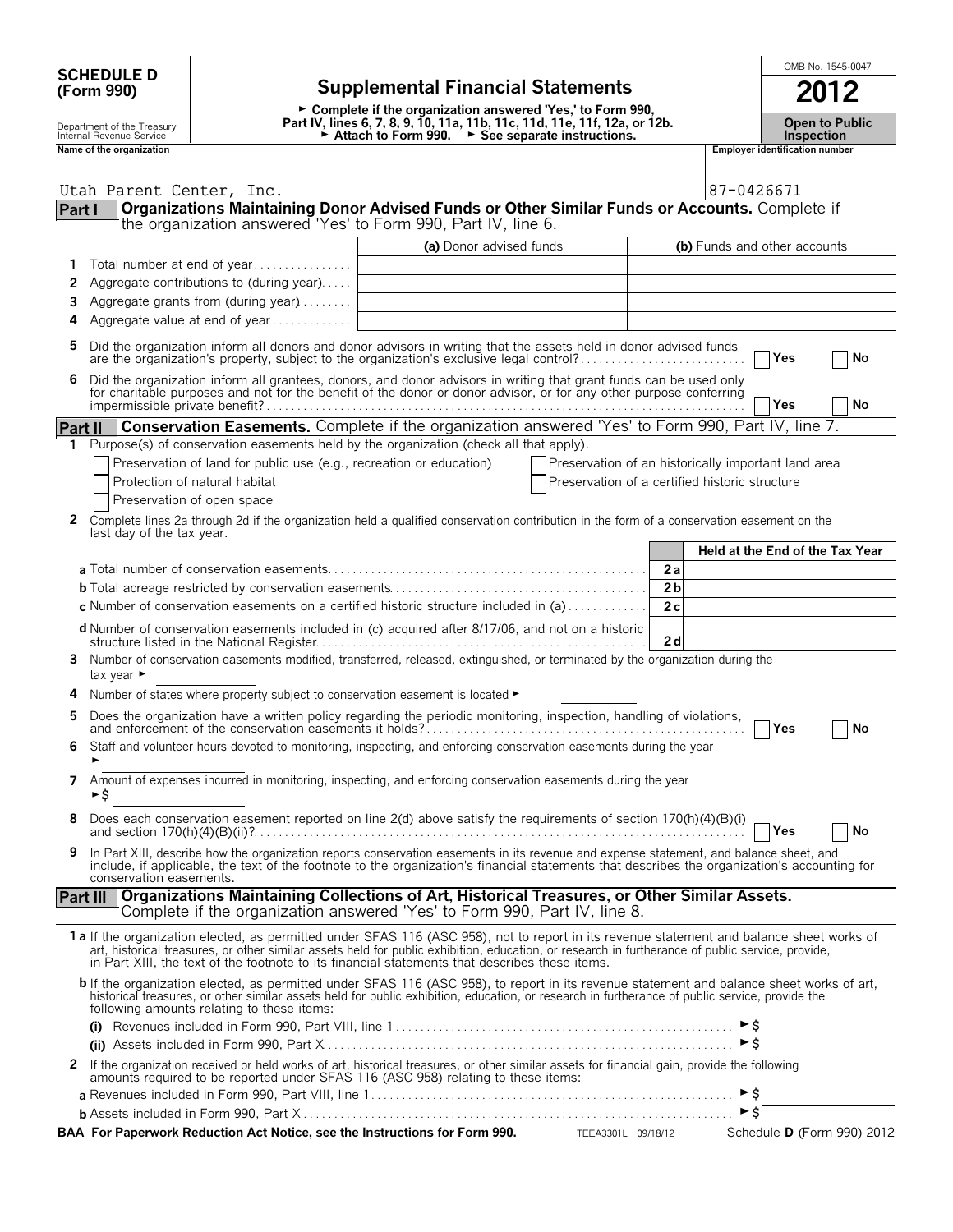| Schedule D (Form 990) 2012 Utah Parent Center, Inc.                                                                                                                                                                       |             |                         |                |                           | 87-0426671      |                            |                | Page 2     |
|---------------------------------------------------------------------------------------------------------------------------------------------------------------------------------------------------------------------------|-------------|-------------------------|----------------|---------------------------|-----------------|----------------------------|----------------|------------|
| Organizations Maintaining Collections of Art, Historical Treasures, or Other Similar Assets (continued)<br>Part III                                                                                                       |             |                         |                |                           |                 |                            |                |            |
| Using the organization's acquisition, accession, and other records, check any of the following that are a significant use of its collection<br>3<br>items (check all that apply):                                         |             |                         |                |                           |                 |                            |                |            |
| Public exhibition<br>a                                                                                                                                                                                                    |             |                         |                | Loan or exchange programs |                 |                            |                |            |
| Scholarly research<br>b                                                                                                                                                                                                   |             | е                       | Other          |                           |                 |                            |                |            |
| Preservation for future generations<br>C                                                                                                                                                                                  |             |                         |                |                           |                 |                            |                |            |
| Provide a description of the organization's collections and explain how they further the organization's exempt purpose in<br>4<br>Part XIII.                                                                              |             |                         |                |                           |                 |                            |                |            |
| During the year, did the organization solicit or receive donations of art, historical treasures, or other similar assets to be sold to raise funds rather than to be maintained as part of the organization's collection? |             |                         |                |                           |                 | Yes                        |                | No         |
| <b>Escrow and Custodial Arrangements.</b> Complete if the organization answered 'Yes' to Form 990, Part IV, line 9, or<br><b>Part IV</b><br>reported an amount on Form 990, Part X, line 21.                              |             |                         |                |                           |                 |                            |                |            |
|                                                                                                                                                                                                                           |             |                         |                |                           |                 |                            |                |            |
| 1a Is the organization an agent, trustee, custodian, or other intermediary for contributions or other assets not included                                                                                                 |             |                         |                |                           |                 | Yes                        |                | No         |
| <b>b</b> If 'Yes,' explain the arrangement in Part XIII and complete the following table:                                                                                                                                 |             |                         |                |                           |                 |                            |                |            |
|                                                                                                                                                                                                                           |             |                         |                |                           |                 | Amount                     |                |            |
|                                                                                                                                                                                                                           |             |                         |                |                           | 1 с             |                            |                |            |
|                                                                                                                                                                                                                           |             |                         |                |                           | 1 d             |                            |                |            |
|                                                                                                                                                                                                                           |             |                         |                |                           | 1е              |                            |                |            |
|                                                                                                                                                                                                                           |             |                         |                |                           | 1f              |                            |                |            |
|                                                                                                                                                                                                                           |             |                         |                |                           |                 | Yes                        |                | No         |
|                                                                                                                                                                                                                           |             |                         |                |                           |                 |                            |                |            |
|                                                                                                                                                                                                                           |             |                         |                |                           |                 |                            |                |            |
| <b>Part V</b><br>Endowment Funds. Complete if the organization answered 'Yes' to Form 990, Part IV, line 10.                                                                                                              |             |                         |                |                           |                 |                            |                |            |
|                                                                                                                                                                                                                           | (a) Current |                         | (b) Prior year | (c) Two years             | (d) Three years |                            | (e) Four years |            |
| <b>1 a</b> Beginning of year balance                                                                                                                                                                                      | 249,557.    |                         | 235,874.       | 204,492.                  | 181,995.        |                            |                | 207,642.   |
| <b>b</b> Contributions                                                                                                                                                                                                    | 3,000.      |                         | 2,000.         | 2,000.                    | 2,100.          |                            |                | 2,000.     |
| c Net investment earnings, gains,                                                                                                                                                                                         |             |                         |                |                           |                 |                            |                |            |
| <b>d</b> Grants or scholarships $\ldots \ldots$                                                                                                                                                                           | 59,128.     |                         | 11,683.        | 29,382.                   | 20,397.         |                            |                | $-27,648.$ |
|                                                                                                                                                                                                                           |             |                         |                |                           |                 |                            |                |            |
| <b>e</b> Other expenditures for facilities<br>and programs                                                                                                                                                                |             |                         |                |                           | 0.              |                            |                |            |
| f Administrative expenses                                                                                                                                                                                                 |             |                         |                |                           |                 |                            |                |            |
| <b>q</b> End of year balance $\dots\dots\dots\dots$                                                                                                                                                                       | 311,685.    |                         | 249,557.       | 235,874.                  | 204,492.        |                            |                | 181,995.   |
| 2 Provide the estimated percentage of the current year end balance (line 1g, column (a)) held as:                                                                                                                         |             |                         |                |                           |                 |                            |                |            |
| a Board designated or quasi-endowment ►                                                                                                                                                                                   |             |                         |                |                           |                 |                            |                |            |
| <b>b</b> Permanent endowment ►                                                                                                                                                                                            | 60.78%      |                         |                |                           |                 |                            |                |            |
| $c$ Temporarily restricted endowment $\blacktriangleright$                                                                                                                                                                |             | 39.22 %                 |                |                           |                 |                            |                |            |
| The percentages in lines 2a, 2b, and 2c should equal 100%.                                                                                                                                                                |             |                         |                |                           |                 |                            |                |            |
| 3a Are there endowment funds not in the possession of the organization that are held and administered for the                                                                                                             |             |                         |                |                           |                 |                            |                |            |
| organization by:                                                                                                                                                                                                          |             |                         |                |                           |                 |                            | Yes            | No         |
|                                                                                                                                                                                                                           |             |                         |                |                           |                 | 3a(i)                      |                | Χ          |
|                                                                                                                                                                                                                           |             |                         |                |                           |                 | 3a(ii)<br>3b               |                | Χ          |
| 4 Describe in Part XIII the intended uses of the organization's endowment funds. See Part XIII                                                                                                                            |             |                         |                |                           |                 |                            |                |            |
| Land, Buildings, and Equipment. See Form 990, Part X, line 10.<br><b>Part VI</b>                                                                                                                                          |             |                         |                |                           |                 |                            |                |            |
| Description of property                                                                                                                                                                                                   |             | (a) Cost or other basis |                | (b) Cost or other         | (c) Accumulated |                            | (d) Book value |            |
|                                                                                                                                                                                                                           |             | (investment)            |                | basis (other)             | depreciation    |                            |                |            |
|                                                                                                                                                                                                                           |             |                         |                |                           |                 |                            |                |            |
|                                                                                                                                                                                                                           |             |                         |                |                           |                 |                            |                |            |
| c Leasehold improvements                                                                                                                                                                                                  |             |                         |                |                           |                 |                            |                |            |
|                                                                                                                                                                                                                           |             |                         |                | 49,600.                   | 34,796.         |                            |                | 14,804.    |
|                                                                                                                                                                                                                           |             |                         |                |                           |                 |                            |                |            |
| Total. Add lines 1a through 1e. (Column (d) must equal Form 990, Part X, column (B), line 10(c).)                                                                                                                         |             |                         |                |                           | ▶               |                            |                | 14,804.    |
| <b>BAA</b>                                                                                                                                                                                                                |             |                         |                |                           |                 | Schedule D (Form 990) 2012 |                |            |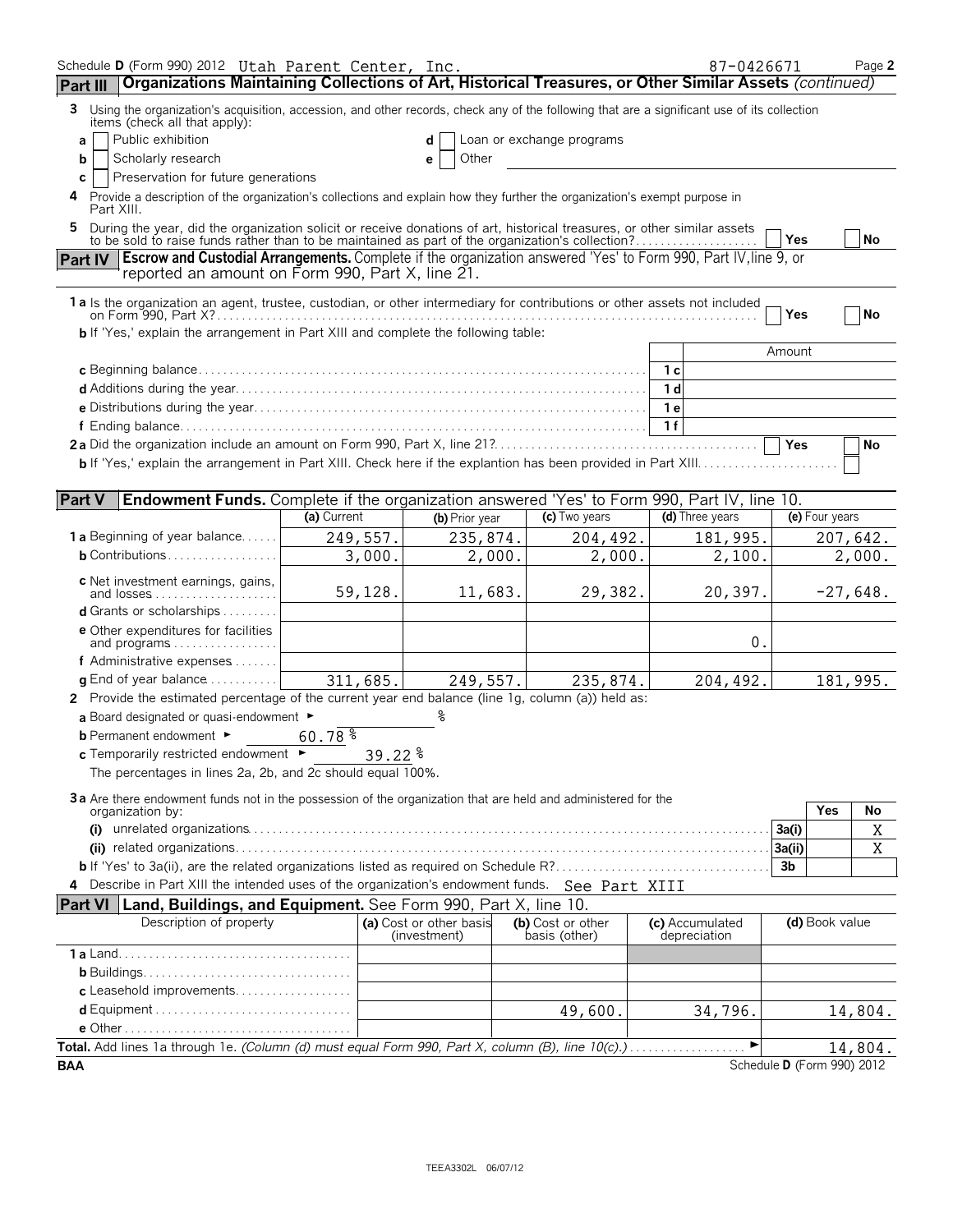|                               | <b>Part VII Investments – Other Securities.</b> See Form 990, Part X, line 12. $N/A$        |                 |                                                              |                |
|-------------------------------|---------------------------------------------------------------------------------------------|-----------------|--------------------------------------------------------------|----------------|
|                               | (a) Description of security or category<br>(including name of security)                     | (b) Book value  | (c) Method of valuation: Cost or<br>end-of-year market value |                |
|                               |                                                                                             |                 |                                                              |                |
|                               | (2) Closely-held equity interests                                                           |                 |                                                              |                |
| (3) Other                     |                                                                                             |                 |                                                              |                |
| $\underline{\underline{(A)}}$ |                                                                                             |                 |                                                              |                |
| (B)                           |                                                                                             |                 |                                                              |                |
| (C)                           |                                                                                             |                 |                                                              |                |
| (D)                           |                                                                                             |                 |                                                              |                |
| (E)                           |                                                                                             |                 |                                                              |                |
| (F)                           |                                                                                             |                 |                                                              |                |
| (G)                           |                                                                                             |                 |                                                              |                |
| (H)                           |                                                                                             |                 |                                                              |                |
| $($ l $)$                     |                                                                                             |                 |                                                              |                |
|                               | Total. (Column (b) must equal Form 990, Part X, column (B) line 12.). $\Box$                |                 |                                                              |                |
|                               | Part VIII Investments - Program Related. See Form 990, Part X, line 13.                     |                 | N/A                                                          |                |
|                               | (a) Description of investment type                                                          | (b) Book value  | (c) Method of valuation: Cost or                             |                |
|                               |                                                                                             |                 | end-of-year market value                                     |                |
| (1)                           |                                                                                             |                 |                                                              |                |
| (2)                           |                                                                                             |                 |                                                              |                |
| (3)                           |                                                                                             |                 |                                                              |                |
| (4)                           |                                                                                             |                 |                                                              |                |
| (5)                           |                                                                                             |                 |                                                              |                |
| (6)                           |                                                                                             |                 |                                                              |                |
| (7)                           |                                                                                             |                 |                                                              |                |
| (8)                           |                                                                                             |                 |                                                              |                |
| (9)                           |                                                                                             |                 |                                                              |                |
| (10)                          |                                                                                             |                 |                                                              |                |
|                               | Total. (Column (b) must equal Form 990, Part X, column (B) line 13.) $\Box$                 |                 |                                                              |                |
| Part IX                       | Other Assets. See Form 990, Part X, line 15.                                                | N/A             |                                                              |                |
|                               |                                                                                             | (a) Description |                                                              | (b) Book value |
| (1)                           |                                                                                             |                 |                                                              |                |
| (2)                           |                                                                                             |                 |                                                              |                |
| (3)                           |                                                                                             |                 |                                                              |                |
| (4)                           |                                                                                             |                 |                                                              |                |
|                               |                                                                                             |                 |                                                              |                |
|                               |                                                                                             |                 |                                                              |                |
| (5)                           |                                                                                             |                 |                                                              |                |
| (6)                           |                                                                                             |                 |                                                              |                |
| (7)                           |                                                                                             |                 |                                                              |                |
| (8)                           |                                                                                             |                 |                                                              |                |
| (9)                           |                                                                                             |                 |                                                              |                |
| (10)                          |                                                                                             |                 |                                                              |                |
|                               |                                                                                             |                 | ▶                                                            |                |
| Part X                        | Other Liabilities. See Form 990, Part X, line 25.                                           |                 |                                                              |                |
|                               | (a) Description of liability                                                                | (b) Book value  |                                                              |                |
|                               | (1) Federal income taxes                                                                    |                 |                                                              |                |
| (2)                           |                                                                                             |                 |                                                              |                |
| (3)                           |                                                                                             |                 |                                                              |                |
| (4)                           |                                                                                             |                 |                                                              |                |
| (5)                           |                                                                                             |                 |                                                              |                |
| (6)                           |                                                                                             |                 |                                                              |                |
| (7)                           |                                                                                             |                 |                                                              |                |
| (8)                           |                                                                                             |                 |                                                              |                |
| (9)                           |                                                                                             |                 |                                                              |                |
| (10)                          |                                                                                             |                 |                                                              |                |
| (11)                          | Total. (Column (b) must equal Form 990, Part X, column (B) line 25.). $\blacktriangleright$ |                 |                                                              |                |

**2.** FIN 48 (ASC 740) Footnote. In Part XIII, provide the text of the footnote to the organization's financial statements that reports the organization's liability for uncertain tax positions under FIN 48 (ASC 740). Check here if the text of the footnote has been provided in Part XIII. . . . . . . . . . . . . . . . . . . . . . . . . . . . . . . . . . . . . . . . . . . . . . . . . . . . . . . . . . . . . . . .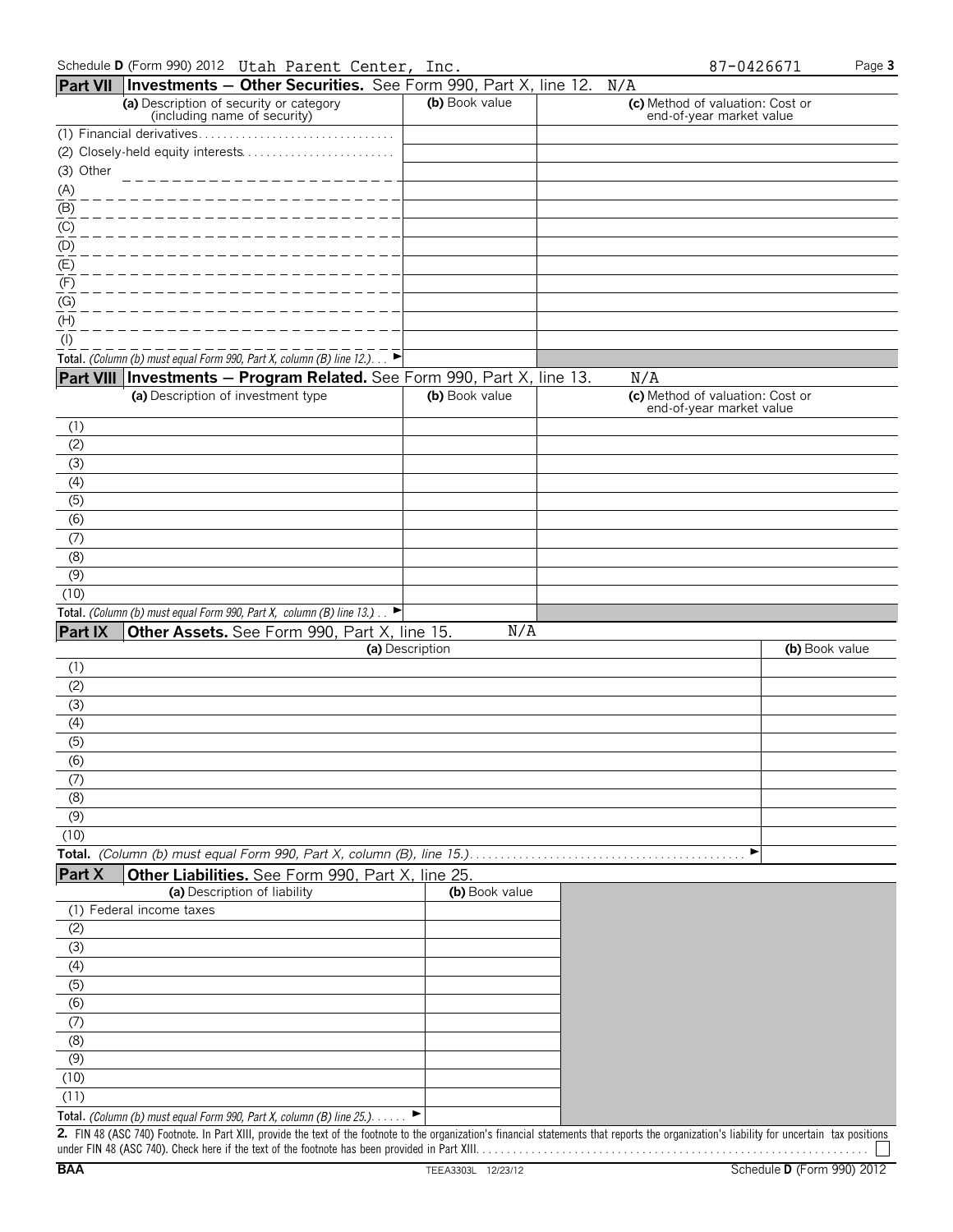| Schedule D (Form 990) 2012 Utah Parent Center, Inc.                                                         |         | 87-0426671<br>Page 4     |
|-------------------------------------------------------------------------------------------------------------|---------|--------------------------|
| <b>Part XI</b><br>$\mid$ Reconciliation of Revenue per Audited Financial Statements With Revenue per Return |         |                          |
| 1.                                                                                                          |         | 974,120.                 |
| 2 Amounts included on line 1 but not on Form 990, Part VIII, line 12:                                       |         |                          |
| 2a                                                                                                          | 60,765. |                          |
| 2 <sub>b</sub>                                                                                              | 63,514. |                          |
| 2c                                                                                                          |         |                          |
| 2 <sub>d</sub>                                                                                              |         |                          |
|                                                                                                             |         | 2e<br>124,279.           |
| 3.                                                                                                          |         | $\mathbf{3}$<br>849,841. |
| 4 Amounts included on Form 990, Part VIII, line 12, but not on line 1:                                      |         |                          |
|                                                                                                             |         |                          |
| 4 <sub>h</sub>                                                                                              |         |                          |
|                                                                                                             |         | 4с                       |
| 5 Total revenue. Add lines 3 and 4c. (This must equal Form 990, Part I, line 12.)                           |         | 5<br>849,841.            |
| <b>Part XII</b><br>Reconciliation of Expenses per Audited Financial Statements With Expenses per Return     |         |                          |
|                                                                                                             |         | 923, 393.<br>1.          |
| Amounts included on line 1 but not on Form 990, Part IX, line 25:<br>2                                      |         |                          |
|                                                                                                             | 63,514. |                          |
| 2 <sub>b</sub>                                                                                              |         |                          |
| 2c                                                                                                          |         |                          |
| 2d                                                                                                          |         |                          |
|                                                                                                             |         | 2e<br>63,514.            |
| 3.                                                                                                          |         | $\mathbf{3}$<br>859,879. |
| Amounts included on Form 990, Part IX, line 25, but not on line 1:                                          |         |                          |
| a Investment expenses not included on Form 990, Part VIII, line 7b.<br>4a                                   |         |                          |
| 4 <sub>h</sub>                                                                                              |         |                          |
|                                                                                                             |         | 4 c                      |
|                                                                                                             |         | 5<br>859,879.            |
| <b>Part XIII Supplemental Information</b>                                                                   |         |                          |

Complete this part to provide the descriptions required for Part II, lines 3, 5, and 9; Part III, lines 1a and 4; Part IV, lines 1b and 2b; Part V,<br>line 4; Part X, line 2; Part XI, lines 2d and 4b; and Part XII, lines 2d a

| Part V, Line 4 - Intended Uses Of Endowment Fund                                  |
|-----------------------------------------------------------------------------------|
| Endowment funds primarily represent amounts received to be used to provide an     |
| endowment for autism related community support.<br>------------------------------ |
|                                                                                   |
|                                                                                   |
|                                                                                   |
|                                                                                   |
|                                                                                   |
|                                                                                   |
|                                                                                   |

**BAA** Schedule **D** (Form 990) 2012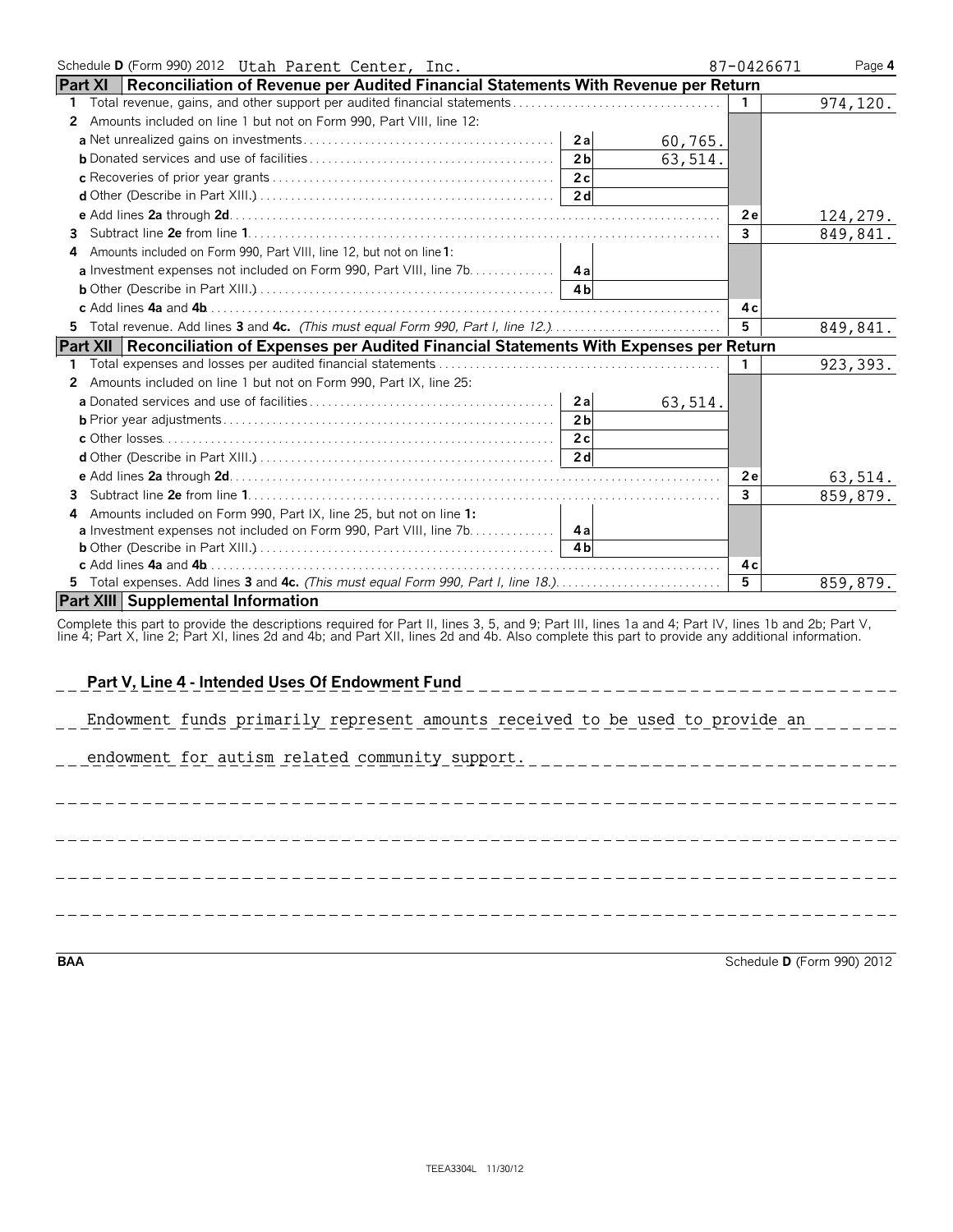## SCHEDULE O **Supplemental Information to Form 990 or 990-EZ** MB No. 1545-0047

**(Form 990 or 990-EZ) 2012 Complete to provide information for responses to specific questions on Form 990 or 990-EZ or to provide any additional information. Concretional information Concretional Concretion**<br>**• Attach to Eorm 990 or 990 FZ** and Treasury and Treasury and Treasury **Concretion** 

| Department of the Treasury | $\overline{1}$ of the 330 of 330-LL of to provide any additional imormation. | Open to Pub       |
|----------------------------|------------------------------------------------------------------------------|-------------------|
| Internal Revenue Service   | Attach to Form 990 or 990-EZ.                                                | <b>Inspection</b> |
| Name of the organization   | <b>Employer identification number</b>                                        |                   |

Utah Parent Center, Inc.

| of the organization                                                                      | <b>Employer identification number</b> |  |  |  |
|------------------------------------------------------------------------------------------|---------------------------------------|--|--|--|
| h Parent Center, Inc.                                                                    | 87-0426671                            |  |  |  |
| Form 990, Part VI, Line 2 - Business or Family Relationship of Officers, Directors, Etc. |                                       |  |  |  |
|                                                                                          |                                       |  |  |  |

Several board members are employed in state agencies or local school districts in a capacity that could influence the awarding of contract or other funds to the UPC. Peggy Milligan and Al Romeo are employed by state agencies and Randy Schelble works for a locl school district. All recuse themselves when appropriate. **Form 990, Part VI, Line 11b - Form 990 Review Process** The Board of Directors received a completed copy of the Form 990 and all supporting schedules and had opportunity to ask questions or give input to the information prior to the filing of the Form. This is documented by email correspondence and meeting minutes. **Form 990, Part VI, Line 12c - Explanation of Monitoring and Enforcement of Conflicts** Each member of the Board of Directors and all staff review the Conflict of Interest policy and complete an Annual Conflict of Interest Statement making declarations related to and in compliance with the policy. As business is conducted and issues are addressed by staff and Board members on an ongoing basis, we monitor for conflicts and anyone who has a conflict or perceived conflict is required to recuse themselves from deliberations and decision-making. **Form 990, Part VI, Line 15b - Compensation Review & Approval Process - Officers & Key Employees** When determining the compensation of the Executive Director and other key employees, administrators and Board members obtain comparability information from outside sources (e.g. Utah Nonprofits Association, other Parent Centers doing similar work). This information is reviewed and presented annually for deliberation and decision-making by the Board of Directors. The UPC Board of Directors is an all volunteer board and are not compensated for their services.